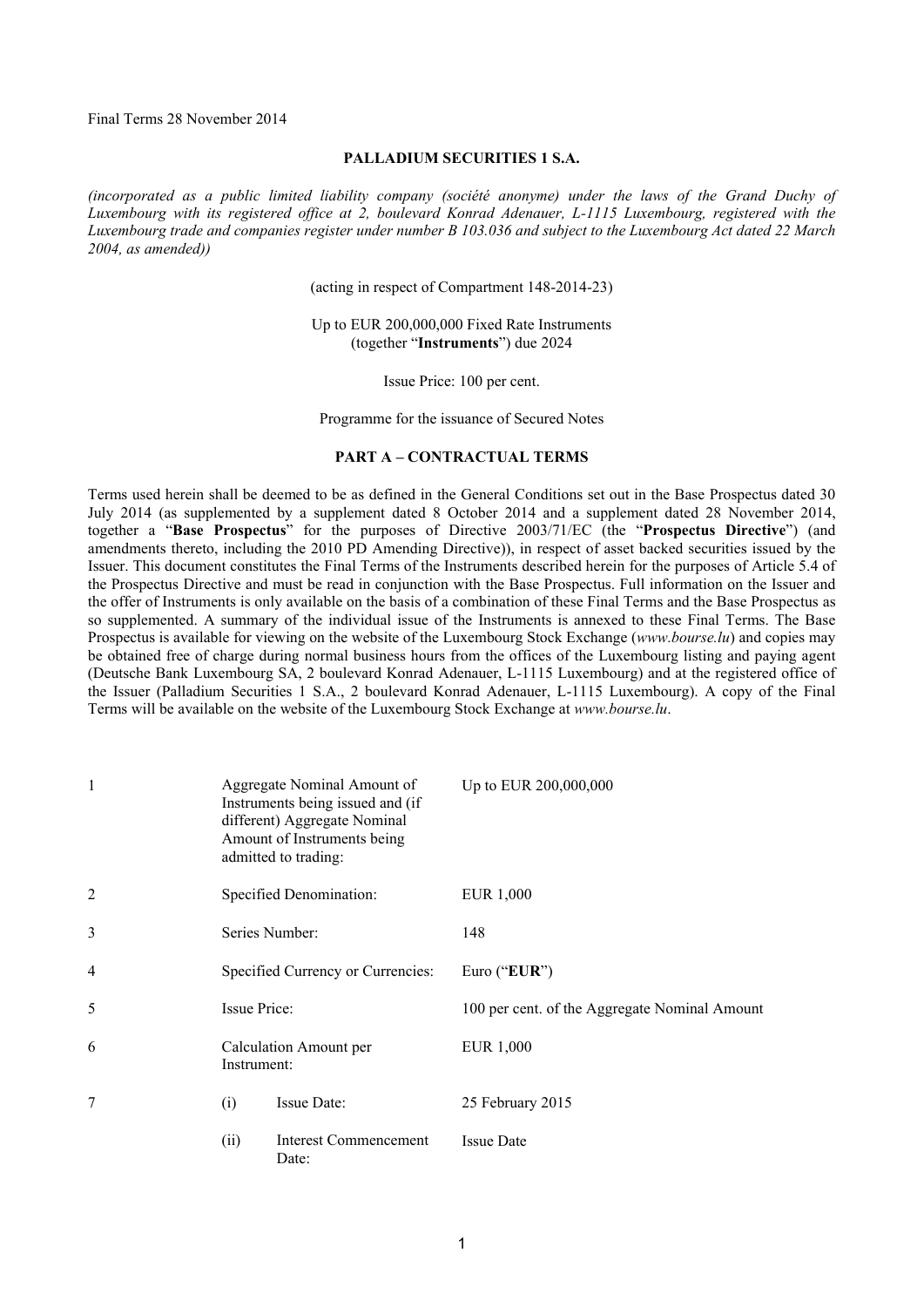|                                        | (iii)            | Primary Market End Date:                           | 20 February 2015 or, if such day is not a Business Day,<br>the first succeeding Business Day.                                                                                                                                                                                                                                                                                                                                                                                                                                                                                                |
|----------------------------------------|------------------|----------------------------------------------------|----------------------------------------------------------------------------------------------------------------------------------------------------------------------------------------------------------------------------------------------------------------------------------------------------------------------------------------------------------------------------------------------------------------------------------------------------------------------------------------------------------------------------------------------------------------------------------------------|
| 8                                      | (i)              | Collateral Maturity<br>Postponement<br>Adjustment: | Not Applicable – the Maturity Date is specified in<br>paragraph 8(ii) below.                                                                                                                                                                                                                                                                                                                                                                                                                                                                                                                 |
|                                        | (ii)             | <b>Maturity Date:</b>                              | 15 September 2024 or, if such day is not a Payment Day,<br>the next following Payment Day.                                                                                                                                                                                                                                                                                                                                                                                                                                                                                                   |
| 9                                      | Interest Basis:  |                                                    | 2.40 per cent Fixed Rate for each Interest Period prior to<br>the Interest Rate Switch Date. After the Interest Rate<br>Switch Date, 1.00 per cent. Fixed Rate plus, subject to the<br>applicable Bonus Threshold being satisfied, a Floating<br>Bonus Interest Rate of EUR CMS 10 years minus 1.00 per<br>cent. (subject to a minimum of 0.10 per cent. and a<br>maximum of 3.00 per cent.), such Fixed Rate and Floating<br>Bonus Interest Rate in aggregate equal to an interest rate<br>of EUR CMS 10 years (subject to a minimum of 1.10 per<br>cent. and a maximum of 4.00 per cent.). |
| 10                                     |                  | Change of Interest Basis:                          | Applicable – the method by which Interest is determined<br>shall alter on a specified Interest Rate Switch Date.                                                                                                                                                                                                                                                                                                                                                                                                                                                                             |
|                                        |                  | Interest Rate Switch Date(s):                      | 25 February 2018                                                                                                                                                                                                                                                                                                                                                                                                                                                                                                                                                                             |
|                                        |                  |                                                    | For each Interest Period commencing on and after the<br>Interest Rate Switch Date, the Interest Basis is 1.00 per<br>cent. Fixed Rate plus, subject to the applicable Bonus<br>Threshold being satisfied, a Floating Bonus Interest Rate<br>of EUR CMS 10 years minus 1.00 per cent. (subject to a<br>minimum of 0.10 per cent. and a maximum of 3.00 per<br>cent.), such Fixed Rate and Floating Bonus Interest Rate<br>in aggregate equal to an interest rate of EUR CMS 10<br>years (subject to a minimum of 1.10 per cent. and a<br>maximum of 4.00 per cent.).                          |
| 11                                     | Authorisation:   |                                                    | The issue of the Instruments has been authorised by the<br>board of directors of the Issuer on 28 November 2014.                                                                                                                                                                                                                                                                                                                                                                                                                                                                             |
| 12                                     |                  | Multiple Collateral Issue:                         | Not Applicable                                                                                                                                                                                                                                                                                                                                                                                                                                                                                                                                                                               |
|                                        | (i)              | Separate Collateral Item<br>Default:               | Not Applicable                                                                                                                                                                                                                                                                                                                                                                                                                                                                                                                                                                               |
|                                        | (ii)             | Amortisation:                                      | Not Applicable                                                                                                                                                                                                                                                                                                                                                                                                                                                                                                                                                                               |
| 13                                     | replace Trustee: | Hedging Counterparty right to                      | Applicable                                                                                                                                                                                                                                                                                                                                                                                                                                                                                                                                                                                   |
| <b>Provisions Relating to Interest</b> |                  |                                                    |                                                                                                                                                                                                                                                                                                                                                                                                                                                                                                                                                                                              |
| 14                                     |                  | Type of Interest:                                  | <b>Fixed Rate</b>                                                                                                                                                                                                                                                                                                                                                                                                                                                                                                                                                                            |
|                                        | (i)              | Interest Rate:                                     | 2.40 per cent. per annum payable in arrear annually in<br>respect of each Interest Period prior to the Interest Rate<br>Switch Date and thereafter, 1.00 per cent. per annum                                                                                                                                                                                                                                                                                                                                                                                                                 |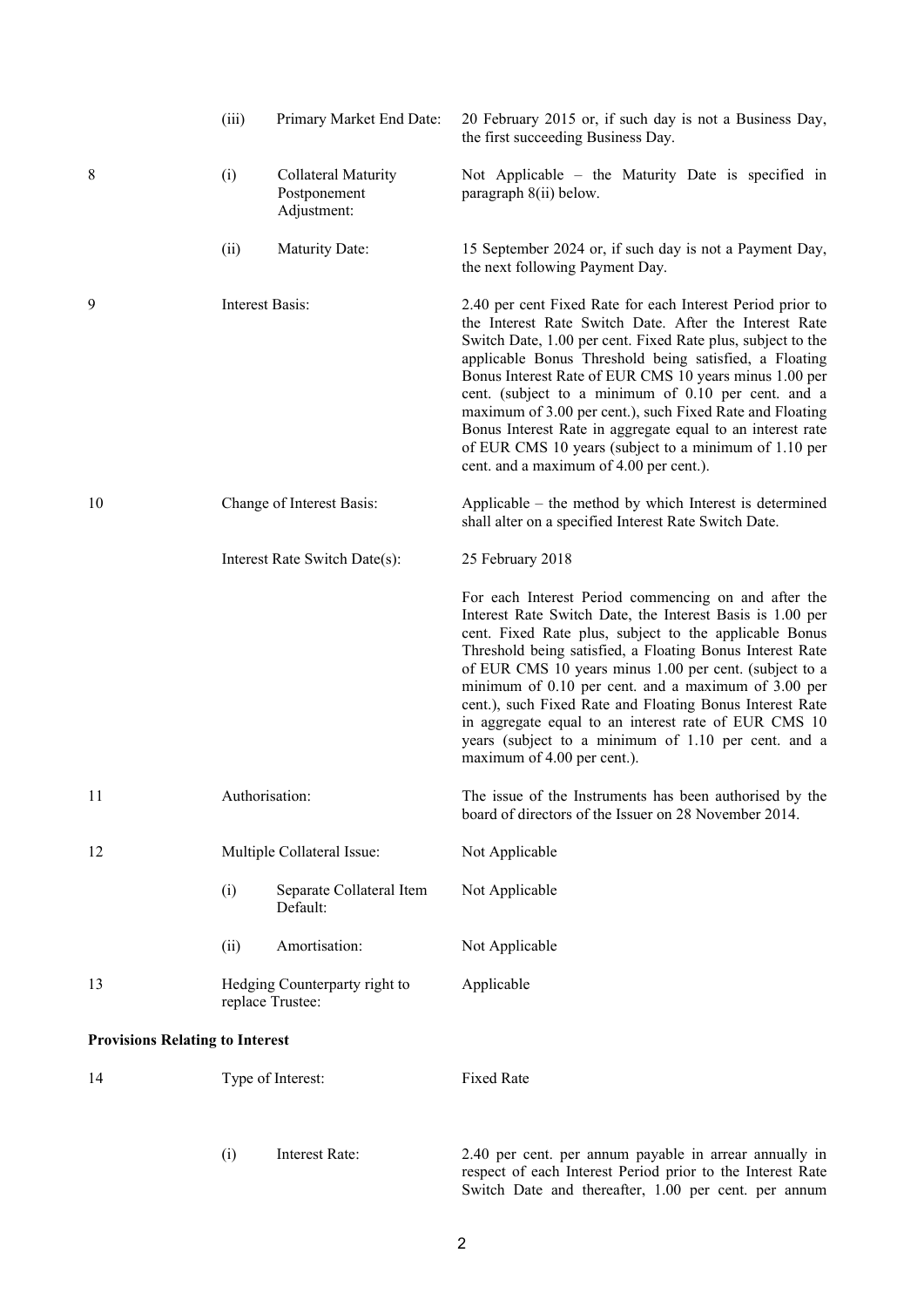payable in arrear annually.

|    | (ii)              | Interest Payment Date(s):                                             | The Interest Payment Dates are 25 February in each year<br>from and including 25 February 2016 up to and including<br>the Maturity Date or, if any such day is not a Payment<br>Day, the next following Payment Day.            |
|----|-------------------|-----------------------------------------------------------------------|---------------------------------------------------------------------------------------------------------------------------------------------------------------------------------------------------------------------------------|
|    | (iii)             | Interest Accrual Dates(s):                                            | The Interest Accrual Dates are 25 February in each from<br>and including 25 February 2016 up to including the<br>Maturity Date. The Interest Accrual Dates are not adjusted<br>if they fall on a day that is not a Payment Day. |
|    | (iv)              | Interest Amount:                                                      | Applicable                                                                                                                                                                                                                      |
|    |                   | $(A)$ Fixed Amount $(s)$ :                                            | In respect of each Interest Period prior to the Interest Rate<br>Switch Date, EUR 24. In respect of each Interest Period<br>after the Interest Rate Switch Date, EUR 10.                                                        |
|    |                   | (B) Broken Amount(s):                                                 | In respect of the last Interest Period, EUR 5.56.                                                                                                                                                                               |
|    | (v)               | Day Count Fraction:                                                   | 30/360                                                                                                                                                                                                                          |
|    | (vi)              | Determination Date(s):                                                | Not Applicable                                                                                                                                                                                                                  |
|    | (vii)             | <b>Interest Component</b><br>Adjustment:                              | Not Applicable                                                                                                                                                                                                                  |
| 15 | Type of Interest: |                                                                       |                                                                                                                                                                                                                                 |
|    |                   | Floating Bonus Interest Rate                                          |                                                                                                                                                                                                                                 |
|    |                   |                                                                       | Applicable - in respect of each Interest Period beginning<br>on and after the Interest Switch Date.                                                                                                                             |
|    | (i)<br>Rate:      | <b>Floating Bonus Interest</b>                                        | The sum of (i) the Relevant Rate and (ii) the Margin,<br>subject to a Minimum Interest Rate and a Maximum<br>Interest Rate.                                                                                                     |
|    | (ii)              | Specified Duration:                                                   | The Specified Duration for the purpose of the Relevant<br>Rate is 10 years.                                                                                                                                                     |
|    | (iii)             | Adjustments:                                                          | Not Applicable                                                                                                                                                                                                                  |
|    | (iv)              | Interest calculation<br>method for short or long<br>Interest Periods: | The<br>applicable<br>Relevant<br>Rate<br>the<br>Interest<br>on<br><b>Determination Date</b>                                                                                                                                     |
|    | (v)               | <b>Business Day Convention:</b>                                       | Modified Following Business Day Convention                                                                                                                                                                                      |
|    | (vi)              | Business Day(s):                                                      | London, TARGET2 and Luxembourg                                                                                                                                                                                                  |
|    | (vii)             | <b>Relevant Financial Centre:</b>                                     | London                                                                                                                                                                                                                          |
|    | (viii)            | $Margin(s)$ :                                                         | Minus 1.00 per cent. per annum                                                                                                                                                                                                  |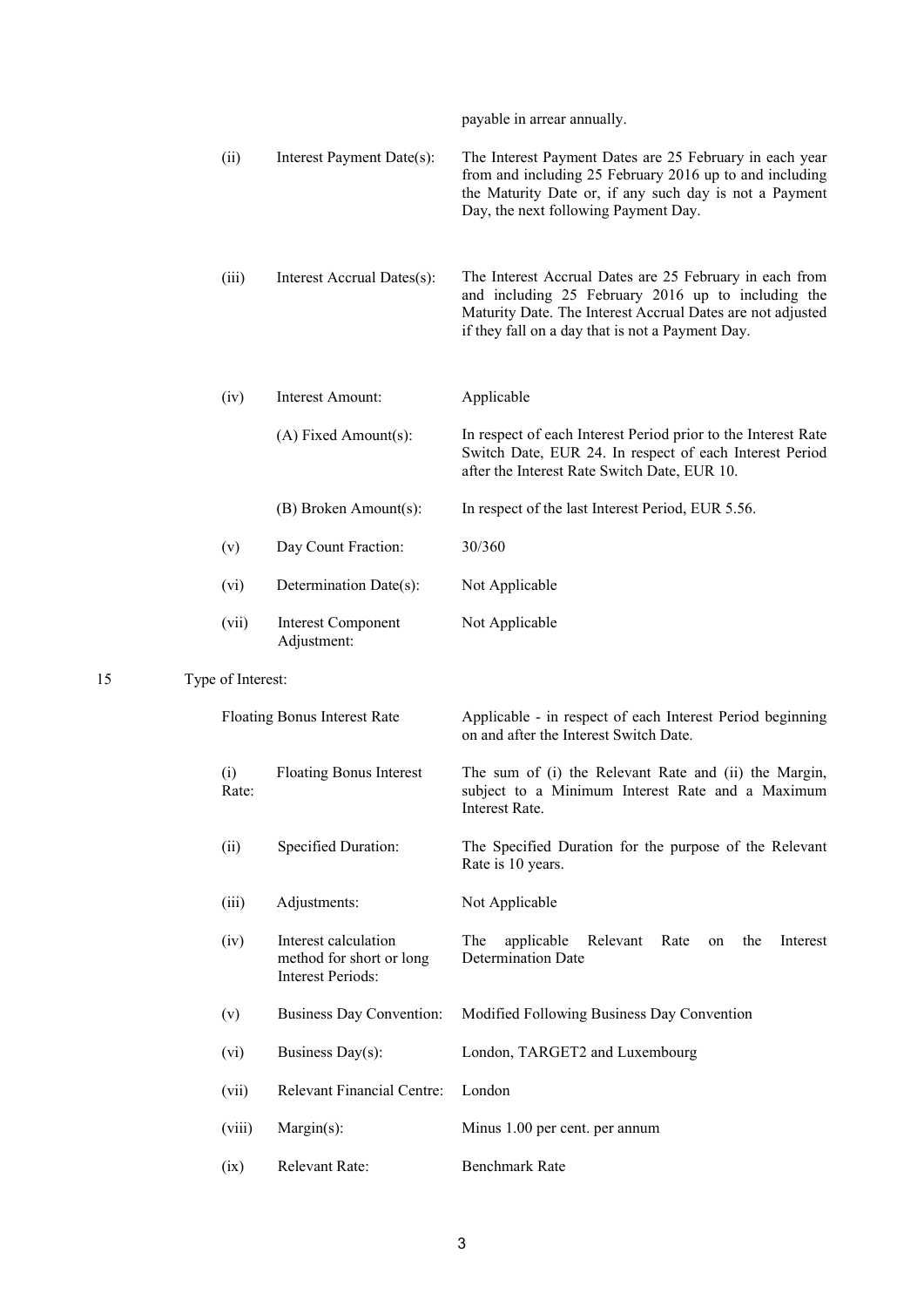|                                          | (x)                      | Benchmark Rate:                              | <b>EUR-CMS</b>                                                                                                                                                                                |
|------------------------------------------|--------------------------|----------------------------------------------|-----------------------------------------------------------------------------------------------------------------------------------------------------------------------------------------------|
|                                          | (xi)                     | Method of determining<br>Relevant Rate:      | <b>CMS</b> Rates Determination                                                                                                                                                                |
|                                          | (xii)                    | <b>Interest Component</b><br>Adjustment:     | Not Applicable                                                                                                                                                                                |
|                                          | (xiii)                   | Minimum Interest Rate:                       | The Minimum Interest Rate is 0.10 per cent. per annum                                                                                                                                         |
|                                          | (xiv)                    | Maximum Interest Rate:                       | The Maximum Interest Rate is 3.00 per cent. per annum                                                                                                                                         |
|                                          | $\left( xy\right)$       | Day Count Fraction:                          | 30/360                                                                                                                                                                                        |
|                                          | (xvi)                    | <b>Interest Determination</b><br>$Date(s)$ : | The Interest Determination Date in respect of each Interest<br>Period is the day falling two Banking Days prior to the<br>first day of each Interest Period.                                  |
|                                          | (xvii)                   | <b>Banking Days:</b>                         | London, Luxembourg and TARGET2                                                                                                                                                                |
|                                          | (xviii)                  | Index Sponsor:                               | Not Applicable                                                                                                                                                                                |
|                                          | (xix)                    | First Index Level Month:                     | Not Applicable                                                                                                                                                                                |
|                                          | $(\mathbf{X}\mathbf{X})$ | Second Index Level<br>Month:                 | Not Applicable                                                                                                                                                                                |
|                                          | (xxi)                    | Related Bond:                                | Not Applicable                                                                                                                                                                                |
|                                          | (xxii)                   | Observation Date(s):                         | The Observation Date in respect of each Interest Period is<br>the day falling two FX Business Days prior to the last day<br>of each Interest Period                                           |
|                                          | (xxiii)                  | Bonus Threshold:                             | In respect of each Interest Period in the period from and<br>including the Interest Rate Switch Date up to and<br>including the Maturity Date the Exchange Rate is below<br>or equal to 1.40. |
|                                          |                          |                                              | "Exchange Rate" means in respect of each Interest Period<br>beginning on and including the Interest Rate Switch Date<br>up to and including the Maturity Date, the EUR-USD<br>Rate.           |
|                                          | (xxiv)                   | FX Business Days:                            | London                                                                                                                                                                                        |
|                                          | (xxy)                    | Reference Source:                            | <b>Reuters PAGE ECB37</b>                                                                                                                                                                     |
|                                          | (xxvi)                   | Relevant Valuation Time:                     | $1.15$ p.m. (London time)                                                                                                                                                                     |
|                                          | (xxvii)                  | <b>Ultimate Trading Day:</b>                 | Eighth Trading Day As per General Condition 23.3<br>(Additional definitions)                                                                                                                  |
|                                          |                          | (xxviiii) Adjustment Limit:                  | Applicable                                                                                                                                                                                    |
| <b>Provisions Relating to Redemption</b> |                          |                                              |                                                                                                                                                                                               |
| 16                                       |                          | Issuer Call Option:                          | Not Applicable $-$ The Issuer is not entitled to call the<br>Instruments early                                                                                                                |

# 4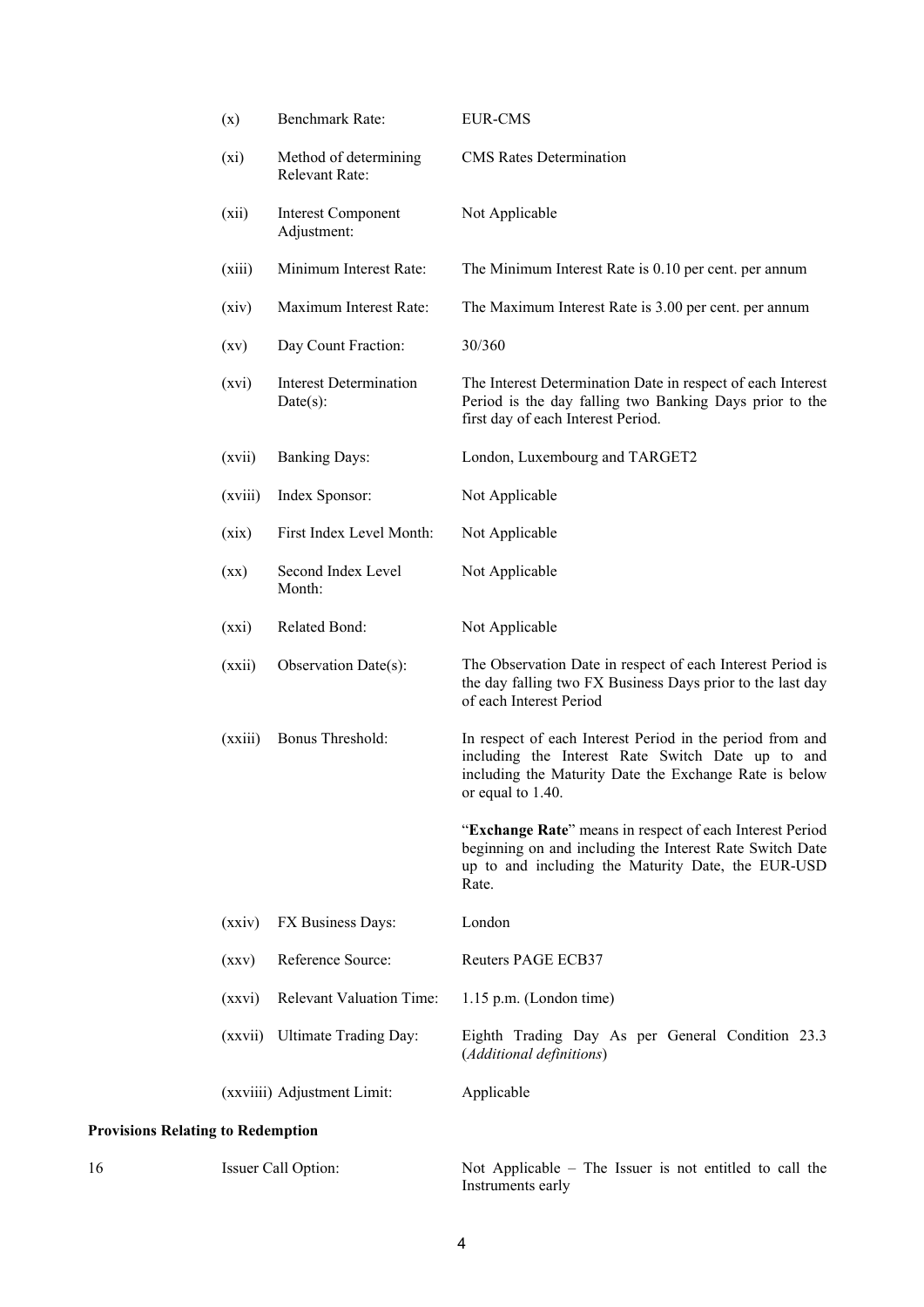| 17                                          | Collateral Put/Call Redemption<br>Event:         |                                                               |                                                        | Not Applicable - The Collateral Obligor has no option to<br>redeem the Collateral in accordance with its terms.                                                                                                                  |                               |
|---------------------------------------------|--------------------------------------------------|---------------------------------------------------------------|--------------------------------------------------------|----------------------------------------------------------------------------------------------------------------------------------------------------------------------------------------------------------------------------------|-------------------------------|
| 18                                          | Early Redemption on Cessation of<br>Publication: |                                                               |                                                        | Not Applicable                                                                                                                                                                                                                   |                               |
| 19                                          |                                                  | Early Redemption on<br>Adjustment/Termination Event:          |                                                        | Not Applicable                                                                                                                                                                                                                   |                               |
| 20                                          |                                                  | Early Termination Amount:                                     |                                                        |                                                                                                                                                                                                                                  |                               |
|                                             | (i)                                              | Early Termination<br>Amount inclusive of<br>accrued interest: |                                                        | Yes: no additional amount in respect of accrued interest to<br>be paid, such that the amount payable on the date on<br>which any Early Termination Amount is due to be paid<br>shall comprise the Early Termination Amount only. |                               |
|                                             | (ii)                                             | Early Termination Interest<br>Period:                         |                                                        | The Interest Rate shall be zero.                                                                                                                                                                                                 |                               |
|                                             |                                                  |                                                               |                                                        | The Floating Bonus Interest Rate shall be zero.                                                                                                                                                                                  |                               |
| 21                                          |                                                  | Collateral Matched Grace Period:                              |                                                        | Not Applicable – The Grace Period will be as defined in<br>the Base Prospectus                                                                                                                                                   |                               |
| <b>Provisions Relating to Series Assets</b> |                                                  |                                                               |                                                        |                                                                                                                                                                                                                                  |                               |
| 22                                          | (i)                                              | Collateral:                                                   |                                                        | As at the Issue Date the Issuer shall hold the following<br>securities as Collateral and further information on the<br>Collateral is set out in Part C of these Final Terms:                                                     |                               |
|                                             |                                                  | <b>Collateral Obligor</b>                                     | <b>Title</b>                                           | <b>ISIN</b>                                                                                                                                                                                                                      | Collateral Item               |
|                                             |                                                  |                                                               |                                                        |                                                                                                                                                                                                                                  | <b>Notional</b><br>Percentage |
|                                             |                                                  | Italian Republic                                              | <b>BTP</b><br>Inflation 2.35%<br>due<br>September 2024 | IT0005004426<br>European<br>15                                                                                                                                                                                                   | 100 per cent.                 |
|                                             | (ii)                                             | - Series Assets:                                              |                                                        | Collateral                                                                                                                                                                                                                       |                               |
|                                             |                                                  |                                                               |                                                        | Issuer's rights under Hedging Agreement dated Issue Date<br>and Agency Agreement dated Issue Date.                                                                                                                               |                               |
|                                             |                                                  | - Originator of the<br>Collateral:                            |                                                        | Applicable - Deutsche Bank AG, London Branch.                                                                                                                                                                                    |                               |
|                                             |                                                  | - Amount of Collateral:                                       |                                                        | The nominal amount of the Collateral is equal to the<br>Aggregate Nominal Amount of the Instruments. The ratio<br>between the amount of Collateral and the principal<br>amount of the Instrument is 1/1.                         |                               |
| 23                                          | (i)                                              | Hedging Agreement:                                            |                                                        | Applicable – the Issuer shall enter into a Hedging<br>Agreement with the Hedging Counterparty in connection<br>with the Instruments.                                                                                             |                               |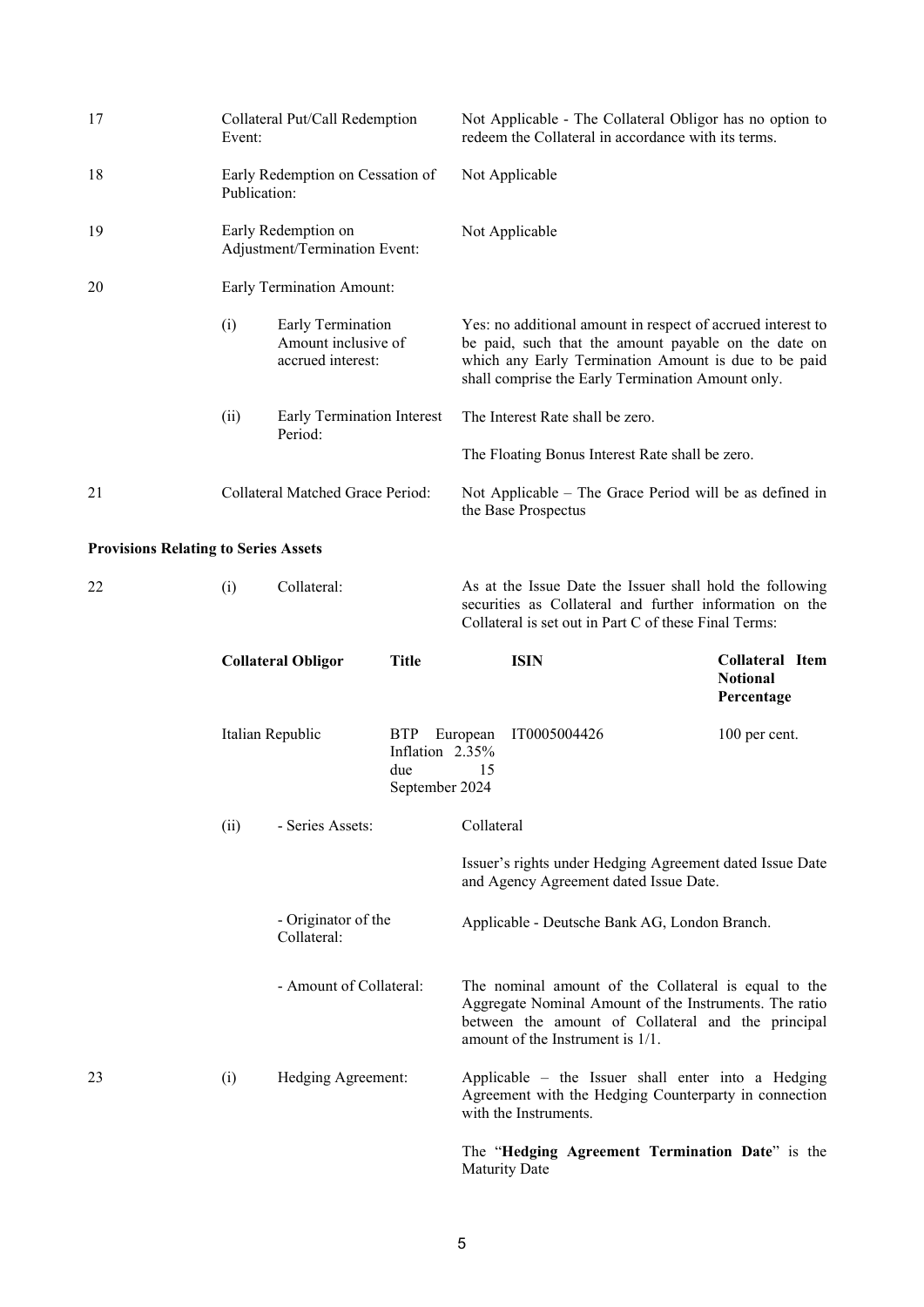|    | (ii)  | Option Premium:                                         | Not Applicable                                                                                                                                                   |
|----|-------|---------------------------------------------------------|------------------------------------------------------------------------------------------------------------------------------------------------------------------|
|    | (iii) | Credit Support Document:                                |                                                                                                                                                                  |
|    |       |                                                         | Not Applicable the Issuer will not enter into a Credit<br>Support Document with the Hedging Counterparty in<br>connection with the Instruments.                  |
|    | (iv)  | Method of Collateral<br>Posting:                        | Not Applicable – the Issuer will not enter into a Credit<br>Support Document with the Hedging Counterparty in<br>connection with the Instruments.                |
| 24 |       | Security Ranking Basis:                                 | <b>Hedging Counterparty Priority Basis</b>                                                                                                                       |
|    |       | <b>General Provisions Applicable to the Instruments</b> |                                                                                                                                                                  |
| 25 |       | Form of Instruments:                                    | Global Instrument exchangeable for a<br>Temporary<br>Permanent Global Instrument, which, in accordance with<br>the terms of that Permanent Global Instrument, is |

exchangeable for Instruments in definitive form only in

the limited circumstances as contemplated therein.

# **Agents and Other Parties**

| 26 | Servicer:          | Deutsche Bank Luxembourg SA                                                                                                                                                                                                                                                                                                                  |
|----|--------------------|----------------------------------------------------------------------------------------------------------------------------------------------------------------------------------------------------------------------------------------------------------------------------------------------------------------------------------------------|
| 27 | Calculation Agent: | Deutsche Bank AG, London Branch, which is the London<br>branch of DB AG, is the Calculation Agent.<br>The<br>Calculation Agent's address is Winchester House, 1 Great<br>Winchester Street, London, EC2N 2DB. The Calculation<br>Agent is also the Hedging Counterparty.                                                                     |
|    |                    | In the United Kingdom Deutsche Bank AG, London<br>Branch conducts wholesale banking business and through<br>its Private Wealth Management division it provides<br>holistic wealth management advice and integrated<br>financial solutions for wealthy individuals, their families<br>and selected institutions.                              |
|    |                    | DB AG is the parent company of a group consisting of<br>banks, capital markets companies, fund management<br>companies, a property finance company, instalment<br>financing companies, research and consultancy companies<br>and other domestic and foreign companies.                                                                       |
|    |                    | The objects of DB AG, as laid down in its Articles of<br>Association, include the transaction of all kinds of<br>banking business, the provision of financial and other<br>services and the promotion of international economic<br>relations. DB AG may realise these objectives itself or<br>through subsidiaries and affiliated companies. |
|    |                    | <b>Calculation Agent's Responsibilities</b>                                                                                                                                                                                                                                                                                                  |
|    |                    | The Calculation Agent is responsible for making any<br>determination or calculation required to be made by it<br>pursuant to the Conditions and performing such other<br>duties as it may be required to perform pursuant to the<br>Conditions.                                                                                              |
|    |                    | Termination of Appointment of Calculation Agent and                                                                                                                                                                                                                                                                                          |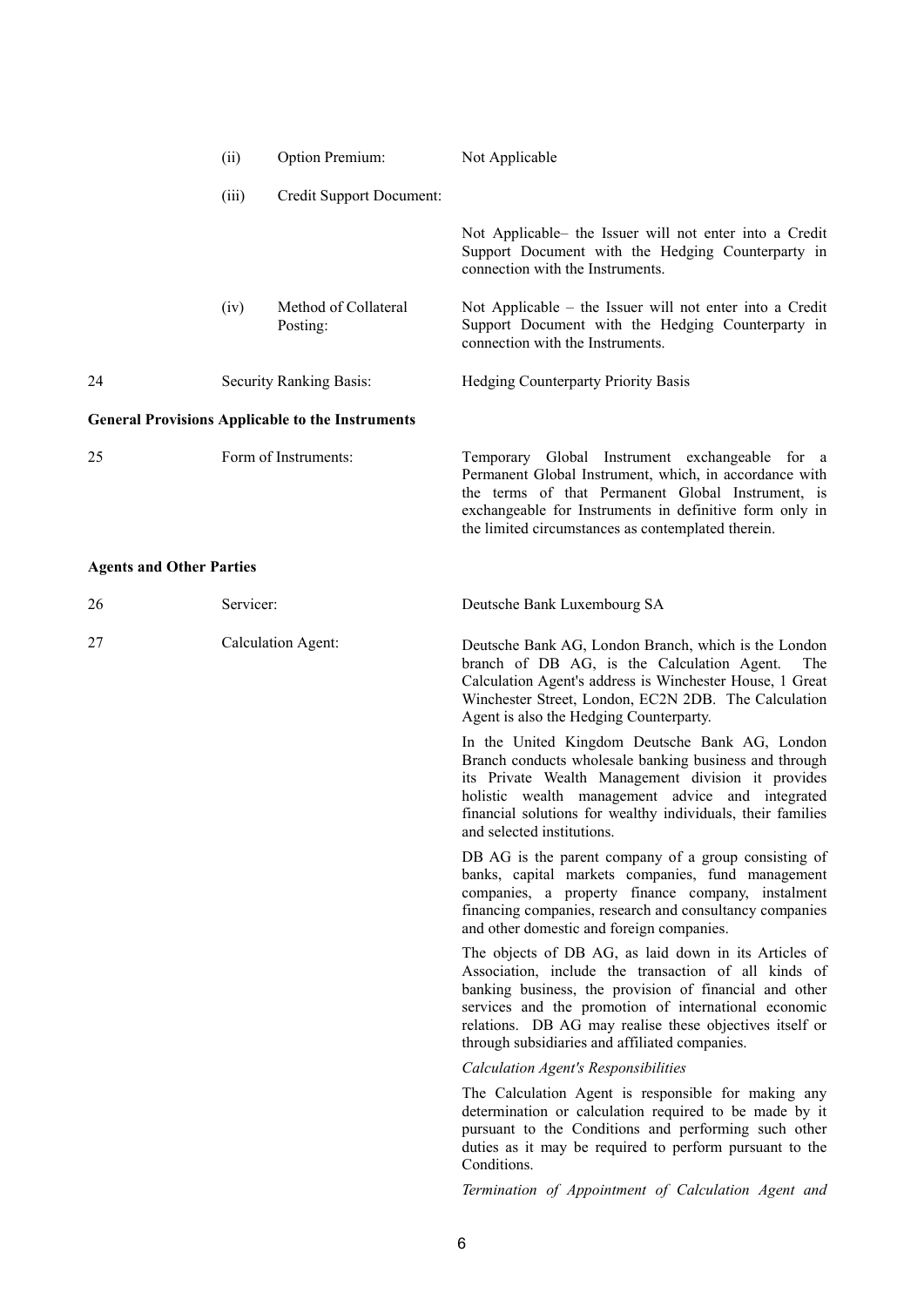|                      |                                            | Appointment of Successor Calculation Agent                                                                                                                                                                                                                                                                                                                                                                                                                                                                                                                                                                                                                                                                      |
|----------------------|--------------------------------------------|-----------------------------------------------------------------------------------------------------------------------------------------------------------------------------------------------------------------------------------------------------------------------------------------------------------------------------------------------------------------------------------------------------------------------------------------------------------------------------------------------------------------------------------------------------------------------------------------------------------------------------------------------------------------------------------------------------------------|
|                      |                                            | The appointment of the Calculation Agent will terminate<br>forthwith, <i>inter alia</i> , if the Calculation Agent becomes<br>incapable of acting, or is adjudged bankrupt or insolvent,<br>or files a voluntary petition in bankruptcy.                                                                                                                                                                                                                                                                                                                                                                                                                                                                        |
|                      |                                            | The Issuer may appoint a successor Calculation Agent<br>and/or terminate the appointment of any Calculation<br>Agent by giving at least 60 days' notice to that effect<br>provided that no such termination of the appointment of<br>the Calculation Agent shall take effect until a successor<br>Calculation Agent has been appointed.                                                                                                                                                                                                                                                                                                                                                                         |
| 28                   | Paying Agent and Specified Office:         | Deutsche Bank AG, London Branch<br>Winchester House<br>1 Great Winchester Street<br>London EC2N 2DB<br>United Kingdom                                                                                                                                                                                                                                                                                                                                                                                                                                                                                                                                                                                           |
| 29                   | Listing Agent:                             | Deutsche Bank Luxembourg SA<br>2, boulevard Konrad Adenauer<br>L-1115 Luxembourg<br>Luxembourg                                                                                                                                                                                                                                                                                                                                                                                                                                                                                                                                                                                                                  |
| 30                   | Selling Agent:                             | Deutsche Bank AG, London Branch<br>Winchester House<br>1 Great Winchester Street<br>London EC2N 2DB<br>United Kingdom                                                                                                                                                                                                                                                                                                                                                                                                                                                                                                                                                                                           |
| 31                   | Common Depositary and Specified<br>Office: | Deutsche Bank AG, London Branch<br>Winchester House<br>1 Great Winchester Street<br>London EC2N 2DB<br>United Kingdom                                                                                                                                                                                                                                                                                                                                                                                                                                                                                                                                                                                           |
| <b>Distribution</b>  |                                            |                                                                                                                                                                                                                                                                                                                                                                                                                                                                                                                                                                                                                                                                                                                 |
| 32                   | Application of TEFRA or TEFRA<br>rules:    |                                                                                                                                                                                                                                                                                                                                                                                                                                                                                                                                                                                                                                                                                                                 |
|                      |                                            | TEFRA D restrictions applicable                                                                                                                                                                                                                                                                                                                                                                                                                                                                                                                                                                                                                                                                                 |
| 33                   | Total commission and concession:           | Up to 4.00 per cent. of the Aggregate Nominal Amount                                                                                                                                                                                                                                                                                                                                                                                                                                                                                                                                                                                                                                                            |
| <b>Miscellaneous</b> |                                            |                                                                                                                                                                                                                                                                                                                                                                                                                                                                                                                                                                                                                                                                                                                 |
| 34                   | Separate Compartment:                      | A separate compartment has been created by the board of<br>directors of the Company in respect of the Instruments<br>("Compartment 148-2014-23"). Compartment 148-2014-<br>23 is a separate part of the Company's assets and<br>liabilities. The Collateral (relating to the Instruments) is<br>exclusively available to satisfy the rights of the<br>Instrumentholders (in accordance with the terms and<br>conditions set out in these Final Terms) and the rights of<br>the creditors whose claims have arisen at the occasion of<br>the creation, the operation or the liquidation of<br>Compartment 148-2014-23, as contemplated by articles<br>5.7 and 9 of the articles of incorporation of the Company. |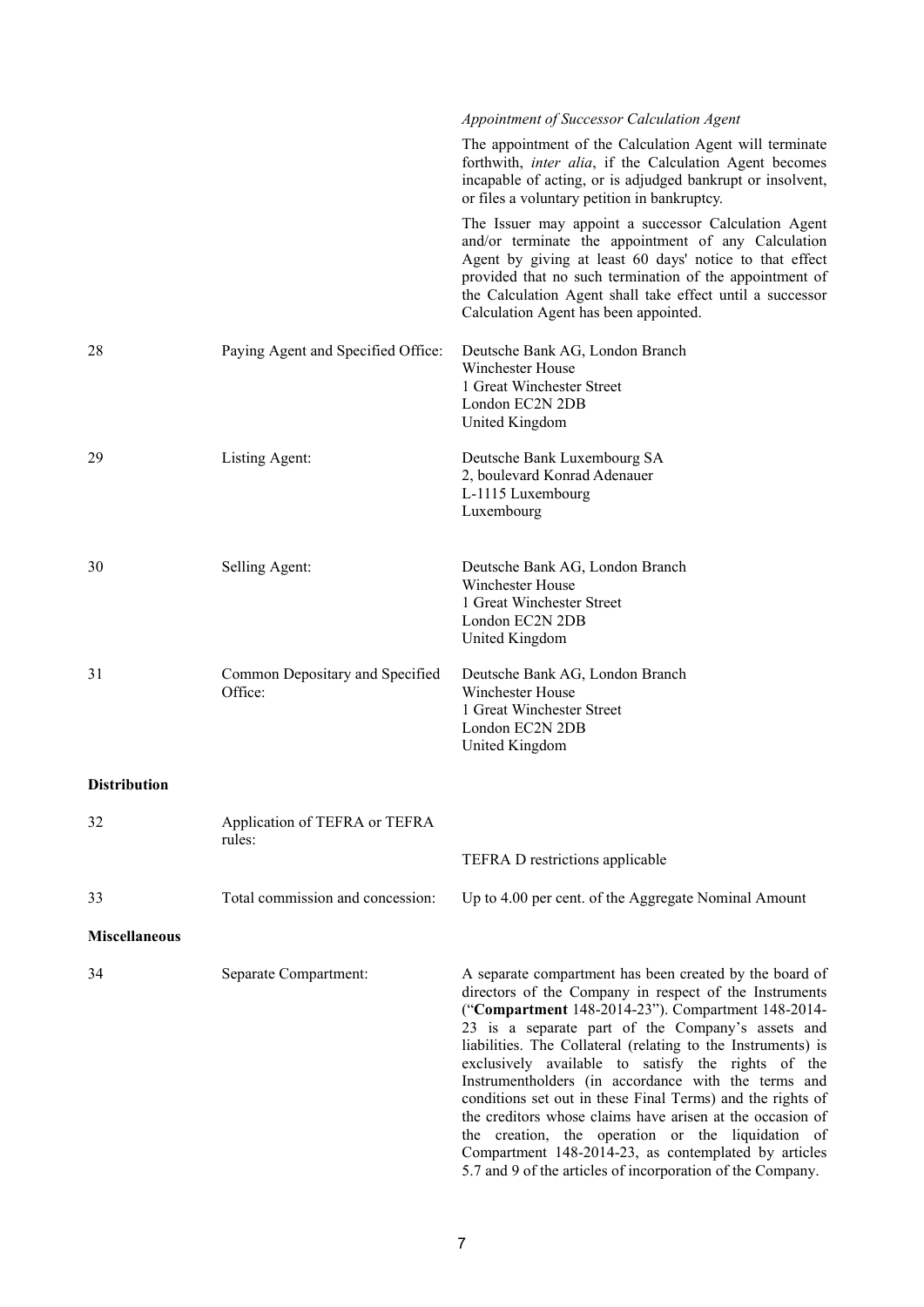Typical Securities - As of the date of these Final Terms, the Italian tax regime applying to payments of interest in respect of the Instruments is governed by legislative Decree No. 239 on the basis that such Instruments qualify as Typical Securities. As a consequence, under the provisions of Decree No. 239, payments of interest in respect of the Instruments may be subject to a substitute tax (imposta sostitutiva) at the rate of 26 per cent, in the Republic of Italy depending on the circumstances of the relevant Instrumentholder. However, in the event that the Italian fiscal authorities in the future decide that the Instruments no longer qualify as Typical Securities, the Instruments will instead qualify as Atypical Securities for Italian tax purposes as more fully described in the section of the Base Prospectus entitled "Italian Taxation".

Signed on behalf of the Issuer:

Duly authorised Stephan WEYDERS

Underwriting

Not Applicable

**Secondary Trading** 

Deutsche Bank S.p.A. of Piazza del Calendario 3, 20126, Milan, Italy and Finanza & Futuro Banca S.p.A. of Piazza del Calendario 1, 20126, Milan, Italy, in their capacity as financial intermediaries, may engage in subsequent resale or final placement of the securities in Italy during the period commencing on 1 December 2014 and ending on 20 February 2015.

Nen Absencement - BURGOS LEON Director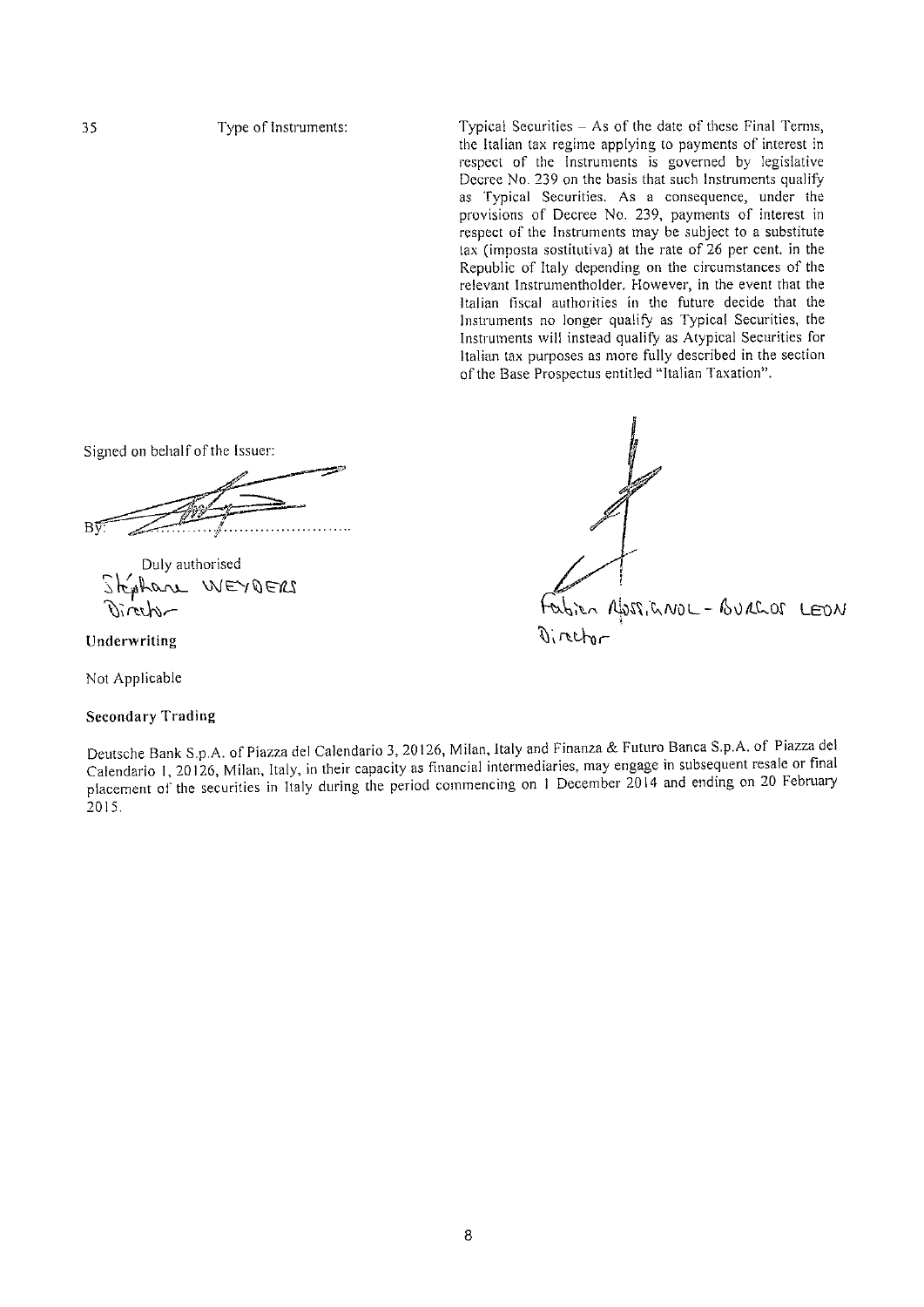### **PART B – OTHER INFORMATION**

| 1 | <b>Listing and Admission to Trading</b> |                                                                                                                                                                                                                                                                                                                                                                                                                                                                                                                                                                                                      |
|---|-----------------------------------------|------------------------------------------------------------------------------------------------------------------------------------------------------------------------------------------------------------------------------------------------------------------------------------------------------------------------------------------------------------------------------------------------------------------------------------------------------------------------------------------------------------------------------------------------------------------------------------------------------|
|   | Listing:                                | Luxembourg and EuroTLX                                                                                                                                                                                                                                                                                                                                                                                                                                                                                                                                                                               |
|   | Admission to trading:                   | Application is expected to be made for the Instruments to be<br>admitted to trading on the regulated market of the Luxembourg<br>Stock Exchange and the multilateral trading facility EuroTLX<br>(managed by EuroTLX SIM S.p.A.) with effect from the Issue<br>Date or thereabouts.                                                                                                                                                                                                                                                                                                                  |
| 2 | <b>Ratings</b>                          |                                                                                                                                                                                                                                                                                                                                                                                                                                                                                                                                                                                                      |
|   | Ratings                                 | The Instruments are expected to be rated on or about the Issue<br>Date by DBRS Ratings Limited ("DBRS"). The rating of the<br>Instruments on or about the Issue Date will be published on the<br>website of the Luxembourg Stock Exchange (www.bourse.lu) and<br>on the website www.it.investmentprodukte.db.com on or about<br>the Issue Date. No assurance is given that the Instruments will<br>have a particular rating, or any rating at all, on or about the Issue<br>Date.                                                                                                                    |
|   |                                         | The DBRS long-term rating scale provides an opinion on the risk<br>of default. That is, the risk that an issuer will fail to satisfy its<br>financial obligations in accordance with the terms under which an<br>obligations has been issued. Ratings are based on quantitative and<br>qualitative considerations relevant to the issuer, and the relative<br>ranking of claims. All rating categories other than AAA and D<br>also contain subcategories "(high)" and "(low)". The absence of<br>either a "(high)" or "(low)" designation indicates the rating is in<br>the middle of the category. |
|   |                                         | <b>AAA</b><br>Highest credit quality. The capacity for the payment of financial<br>obligations is exceptionally high and unlikely to be adversely<br>affected by future events.                                                                                                                                                                                                                                                                                                                                                                                                                      |
|   |                                         | AA<br>Superior credit quality. The capacity for the payment of financial<br>obligations is considered high. Credit quality differs from AAA<br>only to a small degree. Unlikely to be significantly vulnerable to<br>future events.                                                                                                                                                                                                                                                                                                                                                                  |
|   |                                         | A<br>Good credit quality. The capacity for the payment of financial<br>obligations is substantial, but of lesser credit quality than AA.<br>May be vulnerable to future events, but qualifying negative<br>factors are considered manageable.                                                                                                                                                                                                                                                                                                                                                        |

# **BBB**

Adequate credit quality. The capacity for the payment of financial obligations is considered acceptable. May be vulnerable to future events.

### **BB**

Speculative, non investment-grade credit quality. The capacity for the payment of financial obligations is uncertain. Vulnerable to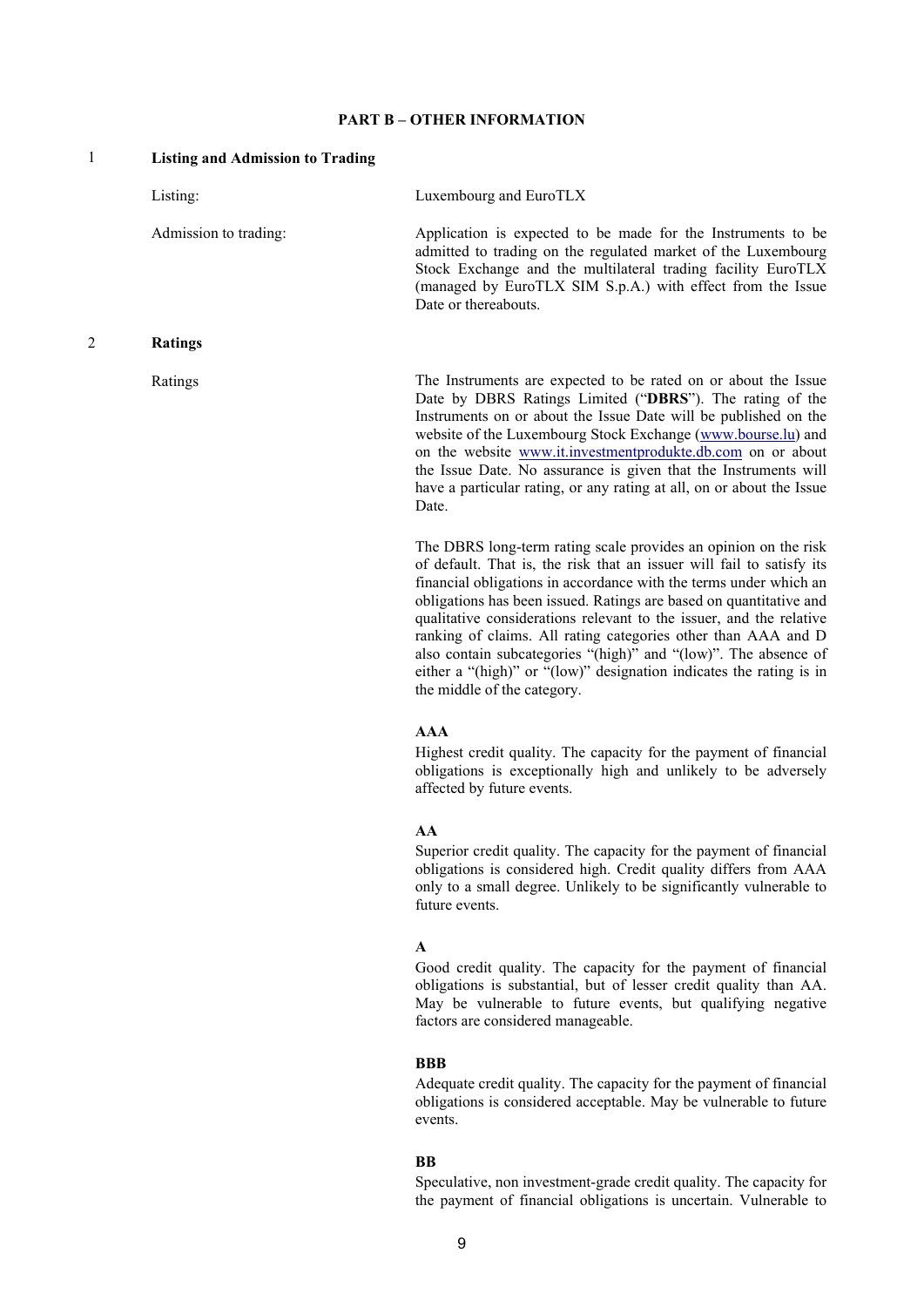future events.

#### **B**

Highly speculative credit quality. There is a high level of uncertainty as to the capacity to meet financial obligations.

### **CCC / CC / C**

Very highly speculative credit quality. In danger of defaulting on financial obligations. There is little difference between these three categories, although CC and C ratings are normally applied to obligations that are seen as highly likely to default, or subordinated to obligations rated in the CCC to B range. Obligations in respect of which default has not technically taken place but is considered inevitable may be rated in the C category.

### **D**

A financial obligation has not been met or it is clear that a financial obligation will not be met in the near future or a debt instrument has been subject to a distressed exchange. A downgrade to D may not immediately follow an insolvency or restructuring filing as grace periods or extenuating circumstances may exist.

DBRS is established in the European Union and registered under Regulation (EC) No 1060/2009.

### 3 **Notification**

The CSSF has provided the Commissione Nazionale per le Società e la Borsa, the competent authority in the Republic of Italy, with a certificate of approval attesting that the Base Prospectus has been drawn up in accordance with the Prospectus Directive.

### 4 **Interests of Natural and Legal Persons involved in the Issue**

Save for any fees payable to the Arranger and the Distributors and as set out in the following paragraph, so far as the Issuer is aware, no person involved in the issue of the Instruments has an interest material to the offer.

The Arranger may at any time purchase Instruments. Any Instruments so purchased may be held or resold by the Arranger.

### 5 **Estimated Net Proceeds and Total Expenses**

|   |       | Estimated net proceeds:   | The estimated net proceeds from the issue of the Instruments are<br>up to EUR 200,000,000.                                                                                                                               |
|---|-------|---------------------------|--------------------------------------------------------------------------------------------------------------------------------------------------------------------------------------------------------------------------|
|   |       |                           | The net proceeds will be used to acquire the Collateral comprised<br>in the Series Assets, to pay for or enter into the Hedging<br>Agreement and to pay expenses in connection with the<br>administration of the Issuer. |
|   | (ii)  | Estimated total expenses: | The expenses related to the issue will be paid by the Arranger.                                                                                                                                                          |
| 6 | Yield |                           |                                                                                                                                                                                                                          |
|   |       | Indication of yield:      | The yield will be 2.40 per cent. prior to the Interest Rate Switch<br>Date. After the Interest Rate Switch Date, the yield will be                                                                                       |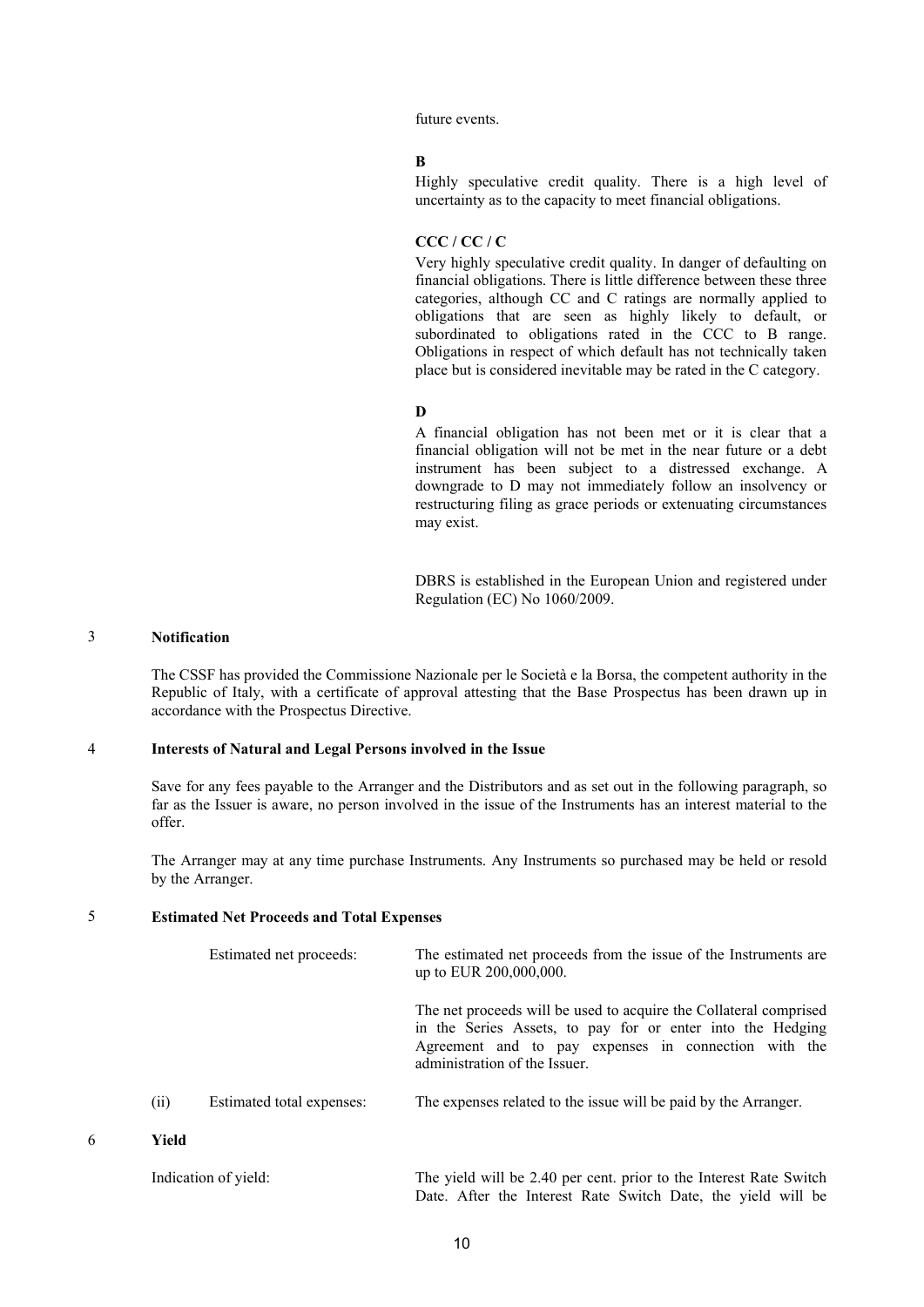variable depending on the prevailing EUR CMS 10 years rate (but in any event, subject to a minimum yield of 1.10% and a maximum yield of 4.00% per cent) in the event that the Bonus Threshold is satisfied in respect of every Interest Period after the Interest Rate Switch Date or 1.00 per cent in the event that the Bonus Threshold is not satisfied in respect of any Interest Period after the Interest Rate Switch Date.

### 7 **Historic Interest Rates**

Not Applicable – the Instruments are not Floating Rate Instruments

| 8 |       | <b>Operational Information</b>                                    |                                                                                                                                                                                                                                                                                                                                                                                                                                                                                                                                                                                             |  |  |  |
|---|-------|-------------------------------------------------------------------|---------------------------------------------------------------------------------------------------------------------------------------------------------------------------------------------------------------------------------------------------------------------------------------------------------------------------------------------------------------------------------------------------------------------------------------------------------------------------------------------------------------------------------------------------------------------------------------------|--|--|--|
|   | (i)   | ISIN Code:                                                        | XS1136288633                                                                                                                                                                                                                                                                                                                                                                                                                                                                                                                                                                                |  |  |  |
|   | (ii)  | Common Code:                                                      | 113628863                                                                                                                                                                                                                                                                                                                                                                                                                                                                                                                                                                                   |  |  |  |
|   | (iii) | Clearing Agent:                                                   | Euroclear Bank SA/N.V. and/or                                                                                                                                                                                                                                                                                                                                                                                                                                                                                                                                                               |  |  |  |
|   |       |                                                                   | Clearstream, Luxembourg                                                                                                                                                                                                                                                                                                                                                                                                                                                                                                                                                                     |  |  |  |
|   | (iv)  | Delivery:                                                         | Delivery free of payment                                                                                                                                                                                                                                                                                                                                                                                                                                                                                                                                                                    |  |  |  |
|   | (v)   | Names and addresses of<br>additional Paying Agent(s) (if<br>any): | Not Applicable – there are no additional Paying Agents                                                                                                                                                                                                                                                                                                                                                                                                                                                                                                                                      |  |  |  |
|   | (vi)  | Names and addresses of the<br>financial intermediary(ies):        | Deutsche Bank S.p.A.<br>Piazza del Calendario 3<br>20126 Milan<br>Italy                                                                                                                                                                                                                                                                                                                                                                                                                                                                                                                     |  |  |  |
|   |       |                                                                   | and                                                                                                                                                                                                                                                                                                                                                                                                                                                                                                                                                                                         |  |  |  |
|   |       |                                                                   | Finanza & Futuro Banca S.p.A.<br>Piazza del Calendario 1<br>20126 Milan<br>Italy                                                                                                                                                                                                                                                                                                                                                                                                                                                                                                            |  |  |  |
| 9 |       | <b>Terms and Conditions of the Offer</b>                          |                                                                                                                                                                                                                                                                                                                                                                                                                                                                                                                                                                                             |  |  |  |
|   | (i)   | Total amount of the issue<br>/offer:                              | The Issuer will in its sole discretion determine the final amount of<br>the Instruments to be issued (which will be dependent on the<br>outcome of the offer), up to a limit of EUR 200,000,000. The<br>precise Aggregate Nominal Amount of Instruments to be issued<br>will be published on the website of the Luxembourg Stock<br>Exchange<br>(www.bourse.lu)<br>and<br><sub>on</sub><br>the<br>website<br>www.it.investmentprodukte.db.com on or around the Issue Date.<br>Notice of the precise Aggregate Nominal Amount of Instruments<br>to be issued will also be given to the CSSF. |  |  |  |
|   | (iii) | Maximum subscription<br>amount/number of                          |                                                                                                                                                                                                                                                                                                                                                                                                                                                                                                                                                                                             |  |  |  |

(iii) Subscription/Offering Period: The offer of the Instruments starts on 1 December 2014 and ends on 20 February 2015 (the "**Primary Market End Date**"). The

Instruments: The maximum allocation of Instruments will be subject only to

availability at the time of the application.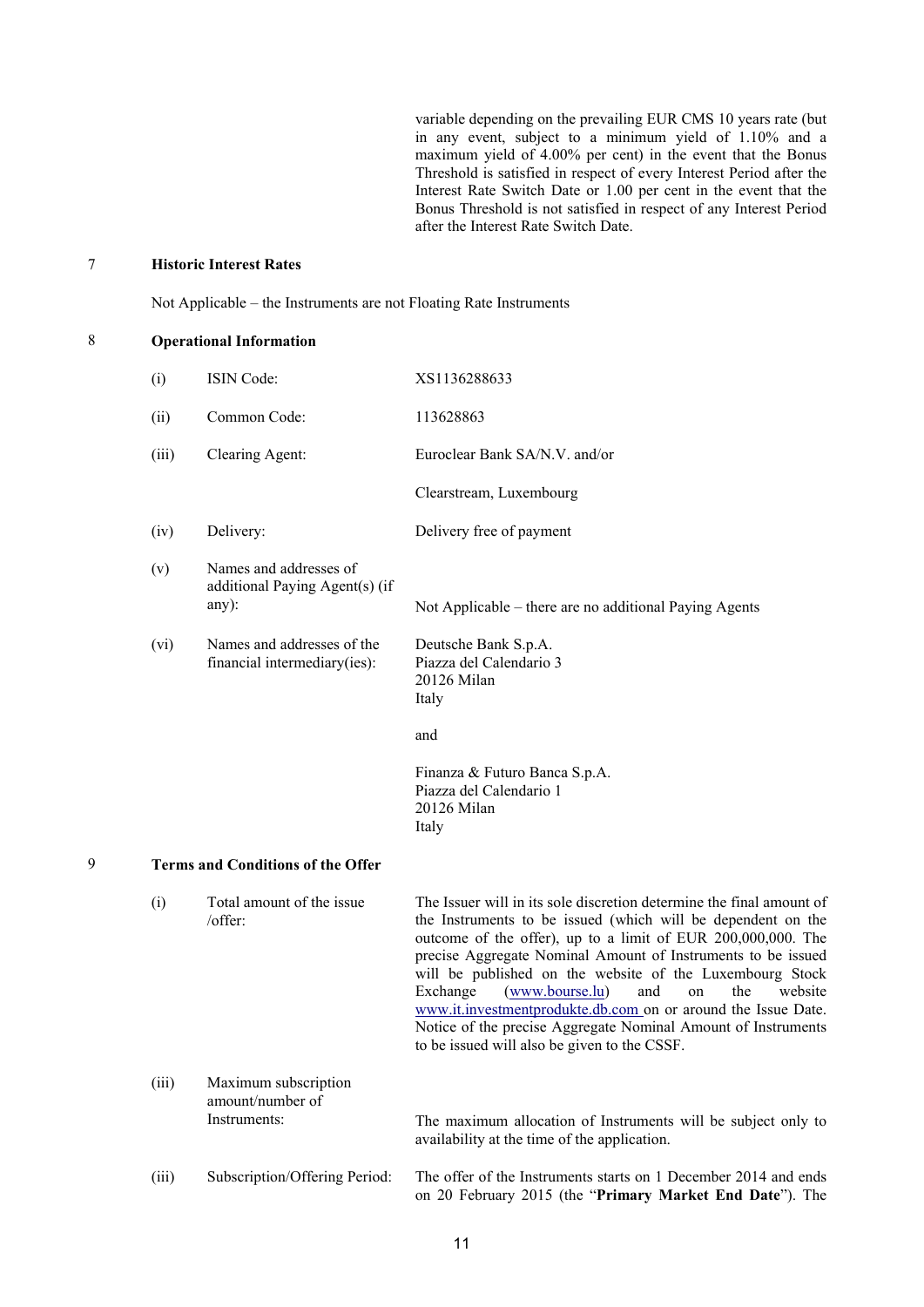|       |                                                             | Issuer reserves the right for any reason to reduce the number of<br>Instruments offered.                                                                                                                                                                                                                                                                                                                                                                                                                                                                                                                                                                                                                                                                                                                                                                                                                                                                                                                                                                                                                                                |
|-------|-------------------------------------------------------------|-----------------------------------------------------------------------------------------------------------------------------------------------------------------------------------------------------------------------------------------------------------------------------------------------------------------------------------------------------------------------------------------------------------------------------------------------------------------------------------------------------------------------------------------------------------------------------------------------------------------------------------------------------------------------------------------------------------------------------------------------------------------------------------------------------------------------------------------------------------------------------------------------------------------------------------------------------------------------------------------------------------------------------------------------------------------------------------------------------------------------------------------|
| (iv)  | Cancellation of the issuance of<br>Instruments:             | The Issuer reserves the right for any reason to cancel the issuance<br>of Instruments.                                                                                                                                                                                                                                                                                                                                                                                                                                                                                                                                                                                                                                                                                                                                                                                                                                                                                                                                                                                                                                                  |
|       |                                                             | Notice of such cancellation will be made to investors by means of<br>a notice published on the website of the Luxembourg Stock<br>$(www.bourse.lu)$ ,<br>Exchange<br>the<br>website<br>on<br>www.it.investmentprodukte.db.comand in accordance with the<br>relevant Distributor's usual procedures.                                                                                                                                                                                                                                                                                                                                                                                                                                                                                                                                                                                                                                                                                                                                                                                                                                     |
| (v)   | Early closing of the<br>subscription of the<br>Instruments: | The Issuer reserves the right for any reason to close the<br>Subscription/Offering Period early.                                                                                                                                                                                                                                                                                                                                                                                                                                                                                                                                                                                                                                                                                                                                                                                                                                                                                                                                                                                                                                        |
|       |                                                             | Notice of such early closure will be made to investors by means<br>of a notice published on the website of the Luxembourg Stock<br>Exchange<br>(ww.bourse.lu)<br>and<br>the<br>website<br>of<br>www.it.investmentprodukte.db.com.                                                                                                                                                                                                                                                                                                                                                                                                                                                                                                                                                                                                                                                                                                                                                                                                                                                                                                       |
|       |                                                             | If the aggregate subscription of the Instruments at any time on<br>any business day prior to the Primary Market End Date reaches<br>EUR 200,000,000, the Issuer will close the subscription of the<br>Instruments at such time on such business day, without prior<br>notification.                                                                                                                                                                                                                                                                                                                                                                                                                                                                                                                                                                                                                                                                                                                                                                                                                                                     |
|       |                                                             | The Issuer will in its sole discretion determine the final amount of<br>Instruments issued up to a limit of EUR 200,000,000. The final<br>amount that is issued on the Issue Date is expected to be listed on<br>the Official List of the Luxembourg Stock Exchange.                                                                                                                                                                                                                                                                                                                                                                                                                                                                                                                                                                                                                                                                                                                                                                                                                                                                    |
|       |                                                             | Instruments will be allotted subject to availability in the order of<br>receipt of investors' applications. The final Aggregate Nominal<br>Amount of the Instruments issued will be determined by the<br>Issuer in light of prevailing market conditions, and in its sole and<br>absolute discretion depending on the number of Instruments<br>which have been agreed to be purchased as of the Primary Market<br>End Date                                                                                                                                                                                                                                                                                                                                                                                                                                                                                                                                                                                                                                                                                                              |
| (vi)  | Conditions to which the offer<br>is subject:                | Offers of the Instruments are conditional on their issue.                                                                                                                                                                                                                                                                                                                                                                                                                                                                                                                                                                                                                                                                                                                                                                                                                                                                                                                                                                                                                                                                               |
| (vii) | Description of the application<br>process:                  | The offer will be open during the Subscription/Offering Period.<br>Applications for the Instruments can be made in Republic of Italy<br>at participating branches of Deutsche Bank S.p.A. of Piazza del<br>Calendario 3, 20126, Milan, Italy and Finanza & Futuro Banca<br>S.p.A. of Piazza del Calendario 1, 20126, Milan, Italy (each, a<br>"Distributor" and together with any other entities appointed as a<br>distributor in respect of the Instruments<br>during<br>the<br>Subscription/Offering Period, the "Distributors"). Applications<br>will be in accordance with the relevant Distributor's usual<br>procedures, notified to investors by the relevant Distributor.<br>Amendments to the terms of the offer during the<br>Subscription/Offering Period will be notified to investors by<br>means of a notice published on the website of the Luxembourg<br>Stock Exchange (www.bourse.lu) and<br>on the<br>website<br>www.it.investmentprodukte.db.com, and in accordance with the<br>relevant Distributor's usual procedures or, if required, by means<br>of a supplement duly approved and published in accordance with |

applicable laws and regulations. Prospective investors will not be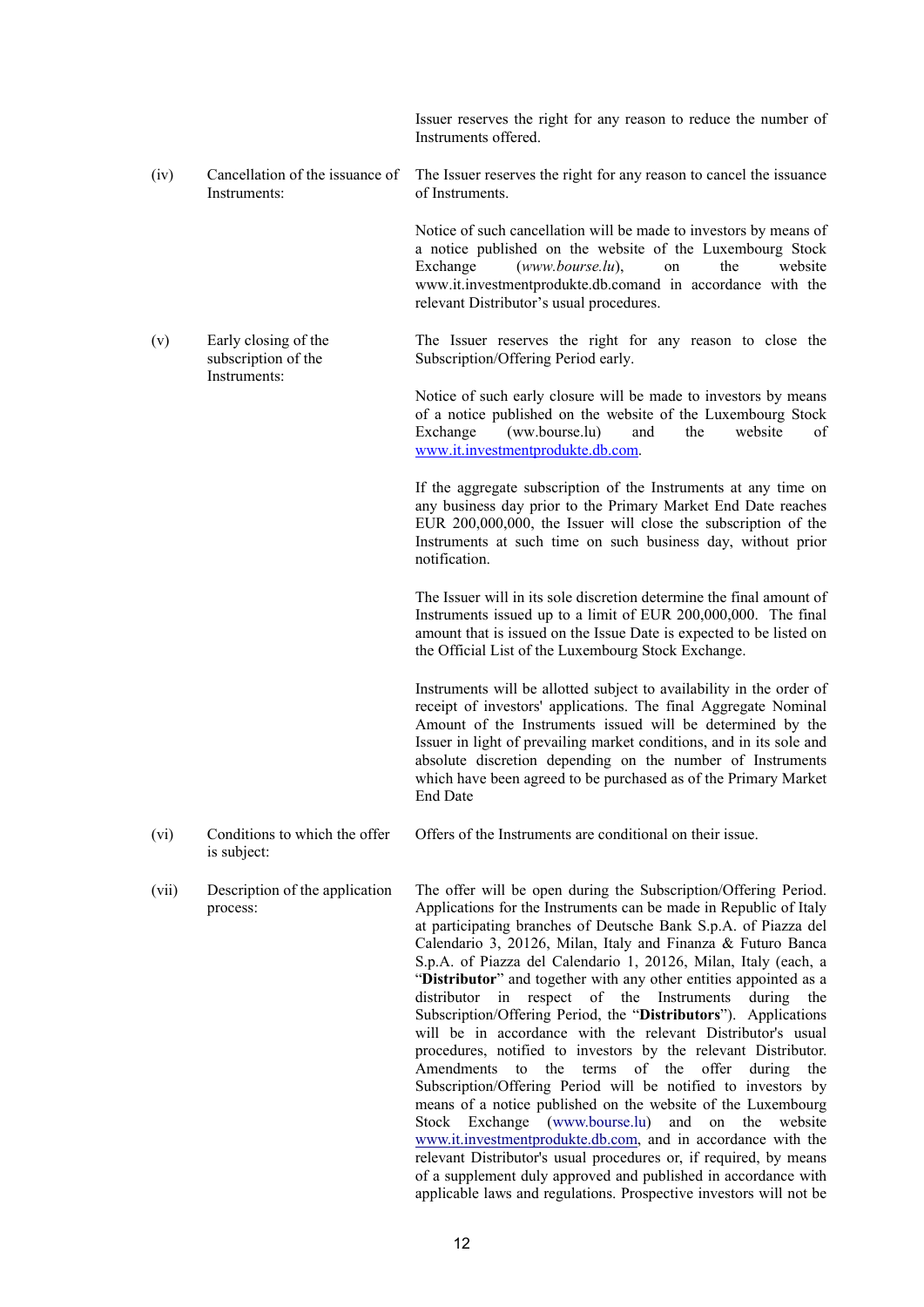required to enter into any contractual arrangements directly with the Issuer relating to the subscription for the Instruments.

The Instruments will be offered at 100 per cent. of the Issue Price (EUR 1,000 per Instrument) (the "**Offer Price**").

- (viii) Details of the possibility to reduce subscriptions and manner for refunding excess amount paid by applicants:
- (ix) Details of the method and time limits for paying up and delivering the Instruments:
- (x) Manner in and date on which results of the offer are to be made public:
- (xi) Non-exempt Offer/ Public Offer Jurisdictions:
- (xii) Process for notification to applicants of the amount allotted and indication whether dealing may begin before notification is made:
- (xiii) Amount of any expenses and taxes specifically charged to the subscriber or purchaser:
- (xiv) Any countries in which the offer is simultaneously made and if a tranche has been reserved for certain of these and name(s) and address(es), to the extent known to the Issuer, of the Purchasers/distributors in the various countries where the offer takes place:

Not Applicable

Investors will be notified by the Distributors of their allocations of Instruments and the settlement arrangements. The Instruments will be issued on the Issue Date against payment to the Issuer through the Distributors of the net subscription price.

The Issuer will in its sole discretion determine the final amount of the Instruments to be issued (which will be dependent on the outcome of the offer), up to a limit of EUR 200,000,000. The precise Aggregate Nominal Amount of Instruments to be issued will be published on the Luxembourg Stock Exchange's website (www.bourse.lu) and on the website www.it.investmentprodukte.db.com and filed with the CSSF in accordance with Article 10 of the Prospectus Act 2005 in each case on or around the Issue Date.

Offers may be made in the Republic of Italy (the "**Public Offer Jurisdiction"**) and such offer(s) shall be made other than pursuant to Article 3(2) of the Prospectus Directive in that Relevant Member State.

Each investor will be notified by the relevant Distributor of its allocation of Instruments after the end of the Offer Period and before the Issue Date. No dealings in the Instruments may take place prior to the Issue Date.

Not Applicable.

The offer is being made in the Public Offer Jurisdiction. The address of Deutsche Bank S.p.A. as a Distributor is Piazza del Calendario 3, 20126, Milan, Italy. The address of Finanza & Futuro Banca S.p.A. as a Distributor is Piazza del Calendario 1, 20126, Milan, Italy.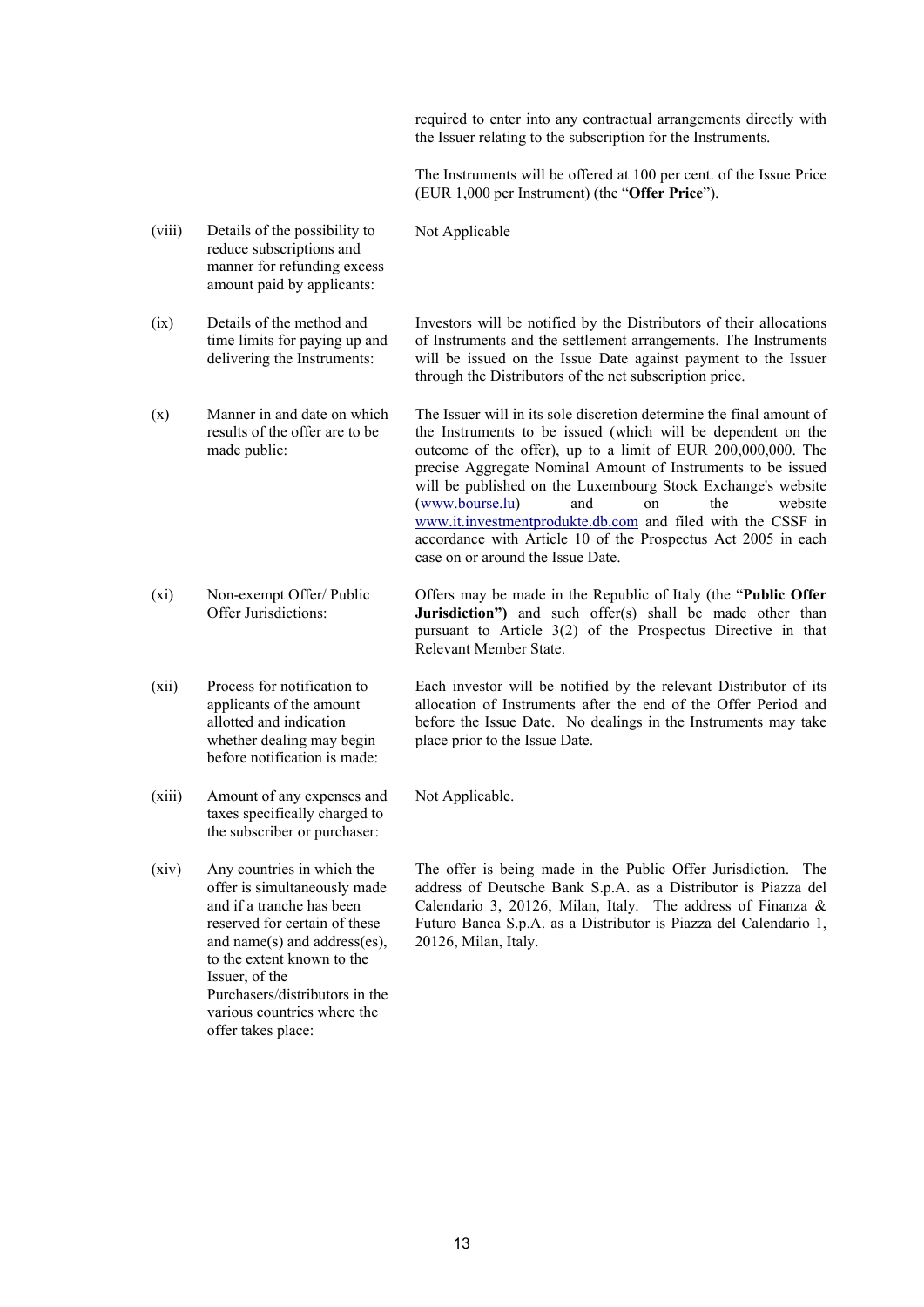# **PART C –INFORMATION ON THE COLLATERAL**

1. Principal terms of the Collateral

| Collateral Obligor<br>(i)                                                               | Italian Republic                                                                                                                                                                                                                                                                                                                                                                                                                                             |
|-----------------------------------------------------------------------------------------|--------------------------------------------------------------------------------------------------------------------------------------------------------------------------------------------------------------------------------------------------------------------------------------------------------------------------------------------------------------------------------------------------------------------------------------------------------------|
| (full legal name, registered<br>address):                                               | <b>SENATO DELLA REPUBBLICA</b><br>Piazza Madama 00186 - Roma<br>Italy                                                                                                                                                                                                                                                                                                                                                                                        |
| Rating of the<br>(ii)<br>Collateral Obligor (by                                         | Baa2 (Moody's)                                                                                                                                                                                                                                                                                                                                                                                                                                               |
| specified Rating                                                                        | BBB+ (Fitch)                                                                                                                                                                                                                                                                                                                                                                                                                                                 |
| Agency(ies)):                                                                           | A (low) (DBRS)                                                                                                                                                                                                                                                                                                                                                                                                                                               |
| (iii)<br>Country of<br>incorporation of the<br>Collateral Obligor:                      | Italy                                                                                                                                                                                                                                                                                                                                                                                                                                                        |
| Nature of Business:<br>(iv)                                                             | The Collateral Obligor is a sovereign country in South-Central Europe. To the<br>north, it borders France, Switzerland, Austria, and Slovenia along the Alps. To<br>the south, it consists of the entirety of the Italian Peninsula, Sicily, Sardinia and<br>many other smaller islands. Further information on the Collateral Obligor can<br>be found on its website: http://www.senato.it/index.htm                                                        |
| Market on which the<br>(v)<br>Collateral Obligor has<br>securities admitted to trading: | The Collateral Obligor has financial instruments listed on the regulated market<br>of Borsa Italiana.                                                                                                                                                                                                                                                                                                                                                        |
| Collateral Guarantor:<br>(vi)                                                           | Not Applicable                                                                                                                                                                                                                                                                                                                                                                                                                                               |
| (vii)<br>Collateral Support<br>Provider:                                                | Not Applicable                                                                                                                                                                                                                                                                                                                                                                                                                                               |
| (viii)<br>Legal Nature of the<br>Collateral:                                            | The Collateral (ISIN: IT0005004426) will comprise debt securities. The<br>Collateral is in book-entry form. Such debt securities are of a type which in<br>normal market conditions may be readily realised in the international capital<br>markets, if necessary by or on behalf of the Trustee in a situation where realised<br>in accordance with the Conditions of the Instruments or where the security for<br>the Instruments is realised or enforced. |
|                                                                                         | The Collateral is a senior unsecured debt obligation of the Collateral Obligor.                                                                                                                                                                                                                                                                                                                                                                              |
| Collateral Support:<br>(ix)                                                             | Not Applicable                                                                                                                                                                                                                                                                                                                                                                                                                                               |
| Regular Payments on<br>(x)<br>the Collateral and Currency:                              | Interest on the Collateral is calculated with reference to an inflation index and is<br>payable by the Collateral Obligor on 15 March and 15 September in each year.<br>The Collateral shall be repaid by the Collateral Obligor on the maturity date of<br>the Collateral at an amount calculated with reference to an inflation index. The<br>Collateral is denominated in EUR.                                                                            |
| Issue Date of the<br>(xi)<br>Collateral:                                                | 15 March 2014                                                                                                                                                                                                                                                                                                                                                                                                                                                |
| (xii)<br>Maturity Date or<br>Expiry Date of Collateral:                                 | 15 September 2024                                                                                                                                                                                                                                                                                                                                                                                                                                            |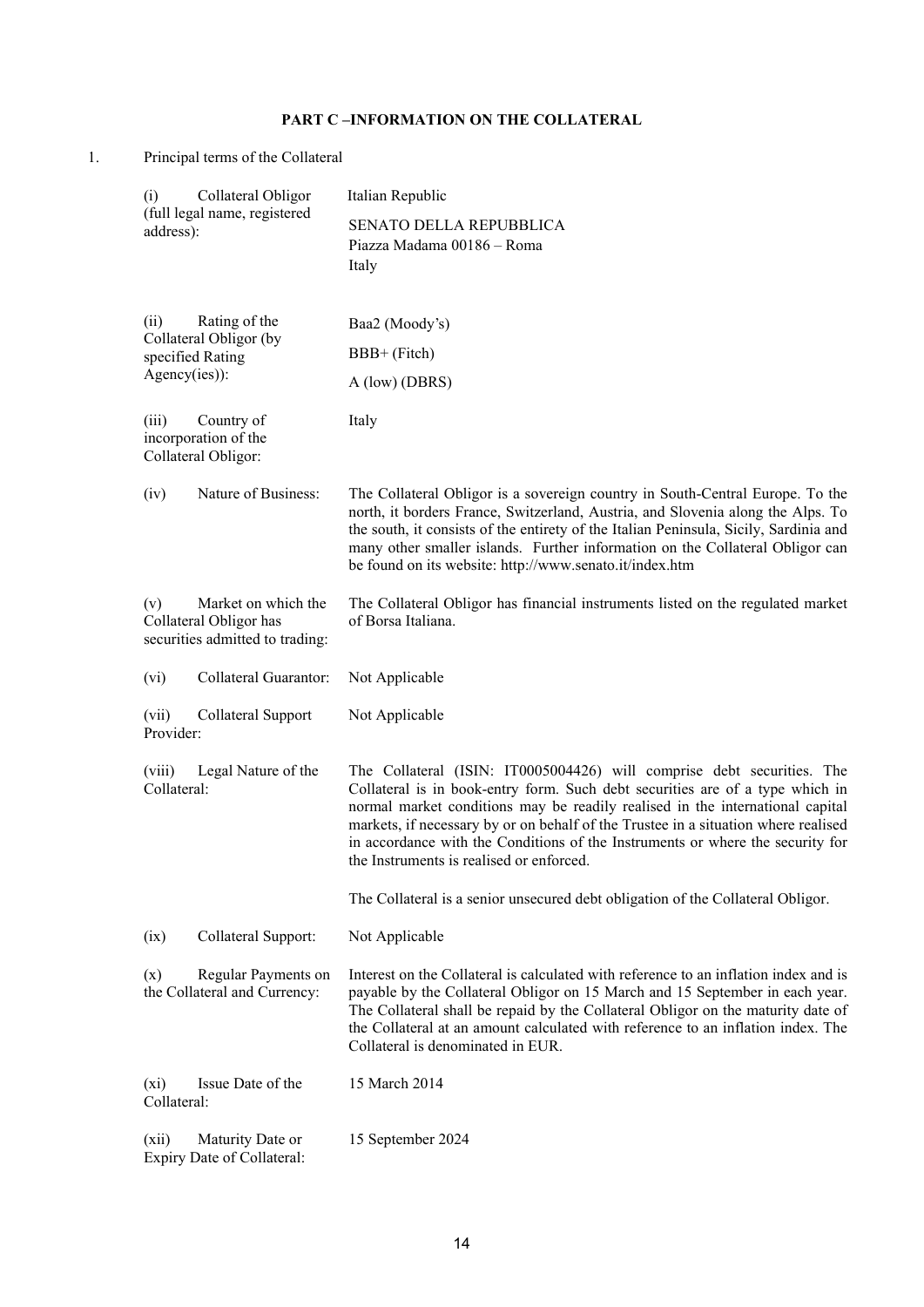| (xiii)<br>the Collateral: | Overall Issue Size of                                                                                                                              | EUR 6,624,790,000                                                                                                                                                             |
|---------------------------|----------------------------------------------------------------------------------------------------------------------------------------------------|-------------------------------------------------------------------------------------------------------------------------------------------------------------------------------|
| (xiv)<br>the Collateral:  | Date of transfer of                                                                                                                                | The Issue Date, 25 February 2015                                                                                                                                              |
| (xy)                      | Method of creation<br>of the Collateral:                                                                                                           | The Collateral was issued by the Collateral Obligor pursuant to a decree of the<br>Italian Ministry of Finance or under its programme for the issuance of debt<br>securities. |
| (xvi)<br>Obligor:         | Material<br>relationships between the<br>Issuer and any Collateral                                                                                 | Not Applicable, there are no material relationships between the Issuer and any<br>Collateral Obligor.                                                                         |
| (xvii)<br>market:         | Description of the<br>Collateral, if the Collateral<br>comprises equity securities<br>that are admitted to trading on<br>a regulated or equivalent | Not Applicable, the Collateral does not comprise equity securities.                                                                                                           |
| (xviii)<br>Collateral:    | Governing law of the                                                                                                                               | Italian                                                                                                                                                                       |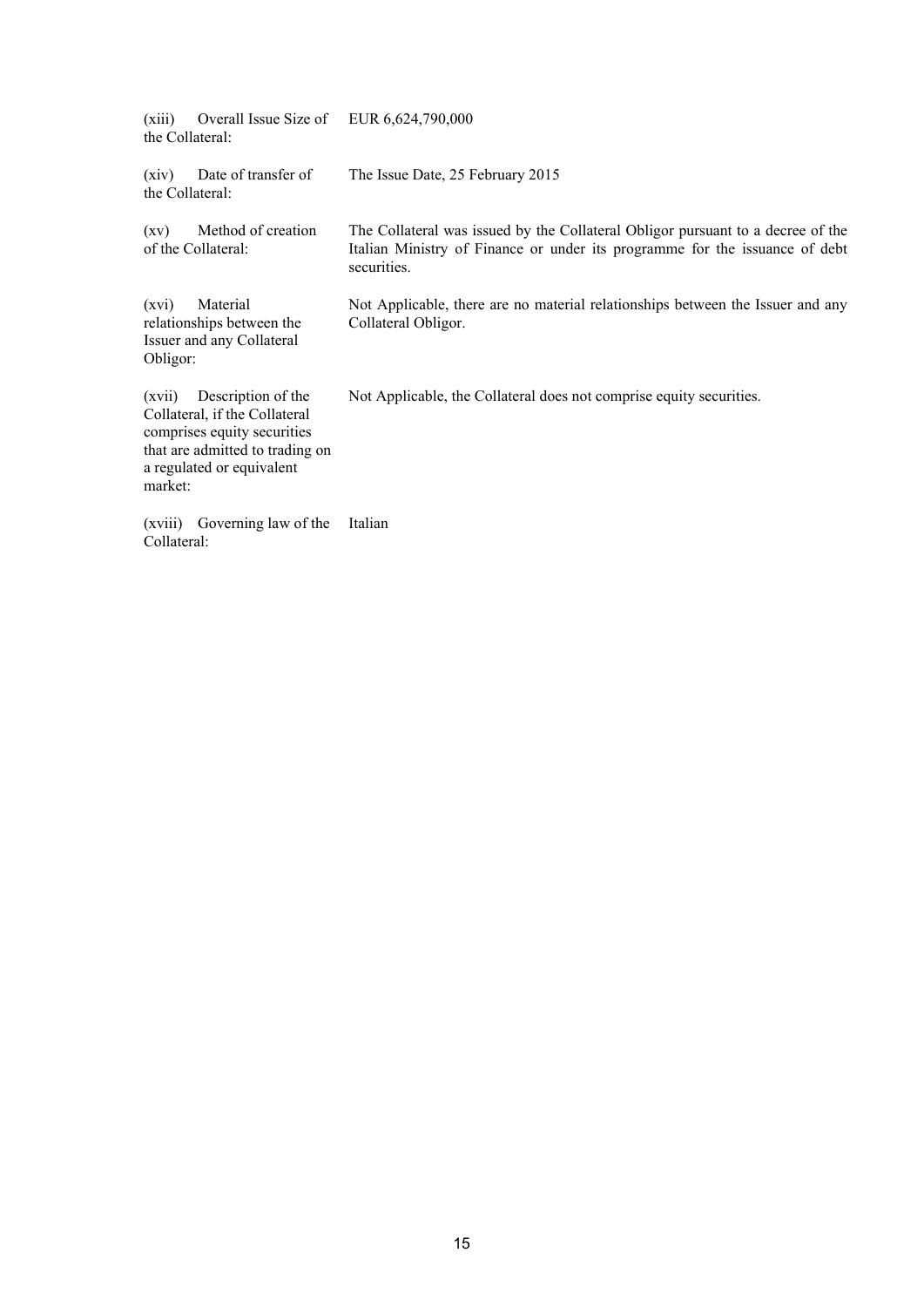### **ANNEX – ISSUE SPECIFIC SUMMARY**

*Summaries are made up of disclosure requirements known as "Elements". These elements are numbered in Sections A – E (A.1 – E.7).*

*This summary contains all the Elements required to be included in a summary for this type of securities and Issuer. Because some Elements are not required to be addressed, there may be gaps in the numbering sequence of the Elements.*

*Even though an Element may be required to be inserted in the summary due to the type of securities and Issuer, it is possible that no relevant information can be given regarding the Element. In this case a short description of the Element is included in the summary with the mention of "not applicable".*

| <b>Element</b> | <b>Description of Element</b> | Disclosure requirement                                                                                                                                                                                                                                                                                                                                                                                                                                                                                                                                                                                                                                                                                                                                                                                                                                                                                                                                                            |
|----------------|-------------------------------|-----------------------------------------------------------------------------------------------------------------------------------------------------------------------------------------------------------------------------------------------------------------------------------------------------------------------------------------------------------------------------------------------------------------------------------------------------------------------------------------------------------------------------------------------------------------------------------------------------------------------------------------------------------------------------------------------------------------------------------------------------------------------------------------------------------------------------------------------------------------------------------------------------------------------------------------------------------------------------------|
| A.1            | Warnings                      | This summary should be read as an introduction to the Base Prospectus.<br>Any decision to invest in the Instruments should be based on consideration<br>of the Base Prospectus as a whole by the investor.<br>Where a claim relating to the information contained in the Base Prospectus<br>is brought before a court, the plaintiff investor might, under the national<br>legislation of the Member States, have to bear the costs of translating the<br>Base Prospectus before the legal proceedings are initiated.<br>Civil liability attaches only to those persons who have tabled this summary<br>including any translation thereof, but only if this summary is misleading,<br>inaccurate or inconsistent when read together with the other parts of the<br>Base Prospectus or it does not provide, when read together with the other<br>parts of the Base Prospectus, key information in order to aid investors<br>when considering whether to invest in the Instruments. |
| A.2            | Consent                       | The Company consents to the use of the Base Prospectus in Austria,<br>Belgium, France, Germany, Italy, Poland, Portugal, Spain and Switzerland<br>and accepts responsibility for the content of the Base Prospectus also with<br>respect to the subsequent resale or final placement of securities by any<br>financial intermediary which was given consent to use the Base<br>Prospectus. This consent is valid for 12 months from the date of<br>publication of the Base Prospectus.<br>Investors should be aware that information on the terms and<br>conditions of the offer by any financial intermediary shall be provided<br>at the time of the offer by the financial intermediary.                                                                                                                                                                                                                                                                                       |

### **Section A – Introduction and warnings**

# **Section B – Issuer**

| <b>Element</b> | <b>Description of</b><br>Element                     | Disclosure requirement                                                                                                                                  |
|----------------|------------------------------------------------------|---------------------------------------------------------------------------------------------------------------------------------------------------------|
| B.1            | Legal and<br><b>Commercial Name</b><br>of the Issuer | Palladium Securities 1 S.A. (the "Company") acting in respect of Compartment<br>148-2014-23                                                             |
| B.2            | Domicile /Legal<br>Form /Legislation                 | The Company is domiciled in Luxembourg and is a public limited liability<br>company (société anonyme) incorporated under the laws of the Grand Duchy of |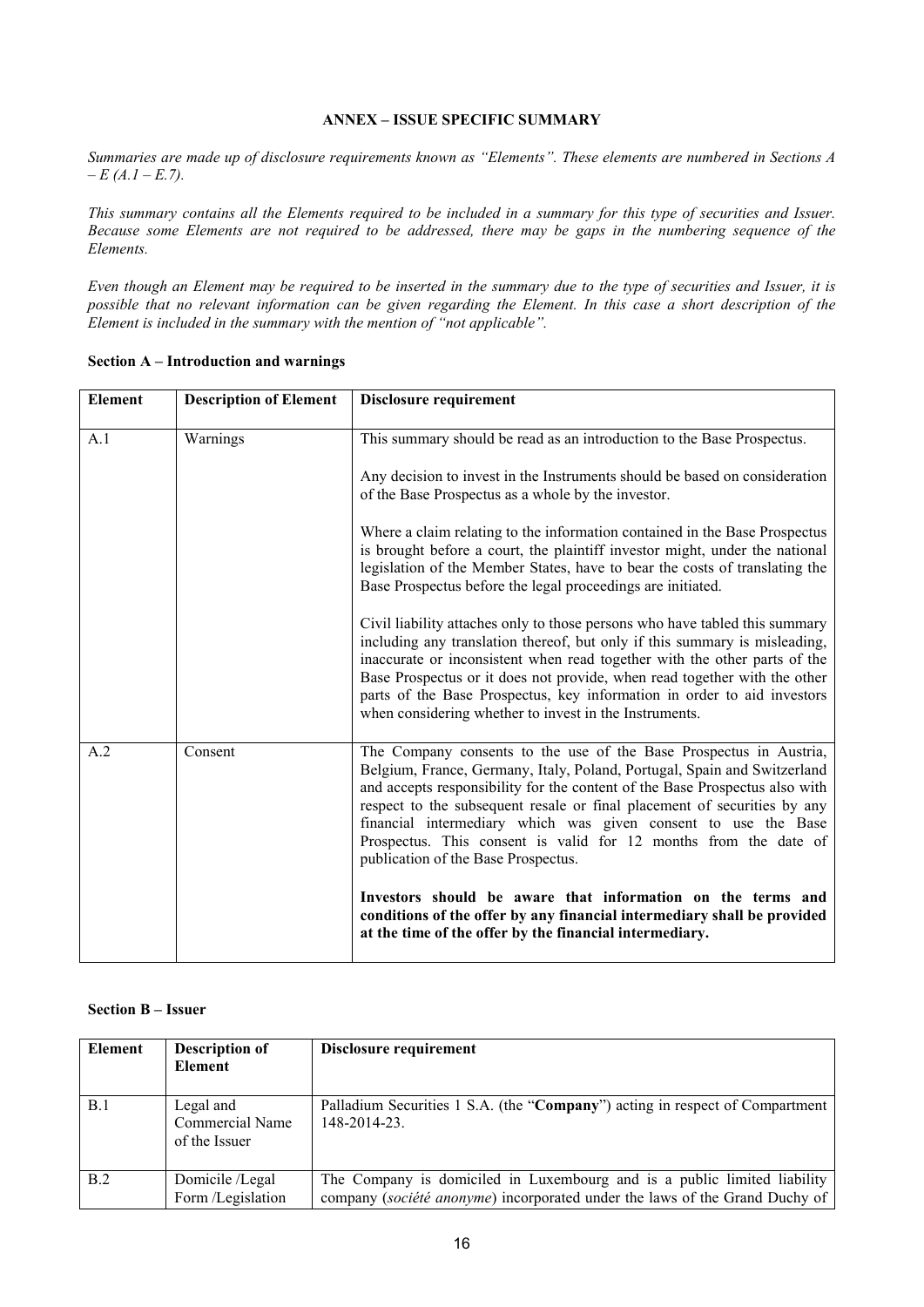|             | /Country of                                               | Luxembourg. It was incorporated in Luxembourg on 8 September 2004.                                                                                                                                                                                                                                                                                                                                                                                                                                                                                                                                                                                                                                                                                                                                                                                                                                                                                                                                                                                                                                                                                                                                                                                                                                                                                                                                                                                                                                                                                                                                                                                                                                                                                                                                                                                                                                                                                                                                                                                                                                                                                                                                                                                                                                                                                                           |
|-------------|-----------------------------------------------------------|------------------------------------------------------------------------------------------------------------------------------------------------------------------------------------------------------------------------------------------------------------------------------------------------------------------------------------------------------------------------------------------------------------------------------------------------------------------------------------------------------------------------------------------------------------------------------------------------------------------------------------------------------------------------------------------------------------------------------------------------------------------------------------------------------------------------------------------------------------------------------------------------------------------------------------------------------------------------------------------------------------------------------------------------------------------------------------------------------------------------------------------------------------------------------------------------------------------------------------------------------------------------------------------------------------------------------------------------------------------------------------------------------------------------------------------------------------------------------------------------------------------------------------------------------------------------------------------------------------------------------------------------------------------------------------------------------------------------------------------------------------------------------------------------------------------------------------------------------------------------------------------------------------------------------------------------------------------------------------------------------------------------------------------------------------------------------------------------------------------------------------------------------------------------------------------------------------------------------------------------------------------------------------------------------------------------------------------------------------------------------|
|             | Incorporation                                             |                                                                                                                                                                                                                                                                                                                                                                                                                                                                                                                                                                                                                                                                                                                                                                                                                                                                                                                                                                                                                                                                                                                                                                                                                                                                                                                                                                                                                                                                                                                                                                                                                                                                                                                                                                                                                                                                                                                                                                                                                                                                                                                                                                                                                                                                                                                                                                              |
| <b>B.16</b> | Control of Issuer                                         | The Company has 181,818 ordinary shares, all of which are fully paid and are<br>held by two companies, The Freesia Charitable Trust and Anson Fund Managers<br>Limited, on trust for charitable purposes. Such holders have no beneficial interest<br>in and derive no benefit (other than any expenses for acting as share trustee)<br>from their holding of the issued shares. They will apply any income derived by<br>them from the Company solely for charitable purposes.                                                                                                                                                                                                                                                                                                                                                                                                                                                                                                                                                                                                                                                                                                                                                                                                                                                                                                                                                                                                                                                                                                                                                                                                                                                                                                                                                                                                                                                                                                                                                                                                                                                                                                                                                                                                                                                                                              |
| <b>B.17</b> | Credit ratings                                            | The Series of Instruments is expected to be rated on or about the Issue Date by<br>DBRS Ratings Limited ("DBRS"). The rating of the Instruments (if any) will be<br>published on the website of the Luxembourg Stock Exchange (www.bourse.lu)<br>and on the website www.it.investmentprodukte.db.com on or about the Issue<br>Date. No assurance is given that the Instruments will have a particular rating, or<br>any rating at all, on or about the Issue Date.<br>DBRS is established in the European Union and registered under Regulation<br>(EC) No 1060/2009 on credit rating agencies.                                                                                                                                                                                                                                                                                                                                                                                                                                                                                                                                                                                                                                                                                                                                                                                                                                                                                                                                                                                                                                                                                                                                                                                                                                                                                                                                                                                                                                                                                                                                                                                                                                                                                                                                                                              |
| <b>B.20</b> | <b>Special Purpose</b><br>Vehicle                         | The Company is a special purpose vehicle for the purpose of issuing asset<br>backed securities.                                                                                                                                                                                                                                                                                                                                                                                                                                                                                                                                                                                                                                                                                                                                                                                                                                                                                                                                                                                                                                                                                                                                                                                                                                                                                                                                                                                                                                                                                                                                                                                                                                                                                                                                                                                                                                                                                                                                                                                                                                                                                                                                                                                                                                                                              |
| <b>B.21</b> | Principal activities<br>and global overview<br>of parties | The Company's principal activities are to enter into, perform and serve as a<br>vehicle issuing asset backed securities for any securitisation transactions as<br>permitted under the Securitisation Act 2004.<br>Deutsche Trustee Company Limited of Winchester House, 1 Great Winchester<br>Street, London EC2N 2DB, United Kingdom or the replacement trustee (the<br>"Replacement Trustee") selected by the Hedging Counterparty, in the event<br>that the Hedging Counterparty elects in its sole and absolute discretion to appoint<br>the Replacement Trustee as Trustee following the occurrence of a Replacement<br>Event in accordance with the General Trust Terms as amended by the relevant<br>Series Instrument, will act as trustee in respect of the Series of Instruments (the<br>"Trustee"). Deutsche Bank AG, acting through its London Branch, located at<br>Winchester House, 1 Great Winchester Street, London EC2N 2DB, United<br>Kingdom, will act as Arranger, Principal Agent and Paying Agent in respect of<br>the Series of Instruments. Deutsche Bank Luxembourg S.A. will act as<br>Custodian, Listing Agent, Servicer and Luxembourg Paying Agent in respect of<br>the Series of Instruments. Deutsche Trustee Company Limited, Deutsche Bank<br>AG, acting through its London Branch and Deutsche Bank Luxembourg S.A. are<br>each members of the Deutsche Bank Group.<br>Deutsche Bank AG, acting through its London Branch will act as Hedging<br>Counterparty, Calculation Agent, Selling Agent and Purchaser.<br>Deutsche Bank Aktiengesellschaft ("Deutsche Bank AG") is a banking<br>institution and a stock corporation incorporated under the laws of Germany and<br>has its registered office in Frankfurt am Main, Germany. It maintains its head<br>office at Taunusanlage 12, 60325 Frankfurt am Main and branch offices in<br>Germany and abroad including in London, New York, Sydney, Tokyo and an<br>Asia-Pacific Head Office in Singapore which serve as hubs for its operations in<br>the respective regions.<br>Deutsche Bank AG is the parent company of a group consisting of banks, capital<br>market companies, fund management companies, a property finance company,<br>instalment financing companies, research and consultancy companies and other<br>domestic and foreign companies (the "Deutsche Bank Group"). |
| <b>B.22</b> | Operations                                                | Not applicable. The Company has commenced operations and financial                                                                                                                                                                                                                                                                                                                                                                                                                                                                                                                                                                                                                                                                                                                                                                                                                                                                                                                                                                                                                                                                                                                                                                                                                                                                                                                                                                                                                                                                                                                                                                                                                                                                                                                                                                                                                                                                                                                                                                                                                                                                                                                                                                                                                                                                                                           |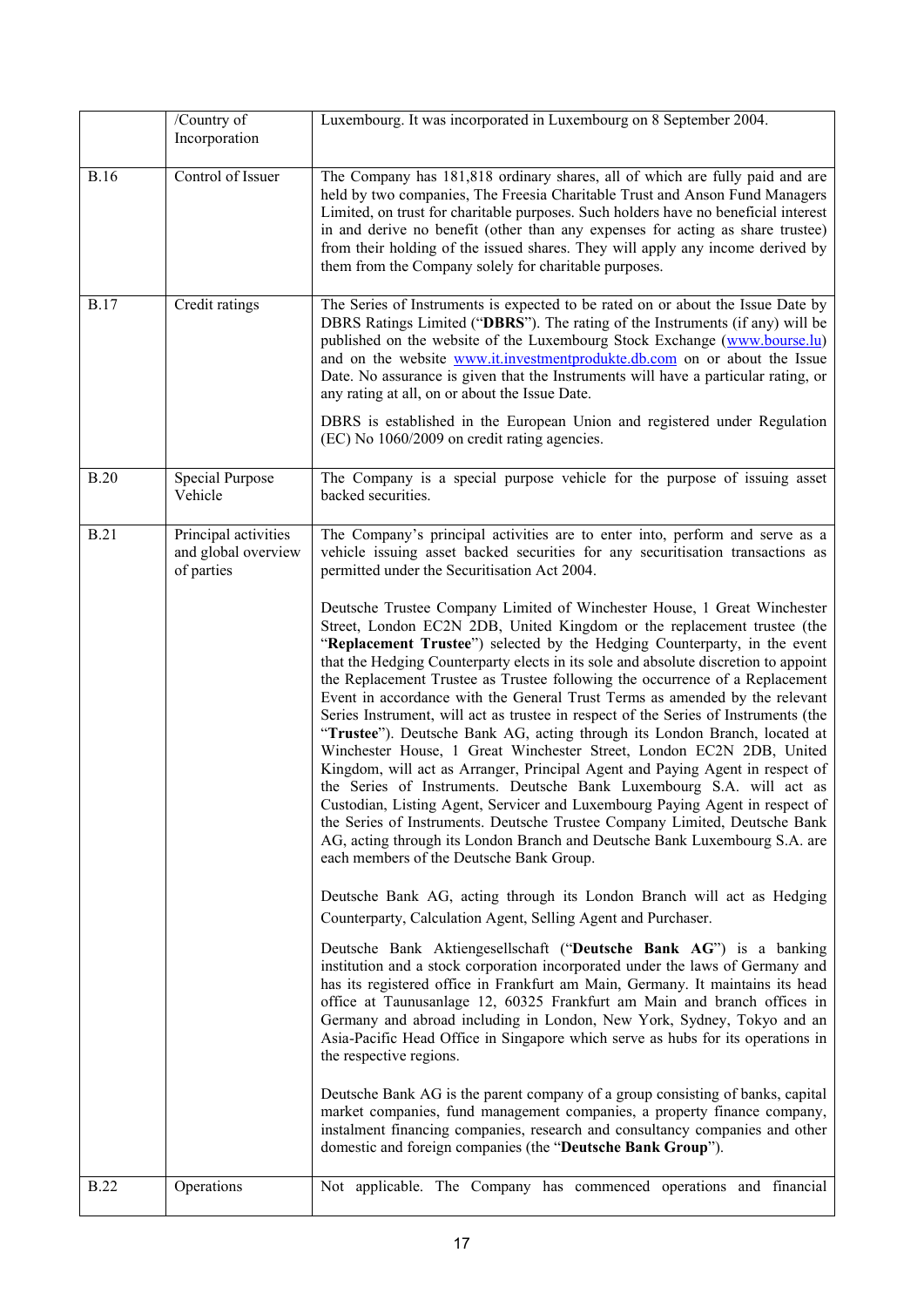|             |                                     | statements are available. |                                            |                                                                          |                                                                                                                                                                                                                                                                                                                                                                                                                                                                                                                                                                                                                                                                                                                                                                                                                                                                                                                          |                                                            |
|-------------|-------------------------------------|---------------------------|--------------------------------------------|--------------------------------------------------------------------------|--------------------------------------------------------------------------------------------------------------------------------------------------------------------------------------------------------------------------------------------------------------------------------------------------------------------------------------------------------------------------------------------------------------------------------------------------------------------------------------------------------------------------------------------------------------------------------------------------------------------------------------------------------------------------------------------------------------------------------------------------------------------------------------------------------------------------------------------------------------------------------------------------------------------------|------------------------------------------------------------|
| <b>B.23</b> | Key financial<br>information        |                           | as at 31 January 2013 and 31 January 2014: |                                                                          | The summary information below is extracted from the Issuer's audited accounts                                                                                                                                                                                                                                                                                                                                                                                                                                                                                                                                                                                                                                                                                                                                                                                                                                            |                                                            |
|             |                                     | Total Assets:             |                                            | 31 January 2013 -<br>31 January 2014 -                                   | EUR 3,053,453,801                                                                                                                                                                                                                                                                                                                                                                                                                                                                                                                                                                                                                                                                                                                                                                                                                                                                                                        | EUR 3,784,432,042                                          |
|             |                                     | <b>Total Liabilities:</b> |                                            | 31 January 2013 -<br>31 January 2014 -                                   | EUR 3,053,453,801                                                                                                                                                                                                                                                                                                                                                                                                                                                                                                                                                                                                                                                                                                                                                                                                                                                                                                        | EUR 3,784,432,042                                          |
|             |                                     | Total Charges:            |                                            | 31 January 2013 -<br>31 January 2014 -                                   | EUR 253,272,272<br>EUR 256,890,541                                                                                                                                                                                                                                                                                                                                                                                                                                                                                                                                                                                                                                                                                                                                                                                                                                                                                       |                                                            |
|             |                                     | Total income:             |                                            | 31 January 2013 -<br>31 January 2014 -                                   | EUR 253,272,272<br>EUR 256,890,541                                                                                                                                                                                                                                                                                                                                                                                                                                                                                                                                                                                                                                                                                                                                                                                                                                                                                       |                                                            |
| <b>B.24</b> | Material adverse<br>change          | dated 31 January 2014.    |                                            |                                                                          | Not applicable. There has been no material adverse change in the financial<br>position or prospects of the Company since the date of the latest audited accounts                                                                                                                                                                                                                                                                                                                                                                                                                                                                                                                                                                                                                                                                                                                                                         |                                                            |
| <b>B.25</b> | Description of<br>underlying assets |                           | due and payable under the Instruments.     | by the Italian Republic as the Collateral Obligor.                       | The Company acting in respect of Compartment 148-2014-23 (the "Issuer") will<br>use the proceeds from the issue of the Series of Instruments to purchase the<br>Collateral which will form part of the Series Assets and enter into the Hedging<br>Agreement. The Series Assets for Compartment 148-2014-23 will include the<br>proceeds of the issue of the Series of Instruments, the Collateral, the hedging<br>agreement (the "Hedging Agreement") between the Issuer and the hedging<br>counterparty ("Hedging Counterparty") in respect of the Series of Instruments,<br>and any proceeds from any relevant Hedging Agreement. See item B.28 below.<br>The Series Assets have characteristics whereby, taken together, they demonstrate<br>a capacity to produce funds to service the Issuer's obligations to make payments<br>The Collateral for the Series of Instruments will consist of debt securities issued |                                                            |
|             |                                     |                           |                                            |                                                                          | The Collateral Obligor has securities traded on a regulated or equivalent market.                                                                                                                                                                                                                                                                                                                                                                                                                                                                                                                                                                                                                                                                                                                                                                                                                                        |                                                            |
|             |                                     |                           | Collateral<br>Obligor                      | <b>Title</b>                                                             | <b>ISIN</b>                                                                                                                                                                                                                                                                                                                                                                                                                                                                                                                                                                                                                                                                                                                                                                                                                                                                                                              | Collateral<br><b>Item</b><br><b>Notional</b><br>Percentage |
|             |                                     | Collateral<br>Item        | Republic of<br>Italy                       | <b>BTP</b><br>European<br>Inflation<br>2.35% due 15<br>September<br>2024 | IT0005004426                                                                                                                                                                                                                                                                                                                                                                                                                                                                                                                                                                                                                                                                                                                                                                                                                                                                                                             | 100 per cent.                                              |
|             |                                     |                           |                                            | IT0005004426 which will form all of the Collateral.                      | Collateral Obligor: European sovereign country which issued senior, unsecured<br>debt securities on 15 March 2014 due on 15 September 2024 with ISIN:                                                                                                                                                                                                                                                                                                                                                                                                                                                                                                                                                                                                                                                                                                                                                                    |                                                            |
|             |                                     |                           |                                            |                                                                          | "Collateral Item Notional Amount" means, in respect of each Collateral Item,<br>the product of (a) the Collateral Item Notional Percentage and (b) the Aggregate<br>Nominal Amount of the Instruments as of the Issue Date, provided that each<br>Collateral Item Notional Amount may be adjusted by the Calculation Agent at<br>any time, in its sole and absolute discretion, acting in good faith and a                                                                                                                                                                                                                                                                                                                                                                                                                                                                                                               |                                                            |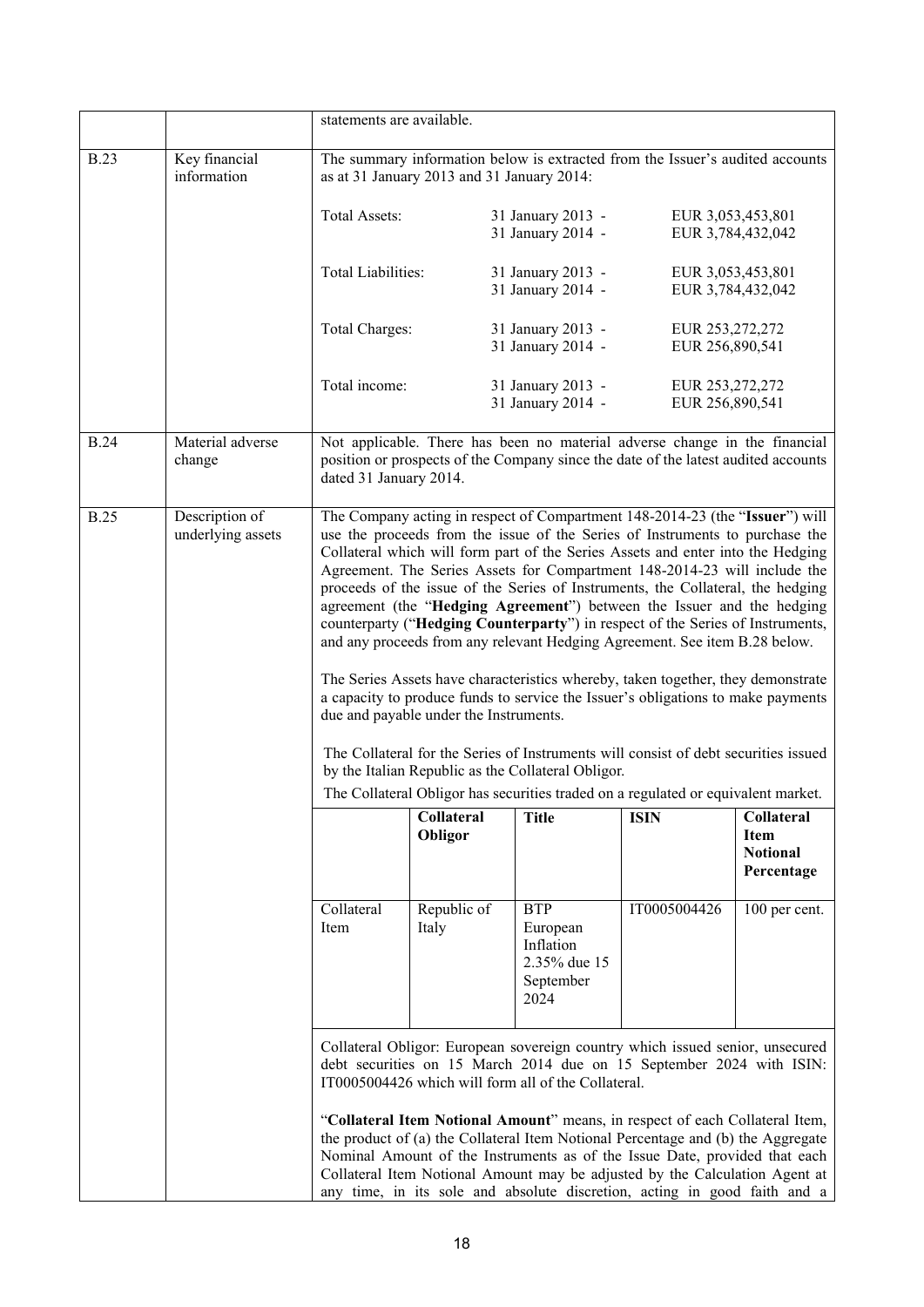|             |                                                       | commercially reasonable manner, including, without limitation, upon the<br>purchase and/or cancellation of any Instruments by the Issuer.                                                                                                                                                                                                                                                                                                                                                                                                                                                                                             |
|-------------|-------------------------------------------------------|---------------------------------------------------------------------------------------------------------------------------------------------------------------------------------------------------------------------------------------------------------------------------------------------------------------------------------------------------------------------------------------------------------------------------------------------------------------------------------------------------------------------------------------------------------------------------------------------------------------------------------------|
|             |                                                       | The level of collateralisation of such securities is 1/1.                                                                                                                                                                                                                                                                                                                                                                                                                                                                                                                                                                             |
|             |                                                       | The Collateral will not consist of real property, therefore no valuation report<br>relating to real property is included in the Base Prospectus, nor any description<br>of the valuation of such real property.                                                                                                                                                                                                                                                                                                                                                                                                                       |
| <b>B.26</b> | Actively managed<br>pool of assets                    | Not applicable. The Series Assets of the Series of Instruments will not consist, in<br>whole or in part, of an actively managed pool of assets.                                                                                                                                                                                                                                                                                                                                                                                                                                                                                       |
| <b>B.27</b> | Further issuances<br>backed by same<br>pool of assets | The Issuer may from time to time issue further Instruments of the Series on the<br>same terms as the existing Instruments and on terms that such further<br>Instruments shall be consolidated and form a single series with the existing<br>Instruments of the Series; provided that, unless otherwise approved by<br>Extraordinary Resolution of holders of Instruments (the "Instrumentholders")<br>of the Series, the Issuer shall provide additional assets to form part of the Series<br>Assets for such further Instruments and existing Instruments.                                                                           |
| <b>B.28</b> | Structure of the<br>transaction                       | The Instruments of the Series issued under the Programme are constituted by the<br>Series Instrument (as amended, supplemented and/or restated from time to time,<br>the "Series Instrument") dated the Issue Date between, <i>inter alios</i> , the Issuer,<br>the Principal Agent, the Trustee, the Custodian, the Servicer, and the Hedging<br>Counterparty.                                                                                                                                                                                                                                                                       |
|             |                                                       | The Issuer may offer Instruments in the Series to retail clients, professional<br>clients or other eligible counterparties.                                                                                                                                                                                                                                                                                                                                                                                                                                                                                                           |
|             |                                                       | The Issuer will use the proceeds from the issue of the Instruments to purchase the<br>Collateral and to enter into the Hedging Agreement, which will, along with the<br>Issuer's rights under any Hedging Agreement and any proceeds from any<br>relevant Hedging Agreement, form part of the Series Assets. The Series Assets<br>are exclusively allocated to the Compartment established by the board of<br>directors of the Issuer in respect of the Instruments, will be kept separate from<br>the other assets of the Issuer and the Company and will be secured in favour of<br>the Trustee on behalf of the Instrumentholders. |
|             |                                                       | Collateral                                                                                                                                                                                                                                                                                                                                                                                                                                                                                                                                                                                                                            |
|             |                                                       | The Issuer will procure that any Collateral constituting "liquid assets and<br>securities" for the purposes of Article 22 of the Securitisation Act 2004 is<br>delivered to the Custodian on the Issue Date. The Custodian will then hold such<br>Collateral on behalf of the Issuer subject to the security created in favour of the<br>Trustee, the conditions set out in the Securitisation Act 2004 and the terms of the<br>Series Instrument.                                                                                                                                                                                    |
|             |                                                       | The Servicer shall collect payments made in respect of the Series Assets which it<br>holds in its capacity as Custodian (either directly or via a sub-custodian). For<br>these purposes, references to "collect" or the "collection" of payments shall be<br>construed as meaning the receipt of payments due with respect to such assets<br>held and shall not extend to ensuring performance of such assets whether by<br>management of the recovery of unpaid debts or otherwise. The role of Servicer is<br>restricted to this single duty accordingly.                                                                           |
|             |                                                       | <b>Security</b>                                                                                                                                                                                                                                                                                                                                                                                                                                                                                                                                                                                                                       |
|             |                                                       | Instruments shall be secured in favour of the Trustee for the benefit of the Series<br>Parties by a security interest over the Series Assets and the Issuer's rights against<br>the Agents, the Servicer and the Custodian in respect of the Instruments, and will                                                                                                                                                                                                                                                                                                                                                                    |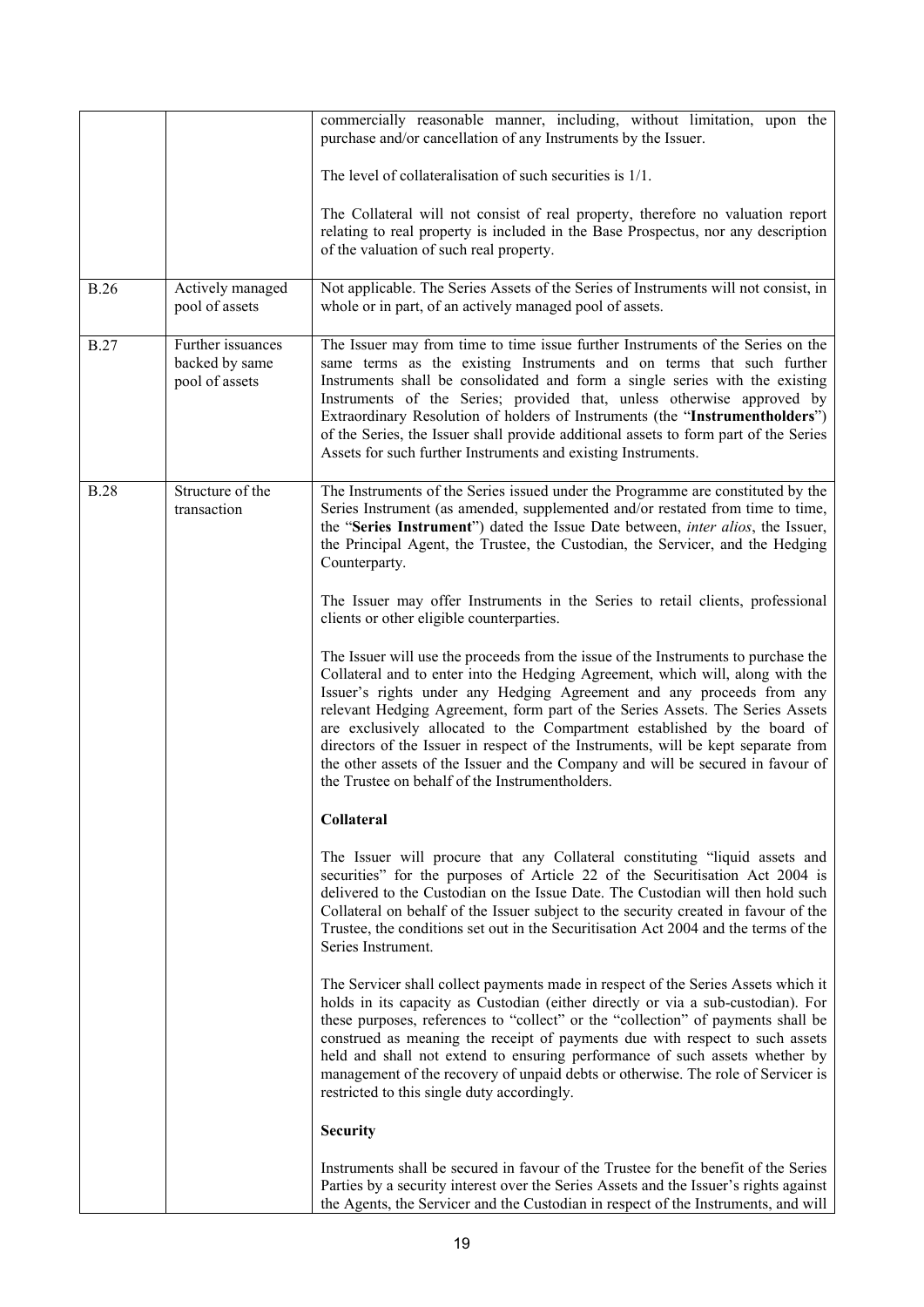|             |                                                                                  | also be secured by an assignment of the Issuer's rights under the Hedging<br>Agreement.<br><b>Hedging Agreement</b><br>The Issuer will enter into a Hedging Agreement with the Hedging Counterparty,<br>pursuant to which the Issuer will be entitled to receive certain agreed payment<br>amounts. The scheduled termination date of the Hedging Agreement is 15<br>September 2024 (the "Hedging Agreement Termination Date").<br>The Issuer will not be obliged to collateralise its obligation under the Hedging<br>Agreement.                                                                                                                                                                               |
|-------------|----------------------------------------------------------------------------------|-----------------------------------------------------------------------------------------------------------------------------------------------------------------------------------------------------------------------------------------------------------------------------------------------------------------------------------------------------------------------------------------------------------------------------------------------------------------------------------------------------------------------------------------------------------------------------------------------------------------------------------------------------------------------------------------------------------------|
| <b>B.29</b> | Description of<br>cashflows and<br>information on the<br>Hedging<br>Counterparty | The Issuer for each Series of Instruments may finance any payments to<br>Instrumentholders as set out in the below diagram:<br>Collateral held with<br>Hedging Collateral held<br>Custodian<br>with Custodian<br>Income received on Collateral<br><b>Hedging Counterparty</b><br>Issuer<br>Amounts payable on each Interest<br>Payment Date and the Maturity<br>Amounts payable on each Interest<br>Payment Date and the Maturity Date<br>Instrumentholder<br>This means that any income received by the Issuer from any Collateral will be<br>exchanged with the Hedging Counterparty for an income stream that matches, in<br>relation to rate and/or currency, the amounts to be paid under the Instruments. |
| <b>B.30</b> | Originators of<br>securitised assets                                             | Deutsche Bank AG, London Branch. It is an authorised person for the purposes<br>of section 19 of the Financial Services and Markets Act 2000. In the United<br>Kingdom, it conducts wholesale banking business and through its Private Wealth<br>Management division it provides holistic wealth management advice and<br>integrated financial solutions for wealthy individuals, their families and selected<br>institutions.                                                                                                                                                                                                                                                                                  |

# **Section C – Securities**

| Element | <b>Description</b><br>of       | Disclosure requirement                                                                                                |
|---------|--------------------------------|-----------------------------------------------------------------------------------------------------------------------|
|         | Element                        |                                                                                                                       |
| C.1     | being<br>securities<br>offered | Type and class of The Instruments are senior, secured debt obligations of the Issuer with ISIN<br>XS1136288633.       |
| C.2     | Currency                       | Subject to compliance with all relevant laws, regulations and directives, the<br>Instruments are denominated in euro. |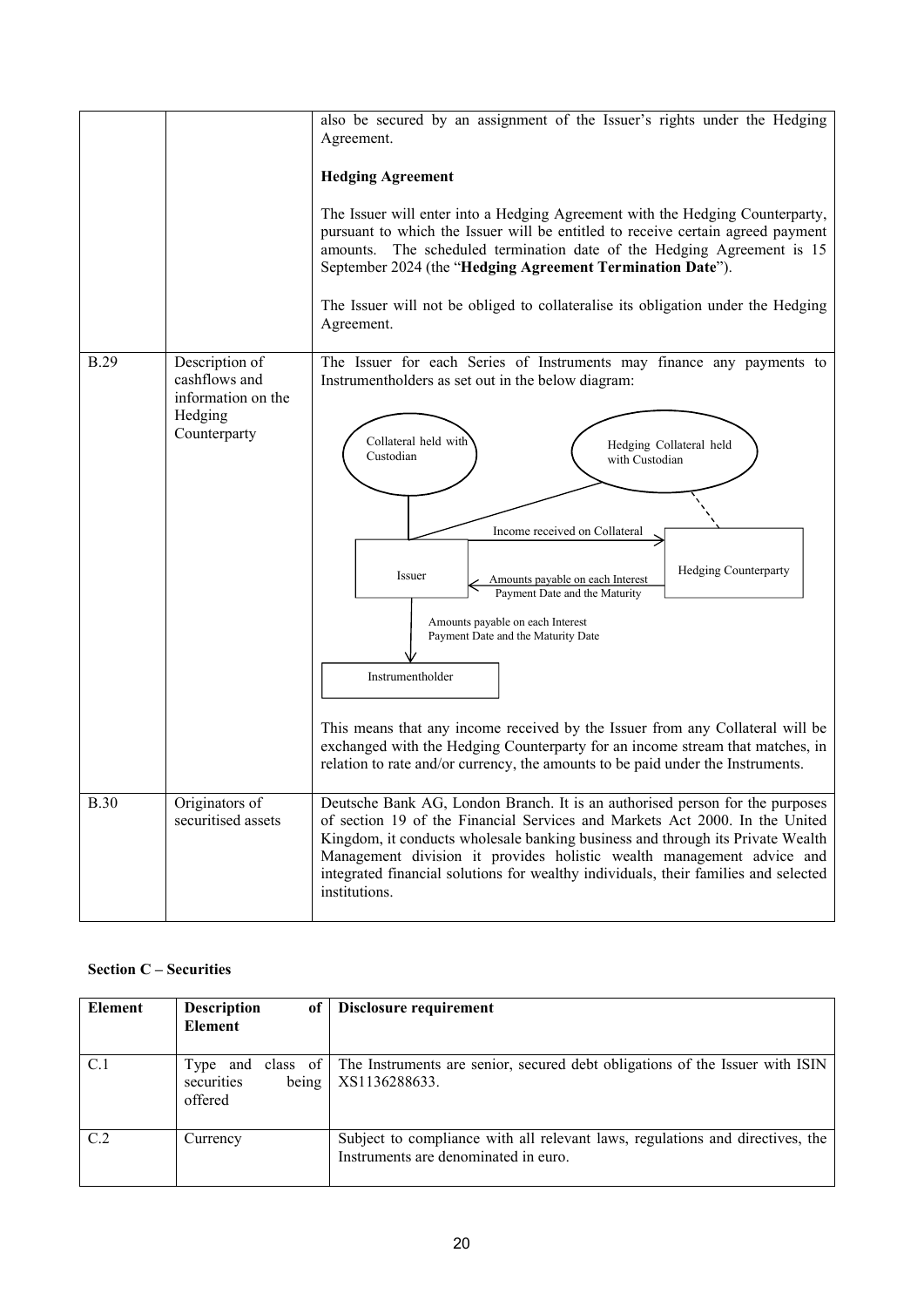| C.5 | Restrictions on free<br>transferability | There are restrictions on sales of Instruments into, amongst other jurisdictions,<br>the United States and the European Economic Area (including Austria,<br>Belgium, France, Germany, Italy, Poland, Portugal, Spain, Switzerland and<br>the United Kingdom). These restrictions are mainly targeting offerings to the<br>public in the specific jurisdiction unless certain exceptions apply.<br>No.<br>Instruments will be offered, sold or delivered within the United States or to a<br>United States person.                                                                                                                                                                                                                                                                                                                                                                                                                                 |
|-----|-----------------------------------------|----------------------------------------------------------------------------------------------------------------------------------------------------------------------------------------------------------------------------------------------------------------------------------------------------------------------------------------------------------------------------------------------------------------------------------------------------------------------------------------------------------------------------------------------------------------------------------------------------------------------------------------------------------------------------------------------------------------------------------------------------------------------------------------------------------------------------------------------------------------------------------------------------------------------------------------------------|
|     |                                         | Void transfer or other disposition and forced transfer                                                                                                                                                                                                                                                                                                                                                                                                                                                                                                                                                                                                                                                                                                                                                                                                                                                                                             |
|     |                                         | Any transfer or other disposition of any legal or beneficial ownership interest<br>in an Instrument to a Non-Permitted Transferee or Benefit Plan Investor shall<br>be deemed to be void ab initio and of no legal effect whatsoever.<br>Accordingly, any purported transferee of any legal or beneficial ownership<br>interest in an Instrument in such a transaction will not be entitled to any rights<br>as a legal or beneficial owner of such interest in such Instrument, and the<br>Issuer shall be entitled to cease to make any payments in respect of<br>Instruments held by a Non-Permitted Transferee or a Benefit Plan Investor.                                                                                                                                                                                                                                                                                                     |
|     |                                         | At any time after becoming aware that any legal or beneficial ownership<br>interest in an Instrument is held by a Non-Permitted Transferee or a Benefit<br>Plan Investor, the Issuer shall give notice to the Trustee, the Custodian and the<br>Calculation Agent and shall have the right to require such Non-Permitted<br>Transferee or Benefit Plan Investor to sell such interest to (a) the Arranger or<br>to any of its Affiliates (to the extent permitted by applicable law) or (b) a<br>person who is neither a Non-Permitted Transferee nor a Benefit Plan Investor,<br>in each case, at a price equal to the lesser of $(x)$ the purchase price paid for<br>such interest by such Non-Permitted Transferee or Benefit Plan Investor, (y)<br>the principal amount of such interest and (z) the fair market value of such<br>interest, less any costs or expenses incurred by or on behalf of the Issuer in<br>connection with such sale. |
|     |                                         | Where:                                                                                                                                                                                                                                                                                                                                                                                                                                                                                                                                                                                                                                                                                                                                                                                                                                                                                                                                             |
|     |                                         | "Benefit Plan Investor" means:                                                                                                                                                                                                                                                                                                                                                                                                                                                                                                                                                                                                                                                                                                                                                                                                                                                                                                                     |
|     |                                         | an employee benefit plan (as defined in section $3(3)$ of the US<br>(a)<br>Employee Retirement Income Security Act of 1974, as amended,<br>(" $ERISA$ ")), whether or not subject to $ERISA$ ;                                                                                                                                                                                                                                                                                                                                                                                                                                                                                                                                                                                                                                                                                                                                                     |
|     |                                         | a plan described in section $4975(e)(1)$ of the US Internal Revenue<br>(b)<br>Code of 1986, as amended; or                                                                                                                                                                                                                                                                                                                                                                                                                                                                                                                                                                                                                                                                                                                                                                                                                                         |
|     |                                         | an entity whose underlying assets include plan assets by reason of a<br>(c)<br>plan's investment in the entity under US Department of Labor Regulations §<br>2510.3-101 (29 c.f.r. § 2510.3-101).                                                                                                                                                                                                                                                                                                                                                                                                                                                                                                                                                                                                                                                                                                                                                  |
|     |                                         | "Non-Permitted Transferee" means:                                                                                                                                                                                                                                                                                                                                                                                                                                                                                                                                                                                                                                                                                                                                                                                                                                                                                                                  |
|     |                                         | a U.S. person as defined in Rule $902(k)(1)$ of Regulation S of the<br>(a)<br>Securities Act; or                                                                                                                                                                                                                                                                                                                                                                                                                                                                                                                                                                                                                                                                                                                                                                                                                                                   |
|     |                                         | a person who comes within any definition of U.S. person for the<br>(b)<br>purposes of the Commodity Exchange Act of 1936, as amended, or any rule,<br>guidance or order proposed or issued by the Commodity Futures Trading<br>Commission (the "CFTC") thereunder (including but not limited to any<br>person who is not a "Non-United States person" under CFTC Rule<br>$4.7(a)(1)(iv)$ (excluding for purposes of CFTC Rule $4.7(a)(1)(iv)(D)$ the<br>exception for qualified eligible persons who are not "Non-United States                                                                                                                                                                                                                                                                                                                                                                                                                    |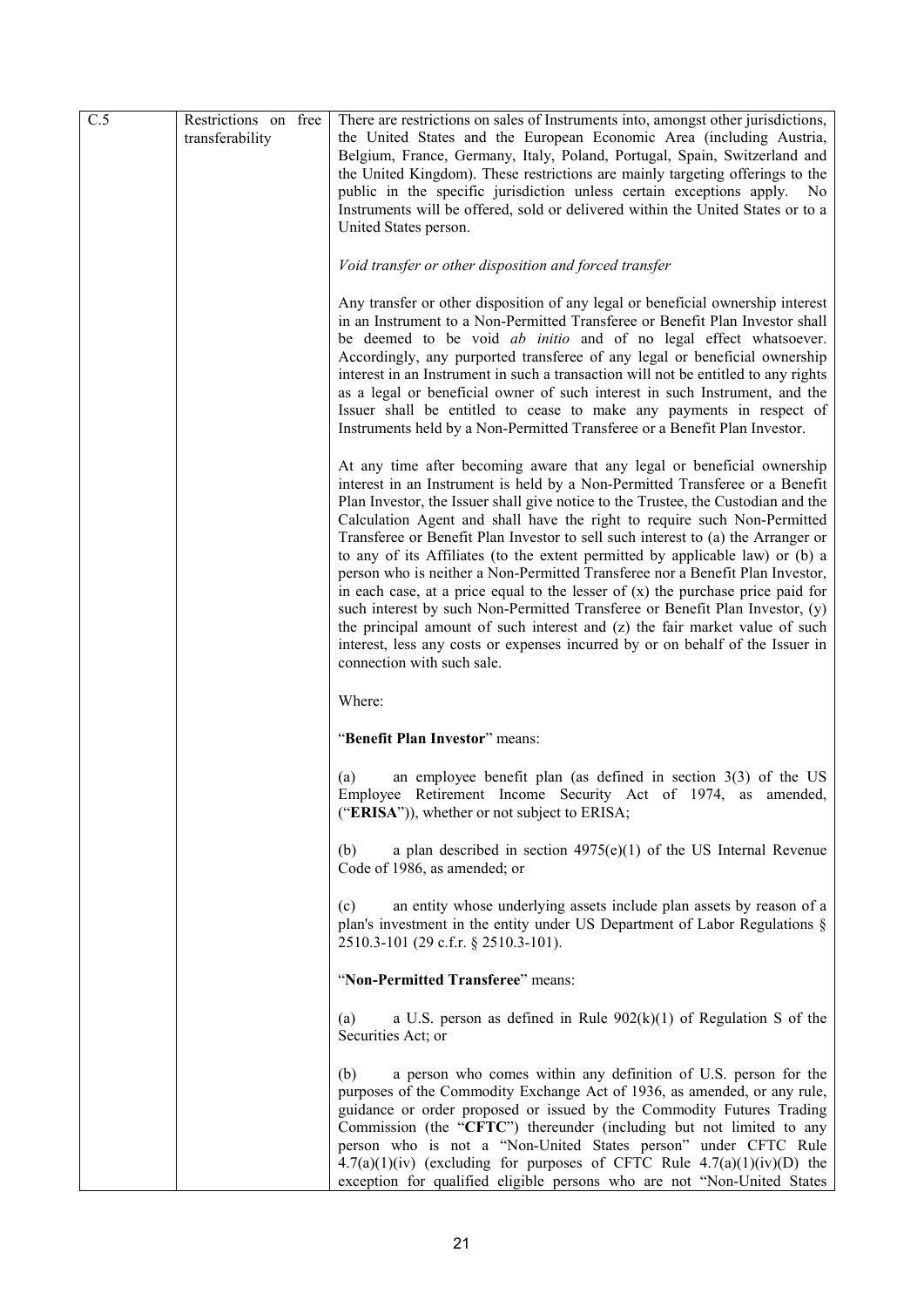|     |                          |           | persons")).                                                                                                                                                                                                                                                                                                                                                                                                                                                                                                                                                                                                                                                                                                                                                                                                                                                                                                                                                                                                                                                                                                                        |
|-----|--------------------------|-----------|------------------------------------------------------------------------------------------------------------------------------------------------------------------------------------------------------------------------------------------------------------------------------------------------------------------------------------------------------------------------------------------------------------------------------------------------------------------------------------------------------------------------------------------------------------------------------------------------------------------------------------------------------------------------------------------------------------------------------------------------------------------------------------------------------------------------------------------------------------------------------------------------------------------------------------------------------------------------------------------------------------------------------------------------------------------------------------------------------------------------------------|
| C.8 | Conditions<br>securities | of<br>the | The Instruments have terms and conditions relating to, among other matters:                                                                                                                                                                                                                                                                                                                                                                                                                                                                                                                                                                                                                                                                                                                                                                                                                                                                                                                                                                                                                                                        |
|     |                          |           | <b>Withholding Tax</b>                                                                                                                                                                                                                                                                                                                                                                                                                                                                                                                                                                                                                                                                                                                                                                                                                                                                                                                                                                                                                                                                                                             |
|     |                          |           | If, on the occasion of the next payment due in respect of the Instruments, the<br>Issuer would be required to withhold or deduct amounts for or on account of<br>tax or would suffer tax in respect of its income so that it would be unable to<br>make payment of the full amount due, in each case either (1) pursuant to the<br>laws and regulations of any jurisdiction or of any political sub-division thereof<br>or any authority or agency therein or thereof having power to tax; or (2) as a<br>result of a FATCA Withholding, the Issuer will use all reasonable endeavours<br>to arrange the substitution of a company incorporated in another jurisdiction<br>as the principal obligor or to change its residence for taxation purposes or, to<br>the extent permitted by law, change its domicile to another jurisdiction. If the<br>Issuer is unable to arrange such substitution or change, or if the Issuer is<br>unable to carry out such substitution or change in a tax efficient manner<br>before the next payment is due in respect of the Instruments, the Issuer shall<br>cancel all of those Instruments. |
|     |                          |           | <b>Events of Default</b>                                                                                                                                                                                                                                                                                                                                                                                                                                                                                                                                                                                                                                                                                                                                                                                                                                                                                                                                                                                                                                                                                                           |
|     |                          |           | The Instruments contain the following Events of Default:                                                                                                                                                                                                                                                                                                                                                                                                                                                                                                                                                                                                                                                                                                                                                                                                                                                                                                                                                                                                                                                                           |
|     |                          |           | default in the payment of any sum due in respect of the Instruments<br>(a)<br>or any of them is made for a period exceeding the applicable Grace Period; or                                                                                                                                                                                                                                                                                                                                                                                                                                                                                                                                                                                                                                                                                                                                                                                                                                                                                                                                                                        |
|     |                          |           | failure by the Issuer to perform or observe any of its other obligations<br>(b)<br>under the Instruments, the Series Instrument, in certain cases continuing for a<br>specified period of time; or                                                                                                                                                                                                                                                                                                                                                                                                                                                                                                                                                                                                                                                                                                                                                                                                                                                                                                                                 |
|     |                          |           | events relating to the winding-up or dissolution of the Issuer or the<br>(c)<br>Company or the appointment of an administrator.                                                                                                                                                                                                                                                                                                                                                                                                                                                                                                                                                                                                                                                                                                                                                                                                                                                                                                                                                                                                    |
|     |                          |           | "Grace Period" means a period of 14 days.                                                                                                                                                                                                                                                                                                                                                                                                                                                                                                                                                                                                                                                                                                                                                                                                                                                                                                                                                                                                                                                                                          |
|     |                          |           | <b>Governing Law</b>                                                                                                                                                                                                                                                                                                                                                                                                                                                                                                                                                                                                                                                                                                                                                                                                                                                                                                                                                                                                                                                                                                               |
|     |                          |           | The Instruments are governed by English law. Articles 86 to 97 of the<br>Companies Act 1915, as amended, are excluded.                                                                                                                                                                                                                                                                                                                                                                                                                                                                                                                                                                                                                                                                                                                                                                                                                                                                                                                                                                                                             |
|     |                          |           | <b>Replacement of Trustee</b>                                                                                                                                                                                                                                                                                                                                                                                                                                                                                                                                                                                                                                                                                                                                                                                                                                                                                                                                                                                                                                                                                                      |
|     |                          |           | Upon the occurrence of a Replacement Event, the Hedging Counterparty may<br>acting in its sole and absolute discretion elect to replace the party acting in the<br>capacity of Trustee at that time (the "Outgoing Trustee") with the<br>Replacement Trustee in accordance with the General Trust Terms as amended<br>by the relevant Series Instrument. The Hedging Counterparty shall effect such<br>replacement by giving notice to the Issuer, the Outgoing Trustee and the<br>Replacement Trustee of such election. The Hedging Counterparty shall not<br>incur any liability as to the consequences of its election to deliver, or to not<br>deliver, such notice and shall not have any regard to the effect of such action.                                                                                                                                                                                                                                                                                                                                                                                                |
|     |                          |           | "Replacement Event" means where the Hedging Counterparty acting in its<br>sole and absolute discretion determines that for legal, regulatory or other<br>similar reasons, it is in the interests of any Series Party (excluding the<br>Trustee) to replace the Trustee.                                                                                                                                                                                                                                                                                                                                                                                                                                                                                                                                                                                                                                                                                                                                                                                                                                                            |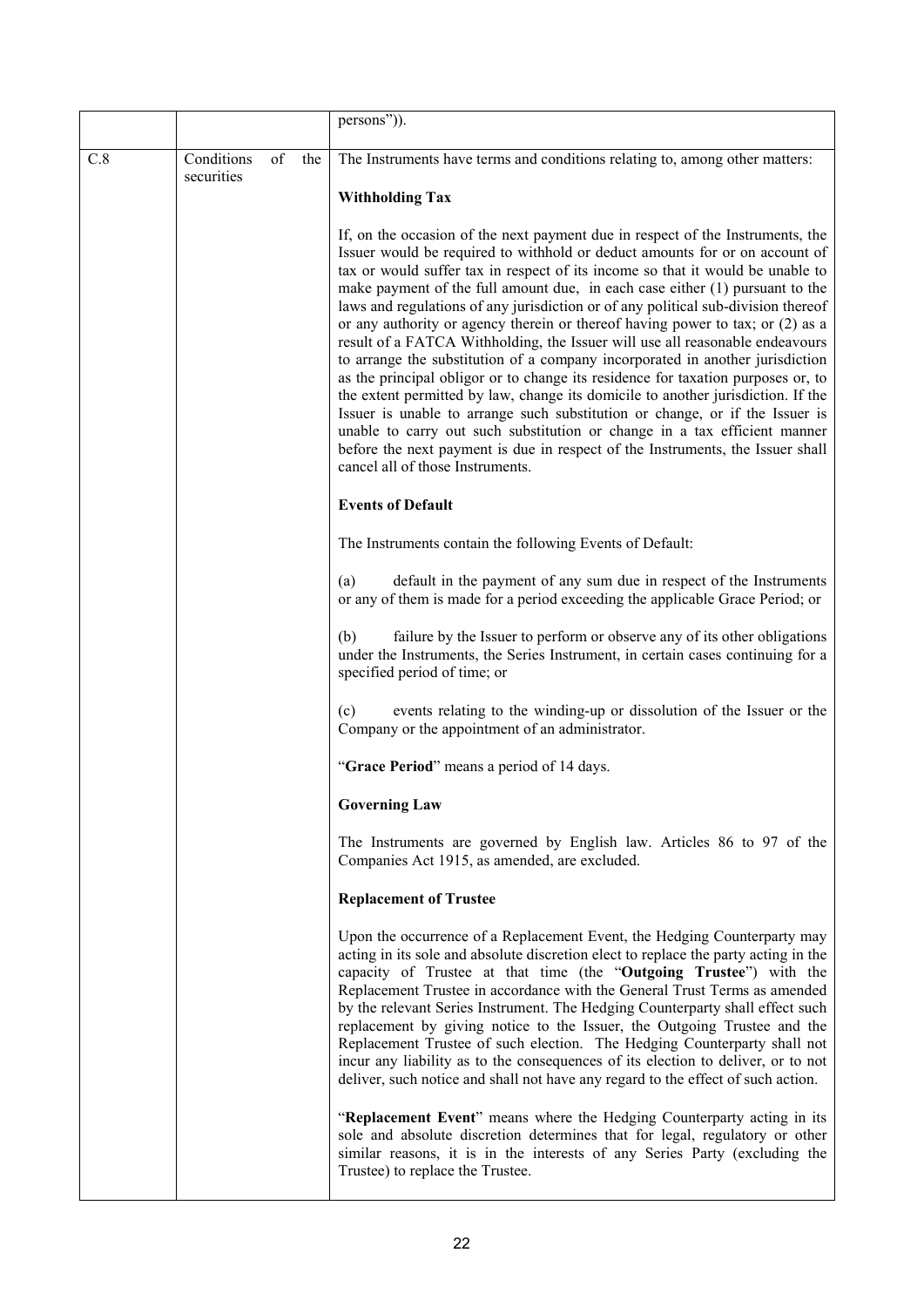|  | <b>Status and Security</b>                                                                                                                                                                                                                                                                                                                                                                                                                                                                                                                                                                                                                                                                                                                                                                                                                                                                                                                                                                      |
|--|-------------------------------------------------------------------------------------------------------------------------------------------------------------------------------------------------------------------------------------------------------------------------------------------------------------------------------------------------------------------------------------------------------------------------------------------------------------------------------------------------------------------------------------------------------------------------------------------------------------------------------------------------------------------------------------------------------------------------------------------------------------------------------------------------------------------------------------------------------------------------------------------------------------------------------------------------------------------------------------------------|
|  | The Instruments are limited recourse obligations of the Issuer, ranking pari<br><i>passu</i> without any preference among themselves.                                                                                                                                                                                                                                                                                                                                                                                                                                                                                                                                                                                                                                                                                                                                                                                                                                                           |
|  | The Instruments are secured by:                                                                                                                                                                                                                                                                                                                                                                                                                                                                                                                                                                                                                                                                                                                                                                                                                                                                                                                                                                 |
|  | (i) a first fixed charge and/or assignment by way of first fixed charge<br>(a)<br>in favour of the Trustee of the Collateral and all of the Issuer's rights in<br>respect of and sums derived from the Collateral and (ii) an assignment by way<br>of first fixed charge in favour of the Trustee of all of the Issuer's rights in<br>respect of the Collateral against the Custodian;                                                                                                                                                                                                                                                                                                                                                                                                                                                                                                                                                                                                          |
|  | an assignment by way of first fixed charge in favour of the Trustee of<br>(b)<br>all of the Issuer's rights, title and interest under the Hedging Agreement and<br>any sums of money, securities or other property received or receivable by the<br>Issuer thereunder;                                                                                                                                                                                                                                                                                                                                                                                                                                                                                                                                                                                                                                                                                                                          |
|  | a first fixed charge in favour of the Trustee over (i) the Issuer's right<br>(c)<br>to all sums held by the Principal Agent and/or any Paying Agent and/or the<br>Custodian to meet payments due in respect of the Instruments and under the<br>Series Instrument and (ii) any sums of money, securities or other property<br>received or receivable by the Issuer under the Hedging Agreement;                                                                                                                                                                                                                                                                                                                                                                                                                                                                                                                                                                                                 |
|  | an assignment by way of first fixed charge in favour of the Trustee of<br>(d)<br>all of the Issuer's rights, title and interest under the Agency Agreement and<br>the Purchase Agreement and all sums derived therefrom in respect of the<br>Instruments; and                                                                                                                                                                                                                                                                                                                                                                                                                                                                                                                                                                                                                                                                                                                                   |
|  | to the extent that at any time the Collateral has not been delivered to<br>(e)<br>the Custodian (or, if so specified in the Purchase Agreement, any sub-<br>custodian) to be held on behalf of the Issuer as provided in the Purchase<br>Agreement, an assignment by way of first fixed charge in favour of the<br>Trustee of the Issuer's rights, title and interest under the Purchase Agreement<br>and any sums received or receivable by the Issuer thereunder.                                                                                                                                                                                                                                                                                                                                                                                                                                                                                                                             |
|  | The Trustee shall release from such charges any part of the Series Assets to<br>the extent that such part is required to enable the Issuer to meet payment of all<br>sums and performance of all obligations under the Hedging Agreement and/or<br>the Instruments.                                                                                                                                                                                                                                                                                                                                                                                                                                                                                                                                                                                                                                                                                                                             |
|  | <b>Limited Recourse</b>                                                                                                                                                                                                                                                                                                                                                                                                                                                                                                                                                                                                                                                                                                                                                                                                                                                                                                                                                                         |
|  | Claims against the Issuer by Instrumentholders and the Hedging Counterparty<br>and each other creditor relating to the Instruments will be limited to the Series<br>Assets applicable to the Instruments. If the net proceeds of the realisation of<br>the Series Assets are not sufficient to make all payments due in respect of the<br>Instruments and due to the Hedging Counterparty and each other creditor<br>relating to the Instruments, no other assets of the Company will be available<br>to meet such shortfall, the claims of the Instrumentholders and any such<br>Hedging Counterparty or other creditors relating to the Instruments in respect<br>of any such shortfall shall be extinguished. No party will be able to petition<br>for the winding-up of the Company as a consequence of any such shortfall or<br>launch proceedings against the Company which are based on article 98 of the<br>Luxembourg act dated 10 August 1915 on commercial companies, as<br>amended. |
|  | <b>Order of Priorities</b>                                                                                                                                                                                                                                                                                                                                                                                                                                                                                                                                                                                                                                                                                                                                                                                                                                                                                                                                                                      |
|  | The respective rankings for priority of the interest of the Instrumentholders,                                                                                                                                                                                                                                                                                                                                                                                                                                                                                                                                                                                                                                                                                                                                                                                                                                                                                                                  |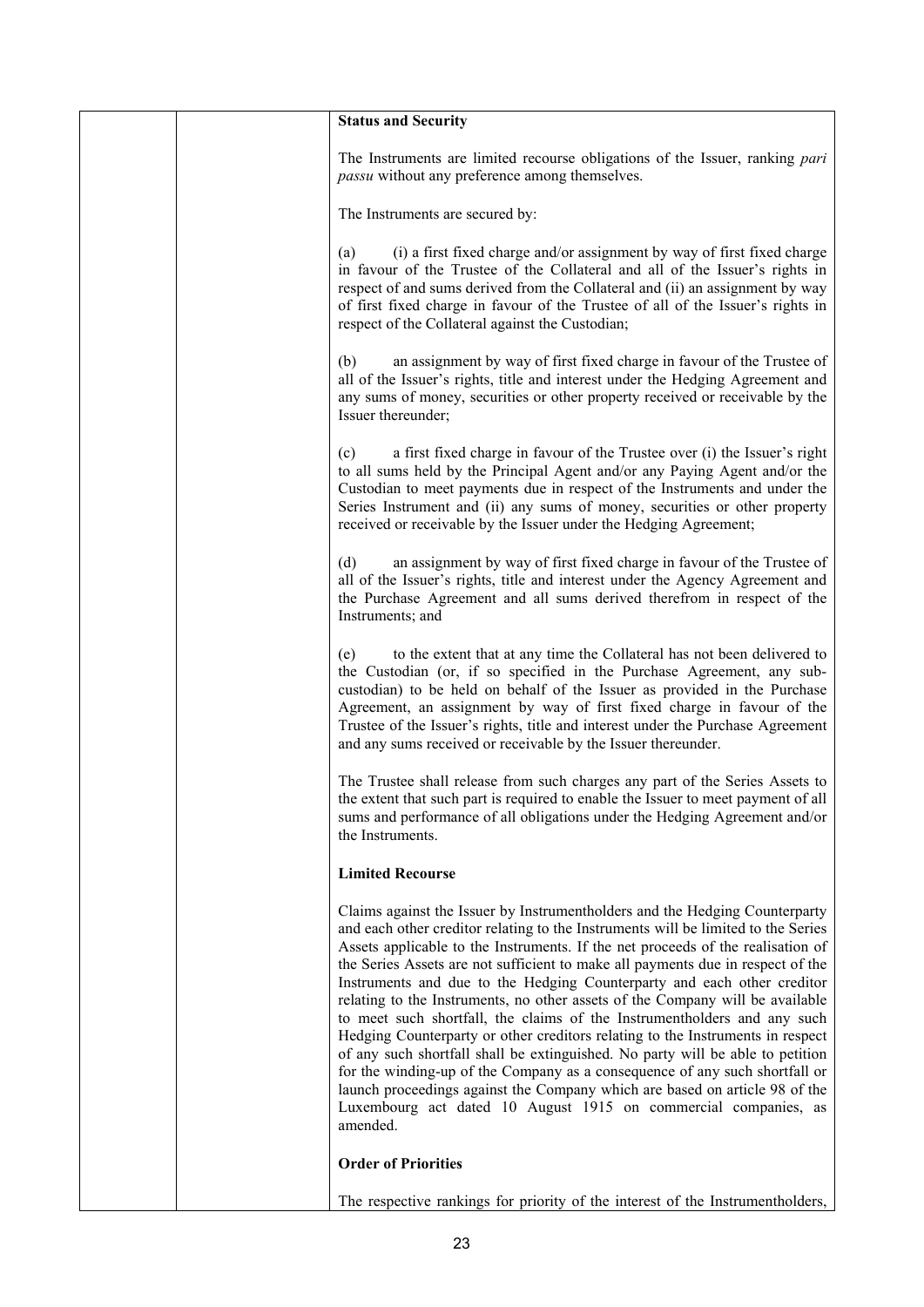|     |                     | the Hedging Counterparty and any other party entitled to the benefit of the<br>security interests (each a "Series Party") of the Instruments shall be<br>according to the relevant priority of each of the payments described below.                                                                                                                                                                                                                                                                                                                                                                                                                                             |
|-----|---------------------|----------------------------------------------------------------------------------------------------------------------------------------------------------------------------------------------------------------------------------------------------------------------------------------------------------------------------------------------------------------------------------------------------------------------------------------------------------------------------------------------------------------------------------------------------------------------------------------------------------------------------------------------------------------------------------|
|     |                     | The Trustee shall apply all moneys received by it in the following order:                                                                                                                                                                                                                                                                                                                                                                                                                                                                                                                                                                                                        |
|     |                     | first, in payment or satisfaction of all fees, costs, charges, expenses,<br>(a)<br>liabilities and other amounts incurred by or payable to the Trustee or any<br>receiver under or pursuant to the Series Instrument;                                                                                                                                                                                                                                                                                                                                                                                                                                                            |
|     |                     | secondly, <i>pro rata</i> in payment of any amounts owing to: (i) the<br>(b)<br>Hedging Counterparty under the Hedging Agreement (which shall include any<br>amounts owing to the Custodian for reimbursement in respect of payments<br>made to a Hedging Counterparty relating to sums receivable on or in respect<br>of the Collateral) and (ii) the Principal Agent for reimbursement in respect of<br>any payment made to Instrumentholders or to a Clearing Agent on behalf of<br>such holders;                                                                                                                                                                             |
|     |                     | thirdly, <i>pro rata</i> in payment of any amounts owing to the<br>(c)<br>Instrumentholders; and                                                                                                                                                                                                                                                                                                                                                                                                                                                                                                                                                                                 |
|     |                     | (d)<br>fourthly, in payment of the balance to the Issuer,                                                                                                                                                                                                                                                                                                                                                                                                                                                                                                                                                                                                                        |
|     |                     | such ranking a "Hedging Counterparty Priority Basis".                                                                                                                                                                                                                                                                                                                                                                                                                                                                                                                                                                                                                            |
|     |                     | <b>Negative Pledge/Restrictions</b>                                                                                                                                                                                                                                                                                                                                                                                                                                                                                                                                                                                                                                              |
|     |                     | There is no negative pledge. However, for so long as any of the Instruments<br>remain outstanding, the Issuer will not, without the prior written consent of<br>the Trustee, incur any indebtedness for moneys borrowed or raised other than<br>in respect of secured securities or debt subject to equivalent enforcement and<br>limited recourse provisions to the Instruments, engage in any activity other<br>than certain activities related to the Instruments or such permitted securities or<br>debt, have any subsidiaries or employees, purchase, own or otherwise acquire<br>any real property, or consolidate or merge with any other person or issue any<br>shares. |
| C.9 | Interest/Redemption | See item C.8 above for information on rights attaching to the Instruments.                                                                                                                                                                                                                                                                                                                                                                                                                                                                                                                                                                                                       |
|     |                     | <b>Interest</b>                                                                                                                                                                                                                                                                                                                                                                                                                                                                                                                                                                                                                                                                  |
|     |                     | The Instruments bear interest at a fixed rate from the Interest Commencement<br>Date to the Maturity Date at the applicable Interest Rate, such interest being<br>payable in arrear on each specified Interest Payment Date.                                                                                                                                                                                                                                                                                                                                                                                                                                                     |
|     |                     | <b>Interest Rate</b>                                                                                                                                                                                                                                                                                                                                                                                                                                                                                                                                                                                                                                                             |
|     |                     | The Instruments bear interest at a fixed rate of 2.40 per cent. from the Interest<br>Commencement Date to the Interest Rate Switch Date and bear interest at a<br>fixed rate of 1.00 per cent. from the Interest Rate Switch Date to the Maturity<br>Date.                                                                                                                                                                                                                                                                                                                                                                                                                       |
|     |                     | Yield is calculated in accordance with the ICMA Method. The ICMA Method<br>determines the effective interest rate for the securities taking into account<br>accrued interest on a daily basis.                                                                                                                                                                                                                                                                                                                                                                                                                                                                                   |
|     |                     | In addition, where the Bonus Threshold is determined by the Calculation<br>Agent to have been satisfied on the applicable Observation Date in respect of<br>an Interest Period, the Instruments will pay an amount in respect of additional<br>interest at the applicable Floating Bonus Interest Rate from the Interest Rate                                                                                                                                                                                                                                                                                                                                                    |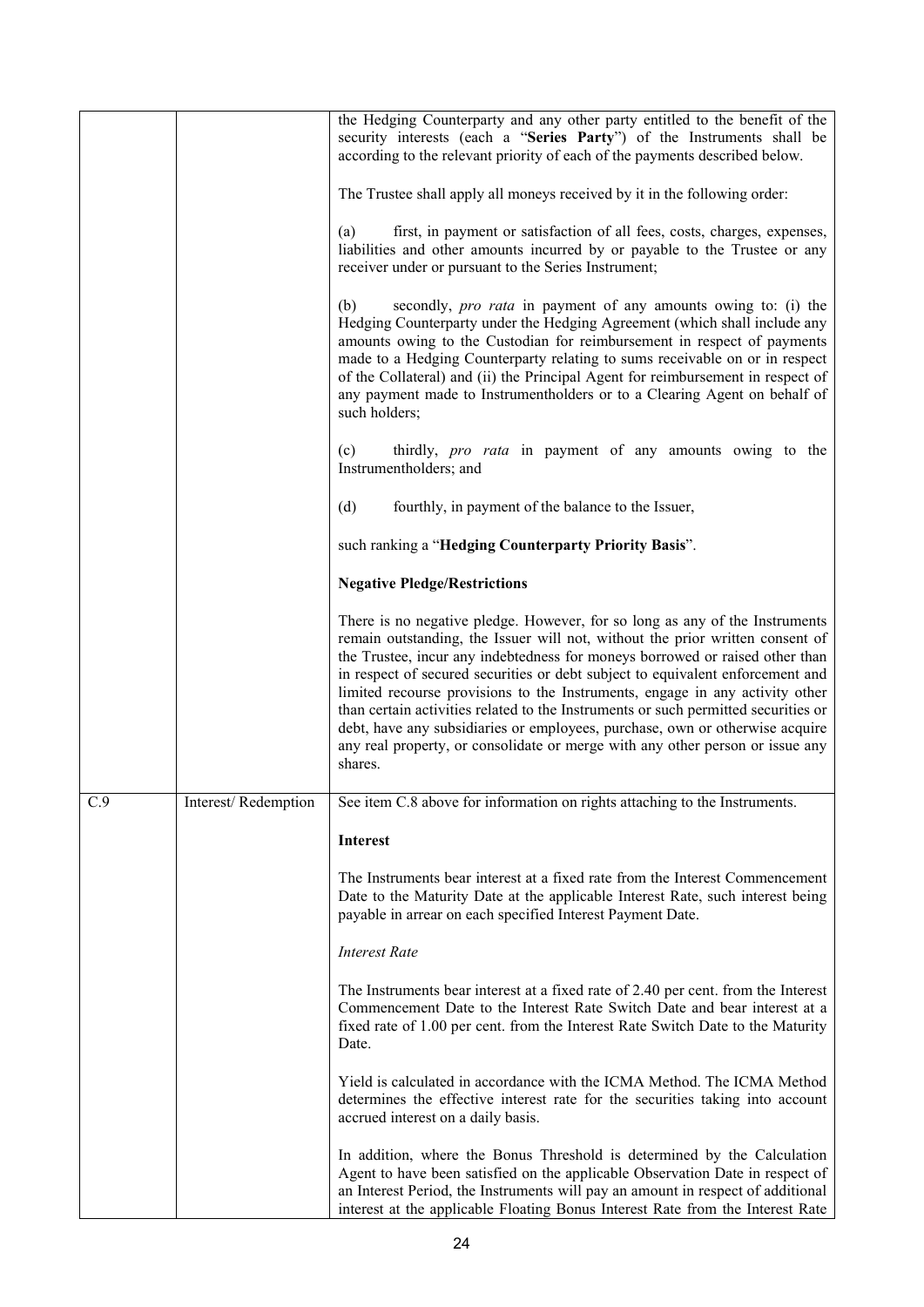| Switch Date to the Maturity Date. In the event that the Bonus Threshold for<br>any applicable Interest Period is not satisfied such additional interest in<br>respect of such Interest Period shall not be payable on the relevant Interest<br>Payment Date.                                                                                                                                                                                                                                                                                                                                                                                                                                                                                                                                                                                                                                                                                                                                                                                                                                                                                                                                                                                                                                                                                                                                                                                                                                                                                                                                                                                                                                                                                                                                                                                                                                                                                                                                                                                                                                                |
|-------------------------------------------------------------------------------------------------------------------------------------------------------------------------------------------------------------------------------------------------------------------------------------------------------------------------------------------------------------------------------------------------------------------------------------------------------------------------------------------------------------------------------------------------------------------------------------------------------------------------------------------------------------------------------------------------------------------------------------------------------------------------------------------------------------------------------------------------------------------------------------------------------------------------------------------------------------------------------------------------------------------------------------------------------------------------------------------------------------------------------------------------------------------------------------------------------------------------------------------------------------------------------------------------------------------------------------------------------------------------------------------------------------------------------------------------------------------------------------------------------------------------------------------------------------------------------------------------------------------------------------------------------------------------------------------------------------------------------------------------------------------------------------------------------------------------------------------------------------------------------------------------------------------------------------------------------------------------------------------------------------------------------------------------------------------------------------------------------------|
| "Bonus Threshold" means in respect of each Interest Period beginning from<br>(and including) the Interest Rate Switch Date to (but excluding) the Maturity<br>Date, the Exchange Rate is below or equal to 1.40.                                                                                                                                                                                                                                                                                                                                                                                                                                                                                                                                                                                                                                                                                                                                                                                                                                                                                                                                                                                                                                                                                                                                                                                                                                                                                                                                                                                                                                                                                                                                                                                                                                                                                                                                                                                                                                                                                            |
| "Exchange Rate" means in respect of each Interest Period beginning from<br>(and including) the Interest Rate Switch Date to (but excluding) the Maturity<br>Date, the EUR-USD Rate.                                                                                                                                                                                                                                                                                                                                                                                                                                                                                                                                                                                                                                                                                                                                                                                                                                                                                                                                                                                                                                                                                                                                                                                                                                                                                                                                                                                                                                                                                                                                                                                                                                                                                                                                                                                                                                                                                                                         |
| "Reference Source" means Reuters page ECB37.                                                                                                                                                                                                                                                                                                                                                                                                                                                                                                                                                                                                                                                                                                                                                                                                                                                                                                                                                                                                                                                                                                                                                                                                                                                                                                                                                                                                                                                                                                                                                                                                                                                                                                                                                                                                                                                                                                                                                                                                                                                                |
| "Relevant Valuation Time" means 1.15 p.m. (London time).                                                                                                                                                                                                                                                                                                                                                                                                                                                                                                                                                                                                                                                                                                                                                                                                                                                                                                                                                                                                                                                                                                                                                                                                                                                                                                                                                                                                                                                                                                                                                                                                                                                                                                                                                                                                                                                                                                                                                                                                                                                    |
| The level of the Exchange Rate used to determine the payment of any<br>additional Floating Bonus Interest Amount is subject to the determination by<br>the Calculation Agent, acting in good faith and a commercially reasonable<br>manner, that a market disruption (which includes (i) a failure of the Reference<br>Source to open for trading during its regular trading session, (ii) any<br>suspension of the Exchange Rate on the Reference Source, the Reference<br>Source as a whole, or option or futures contracts relating to the Exchange<br>Rate, (iii) any event that impairs the ability of market participants to effect<br>transactions in relation to the Exchange Rate, (iv) the closure of the Reference<br>Source prior to is scheduled closing time or $(v)$ a general banking moratorium<br>is declared in a country in which a Relevant Currency is legal tender), an<br>adjustment event (which includes (i) an event that materially affects the<br>theoretical economic value of the Exchange Rate, (ii) an event materially<br>disrupts the economic link between the Exchange Rate and the Instruments,<br>(iii) the Exchange Rate is materially modified, (iv) a Relevant Currency is<br>replaced by or merged with another currency in its function as legal tender in<br>the country which issues such currency, (v) a Relevant Currency ceases in its<br>function as legal tender in the jurisdiction in which it is issued or (vi) the<br>Exchange Rate ceases to be quoted on the Reference Source and no<br>alternative source is identified by, and considered acceptable to, the<br>Calculation Agent acting in good faith and a commercially reasonable<br>manner) and/or an Adjustment/Termination Event in respect of the Exchange<br>Rate has occurred. In circumstances where the Calculation Agent is not able<br>to determine or effect an appropriate adjustment with respect to an<br>Adjustment/Termination Event in a commercially reasonable manner the<br>Floating Bonus Interest Amount will be zero with respect to each relevant<br>Interest Period. |
| The Floating Bonus Interest Rate for each Interest Period from the Interest<br>Rate Switch Date to the Maturity Date shall be determined by reference to the<br>10 year EUR CMS rate on the Interest Determination Date. If no such rate<br>appears on the applicable page at the relevant time on the Interest<br>Determination Date, the rate shall be determined by the Calculation Agent,<br>acting in good faith and a commercially reasonable manner, using certain<br>fallback methods. In respect of any short or long Interest Period as specified<br>in the applicable Final Terms, the Calculation Agent will determine the<br>Floating Bonus Interest Rate using the applicable Relevant Rate on the<br>Interest Determination Date. For the avoidance of doubt the Floating Bonus<br>Interest Rate may be a sum of or combination of more than one Relevant Rate<br>(plus any applicable Margin) if so specified in the relevant Final Terms.                                                                                                                                                                                                                                                                                                                                                                                                                                                                                                                                                                                                                                                                                                                                                                                                                                                                                                                                                                                                                                                                                                                                                  |
| "EUR-CMS" means the annual swap rate for euro swap transactions,<br>expressed as a percentage, which appears on the Reuters Screen ISDAFIX2<br>Page (or any Successor Source) under the heading EURIBOR BASIS - EUR"                                                                                                                                                                                                                                                                                                                                                                                                                                                                                                                                                                                                                                                                                                                                                                                                                                                                                                                                                                                                                                                                                                                                                                                                                                                                                                                                                                                                                                                                                                                                                                                                                                                                                                                                                                                                                                                                                        |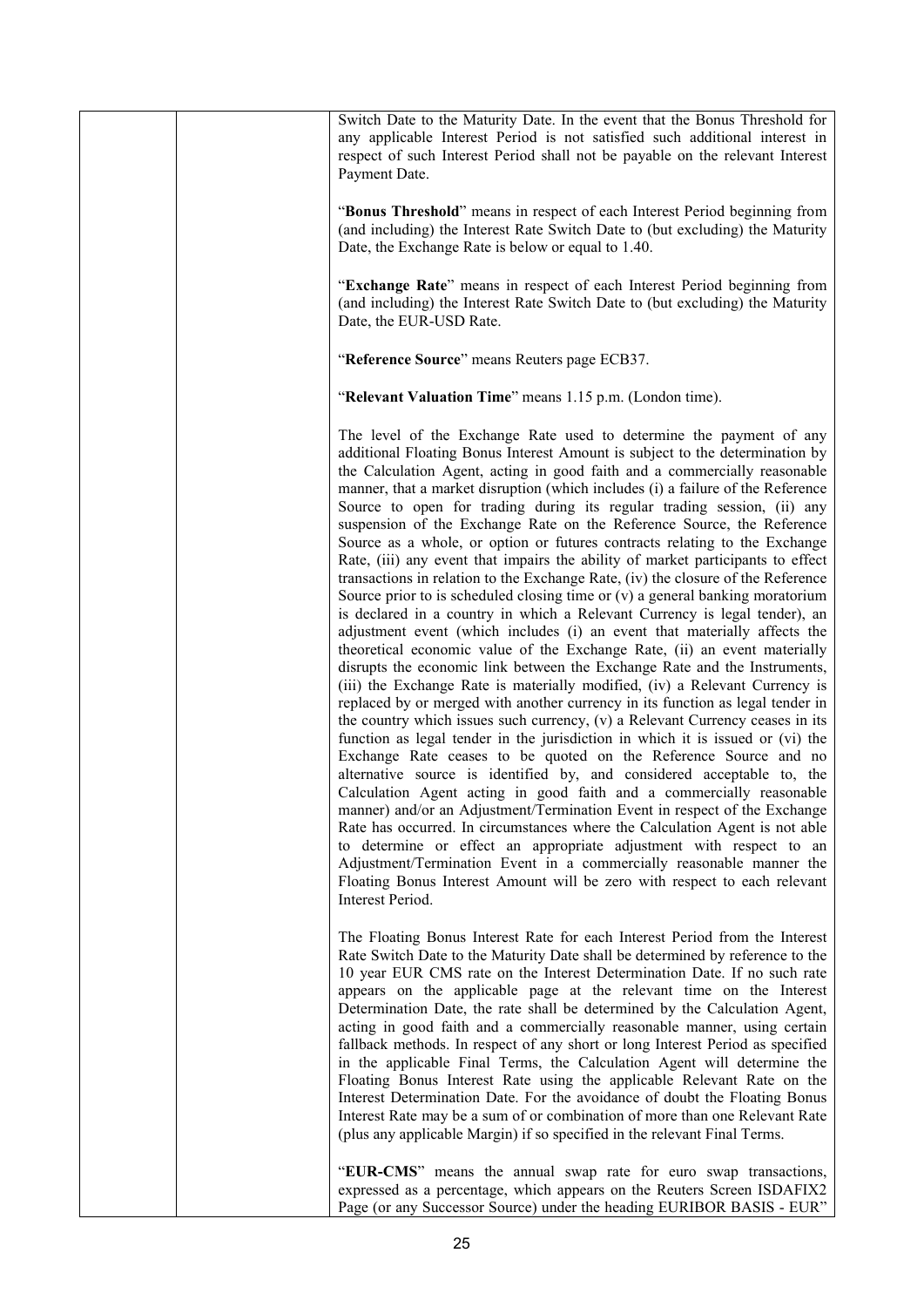| and above the caption "11:00 AM FRANKFURT".                                                                                                                                                                                                                                                       |
|---------------------------------------------------------------------------------------------------------------------------------------------------------------------------------------------------------------------------------------------------------------------------------------------------|
| The Floating Bonus Interest Rate for the Early Termination Interest Period<br>will be zero.                                                                                                                                                                                                       |
| The Floating Bonus Interest Rate from the Interest Rate Switch Date to the<br>Maturity Date will be subject to a Maximum Floating Bonus Interest Rate of<br>3.00 per cent. and a Minimum Floating Bonus Interest Rate of 0.10 per cent.                                                           |
| Day Count Fraction                                                                                                                                                                                                                                                                                |
| The applicable Day Count Fraction for the calculation of the amount of<br>interest due within an Interest Period will be 30/360 for the Series of<br>Instruments.                                                                                                                                 |
| <b>Interest Periods</b>                                                                                                                                                                                                                                                                           |
| The Interest Periods are the periods commencing on (and including) the<br>Interest Commencement Date to (but excluding) the first Interest Accrual<br>Date and each period commencing on (and including) an Interest Accrual<br>Date to (but excluding) the next following Interest Accrual Date. |
| Issue Date and Interest Commencement Date                                                                                                                                                                                                                                                         |
| The Issue Date and the Interest Commencement Date will be 25 February<br>2015.                                                                                                                                                                                                                    |
| <b>Interest Payment Dates</b>                                                                                                                                                                                                                                                                     |
| The Interest Payment Dates will be 25 February in each year from and<br>including 25 February 2016 up to and including the Maturity Date, and, if any<br>such day is not a Business Day, it will be subject to adjustment.                                                                        |
| <b>Interest Accrual Dates</b>                                                                                                                                                                                                                                                                     |
| The Interest Accrual Dates will be 25 February in each year from and<br>including 25 February 2016 up to and including the Maturity Date and will<br>not be subject to adjustment.                                                                                                                |
| <b>Observation Date</b>                                                                                                                                                                                                                                                                           |
| The Observation Date with respect to an Interest Period will be the day falling<br>two FX Business Days prior to the last day of each Interest Period.                                                                                                                                            |
| "FX Business Days" means London.                                                                                                                                                                                                                                                                  |
| <b>Interest Rate Switch Date</b>                                                                                                                                                                                                                                                                  |
| The Interest Rate Switch Date will be 25 February 2018.                                                                                                                                                                                                                                           |
| Redemption                                                                                                                                                                                                                                                                                        |
| Maturity                                                                                                                                                                                                                                                                                          |
| Unless previously redeemed or purchased and cancelled, each Instrument will<br>be redeemed by the Issuer by payment such Instrument's outstanding<br>principal amount (the "Final Redemption Amount") on the Maturity Date.                                                                       |
|                                                                                                                                                                                                                                                                                                   |

 $\overline{\phantom{a}}$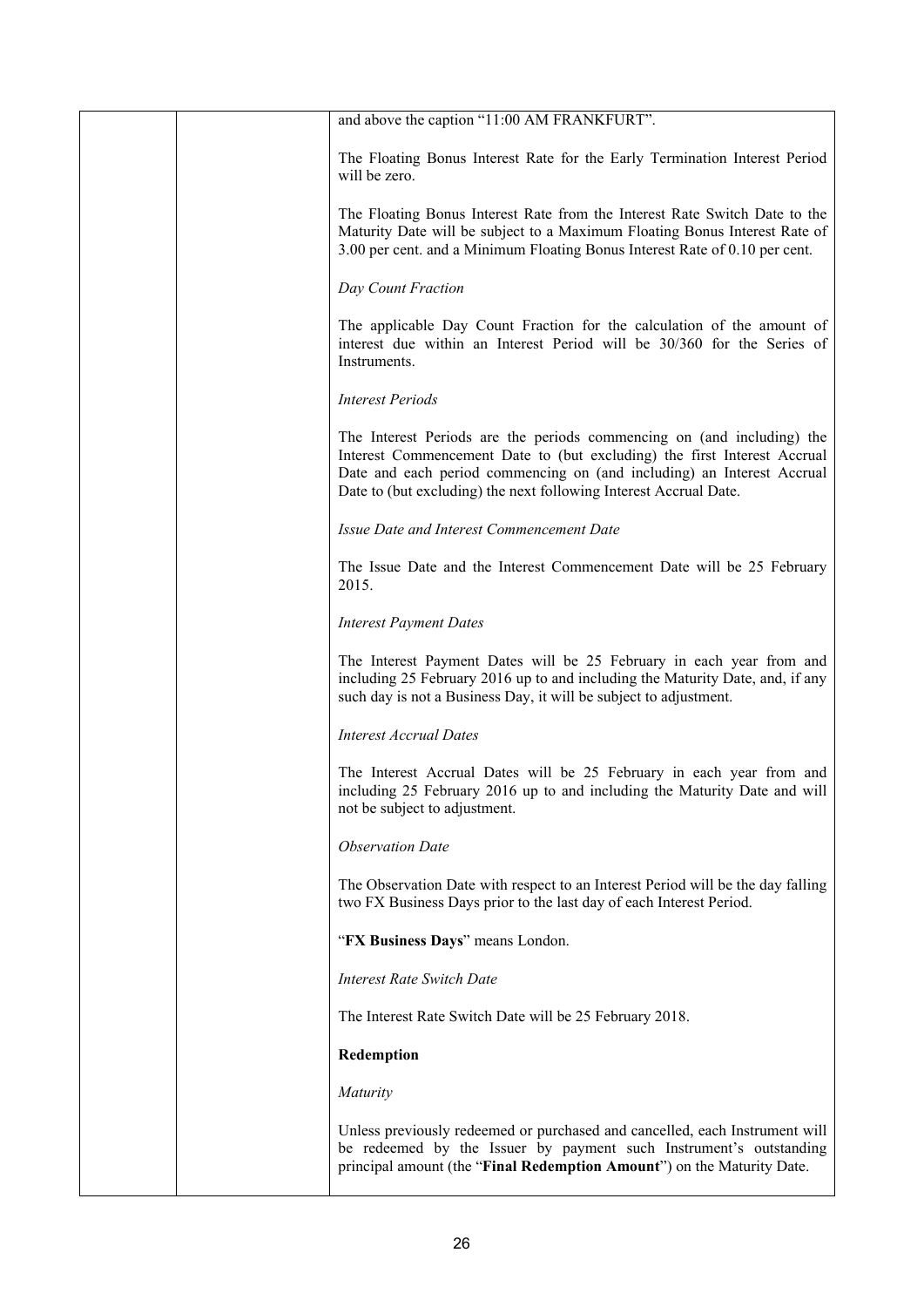| Early Termination of the Instruments                                                                                                                                                                                                                                                                                                                                                                                                                                                                                                                                                                                                                                                                                                                                                                                                                                                                                                                                                                                                                                                                                                                                                                                                                                                                                                                                                                                                                                                                                                                                                                                      |
|---------------------------------------------------------------------------------------------------------------------------------------------------------------------------------------------------------------------------------------------------------------------------------------------------------------------------------------------------------------------------------------------------------------------------------------------------------------------------------------------------------------------------------------------------------------------------------------------------------------------------------------------------------------------------------------------------------------------------------------------------------------------------------------------------------------------------------------------------------------------------------------------------------------------------------------------------------------------------------------------------------------------------------------------------------------------------------------------------------------------------------------------------------------------------------------------------------------------------------------------------------------------------------------------------------------------------------------------------------------------------------------------------------------------------------------------------------------------------------------------------------------------------------------------------------------------------------------------------------------------------|
| The Instruments may be cancelled early in a number of circumstances:                                                                                                                                                                                                                                                                                                                                                                                                                                                                                                                                                                                                                                                                                                                                                                                                                                                                                                                                                                                                                                                                                                                                                                                                                                                                                                                                                                                                                                                                                                                                                      |
| (A) Collateral Default Event: If a default, event of default or other similar<br>event or circumstance occurs with respect to any Collateral Item (howsoever<br>described and including, without limitation, a failure to pay any principal or<br>interest when and where due in accordance with the terms of the Collateral as<br>at the Issue Date and further provided that if any of the Collateral comprises<br>asset-backed securities then any deferral of interest or other payment<br>thereunder in accordance with its terms shall not constitute a "default") (a<br>"Collateral Default Event"), the Instruments shall be cancelled in whole or<br>in part and the Issuer shall pay the Early Termination Amount which will<br>include an amount equal to any accrued but unpaid interest, such that the<br>amount payable on the date on which any Early Termination Amount is due to<br>be paid shall comprise the Early Termination Amount only.                                                                                                                                                                                                                                                                                                                                                                                                                                                                                                                                                                                                                                                            |
| (B) Collateral early redemption: If any Collateral Item becomes repayable<br>(otherwise than at the option of the relevant Collateral Obligor in accordance<br>with the terms of the Collateral Item) or becomes capable of being declared<br>due and payable prior to its stated date of maturity for whatever reason, the<br>Instruments shall be cancelled in whole or in part and the Issuer shall pay the<br>Early Termination Amount which will include an amount equal to any<br>accrued but unpaid interest, such that the amount payable on the date on<br>which any Early Termination Amount is due to be paid shall comprise the<br>Early Termination Amount only.                                                                                                                                                                                                                                                                                                                                                                                                                                                                                                                                                                                                                                                                                                                                                                                                                                                                                                                                             |
| (C) Cancellation for tax reasons: If the Issuer would be required to withhold<br>or deduct amounts for or on account of tax or would suffer tax in respect of its<br>income so that it would be unable to make payment of the full amount due, in<br>each case either $(1)$ pursuant to the laws and regulations of any jurisdiction or<br>of any political sub-division thereof or any authority or agency therein or<br>thereof having power to tax; or (2) as a result of a FATCA Withholding, and<br>the Issuer has been unable to arrange substitution or change of itself as Issuer,<br>or is unable to do so in a tax efficient manner, before the next payment is due<br>in respect of the Instruments, the Instruments shall be cancelled in whole and<br>the Issuer shall pay the Early Termination Amount which will include an<br>amount equal to any accrued but unpaid interest, such that the amount payable<br>on the date on which any Early Termination Amount is due to be paid shall<br>comprise the Early Termination Amount only.                                                                                                                                                                                                                                                                                                                                                                                                                                                                                                                                                                   |
| (D) Redemption at option of the Issuer for Regulatory Event: If, in the<br>determination of the Calculation Agent, acting in good faith and a<br>commercially reasonable manner, any of the following occur (including,<br>without limitation, in connection with the application of the Alternative<br>Investment Fund Managers Directive 2011/61/EU): (a) as a result of an<br>implementation or adoption of, or change in, law, regulation, interpretation,<br>action or response of a regulatory authority or (b) as a result of the<br>promulgation of, or any interpretation by any court, tribunal, government or<br>regulatory authority with competent jurisdiction (a "Relevant Authority") of,<br>any relevant law or regulation or (c) as a result of the public or private<br>statement or action by, or response of, any Relevant Authority or any official<br>or representative of any Relevant Authority acting in an official capacity, such<br>that it is or will be unlawful or there is a reasonable likelihood of it being<br>unlawful for (i) the Issuer to maintain the Instruments or that the maintenance<br>of the existence of the Instruments would make it unlawful to maintain the<br>existence of any other instruments issued by the Issuer or, (ii) for the Issuer or<br>Deutsche Bank AG, London Branch in its capacity as Arranger to perform any<br>duties in respect of the Instruments (a "Regulatory Event"), the Instruments<br>shall be cancelled in whole and the Issuer shall pay the Early Termination<br>Amount which will include an amount equal to any accrued but unpaid |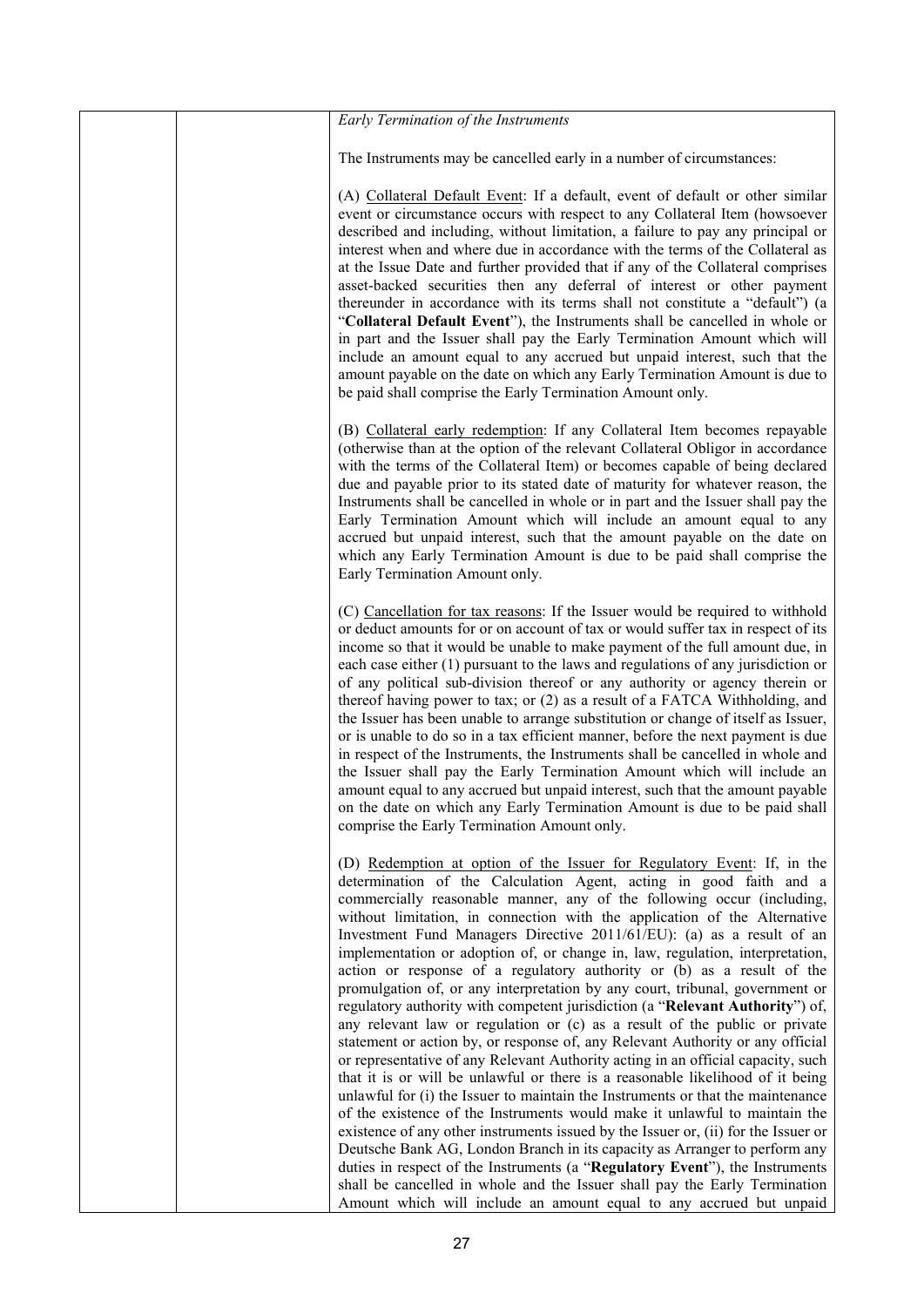|  | interest, such that the amount payable on the date on which any Early<br>Termination Amount is due to be paid shall comprise the Early Termination<br>Amount only                                                                                                                                                                                                                                                                                                                                                                                                                                                                                                                                                                                                                    |
|--|--------------------------------------------------------------------------------------------------------------------------------------------------------------------------------------------------------------------------------------------------------------------------------------------------------------------------------------------------------------------------------------------------------------------------------------------------------------------------------------------------------------------------------------------------------------------------------------------------------------------------------------------------------------------------------------------------------------------------------------------------------------------------------------|
|  | (E) Early Termination of the Hedging Agreement: If the Hedging Agreement<br>is terminated in accordance with its terms prior to the Hedging Agreement<br>Termination Date, the Instruments shall be cancelled in whole and the Issuer<br>shall pay the Early Termination Amount which will include an amount equal<br>to any accrued but unpaid interest, such that the amount payable on the date<br>on which any Early Termination Amount is due to be paid shall comprise the<br>Early Termination Amount only.                                                                                                                                                                                                                                                                   |
|  | In any such case of early cancellation described in $(A)$ , $(B)$ , $(C)$ , $(D)$ or $(E)$ ,<br>above the Issuer shall give not more than 30 nor less than 15 days' notice (or<br>not more than 30 nor less than 10 days' notice in respect of paragraph (D)) of<br>the date fixed for cancellation and on expiry of such notice (i) the Issuer shall<br>cancel the outstanding Instruments of the Series in whole or in part, as<br>applicable and (ii) the relevant portion of the Series Assets will either be<br>delivered to the Hedging Counterparty under the Hedging Agreement (if any)<br>in exchange for the aggregate of the Early Termination Amounts due in<br>respect of the Instruments or realised in accordance with the Securitisation<br>Act 2004, if applicable. |
|  | (F) Event of Default: If an Event of Default occurs (as described in C.8 above)<br>then the Instruments shall be cancelled and the Issuer shall pay the Early<br>Termination Amount in respect of each Instrument.                                                                                                                                                                                                                                                                                                                                                                                                                                                                                                                                                                   |
|  | Upon the occurrence of $(i)$ an event of default in respect of the Issuer, $(ii)$ any<br>amounts being due and unpaid by the Issuer under any Hedging Agreement on<br>its termination or (iii) any event of default (as defined in the applicable<br>Hedging Agreement) relating to any Hedging Counterparty under the<br>applicable Hedging Agreement, the security constituted by or created pursuant<br>to the Series Instrument shall become enforceable in whole or in part, as<br>applicable.                                                                                                                                                                                                                                                                                  |
|  | <b>Early Termination Amount</b>                                                                                                                                                                                                                                                                                                                                                                                                                                                                                                                                                                                                                                                                                                                                                      |
|  | The Early Termination Amount (if any) due in respect of each Instrument<br>following the occurrence of an Event of Default, an early termination of the<br>Hedging Agreement, a cancellation for tax reasons, a Collateral Default<br>Event, a Collateral early redemption or a redemption at the option of the<br>Issuer for a Regulatory Event, shall be an amount equal to such Instrument's<br>pro rata share of an amount in the Specified Currency (which may never be<br>less than zero) determined by the Calculation Agent in accordance with the<br>following formula:                                                                                                                                                                                                     |
|  | $(A - B)$                                                                                                                                                                                                                                                                                                                                                                                                                                                                                                                                                                                                                                                                                                                                                                            |
|  | Where:                                                                                                                                                                                                                                                                                                                                                                                                                                                                                                                                                                                                                                                                                                                                                                               |
|  | "A" is the Market Value Collateral, converted into the Specified Currency (if<br>applicable) at the relevant exchange rate applicable at such time, as<br>determined by the Calculation Agent in its reasonable discretion; and                                                                                                                                                                                                                                                                                                                                                                                                                                                                                                                                                      |
|  | "B" is the Early Termination Unwind Costs.                                                                                                                                                                                                                                                                                                                                                                                                                                                                                                                                                                                                                                                                                                                                           |
|  | The Early Termination Amount will include an amount equal to any accrued<br>but unpaid interest, such that the amount payable on the date on which any<br>Early Termination Amount is due to be paid shall comprise the Early                                                                                                                                                                                                                                                                                                                                                                                                                                                                                                                                                        |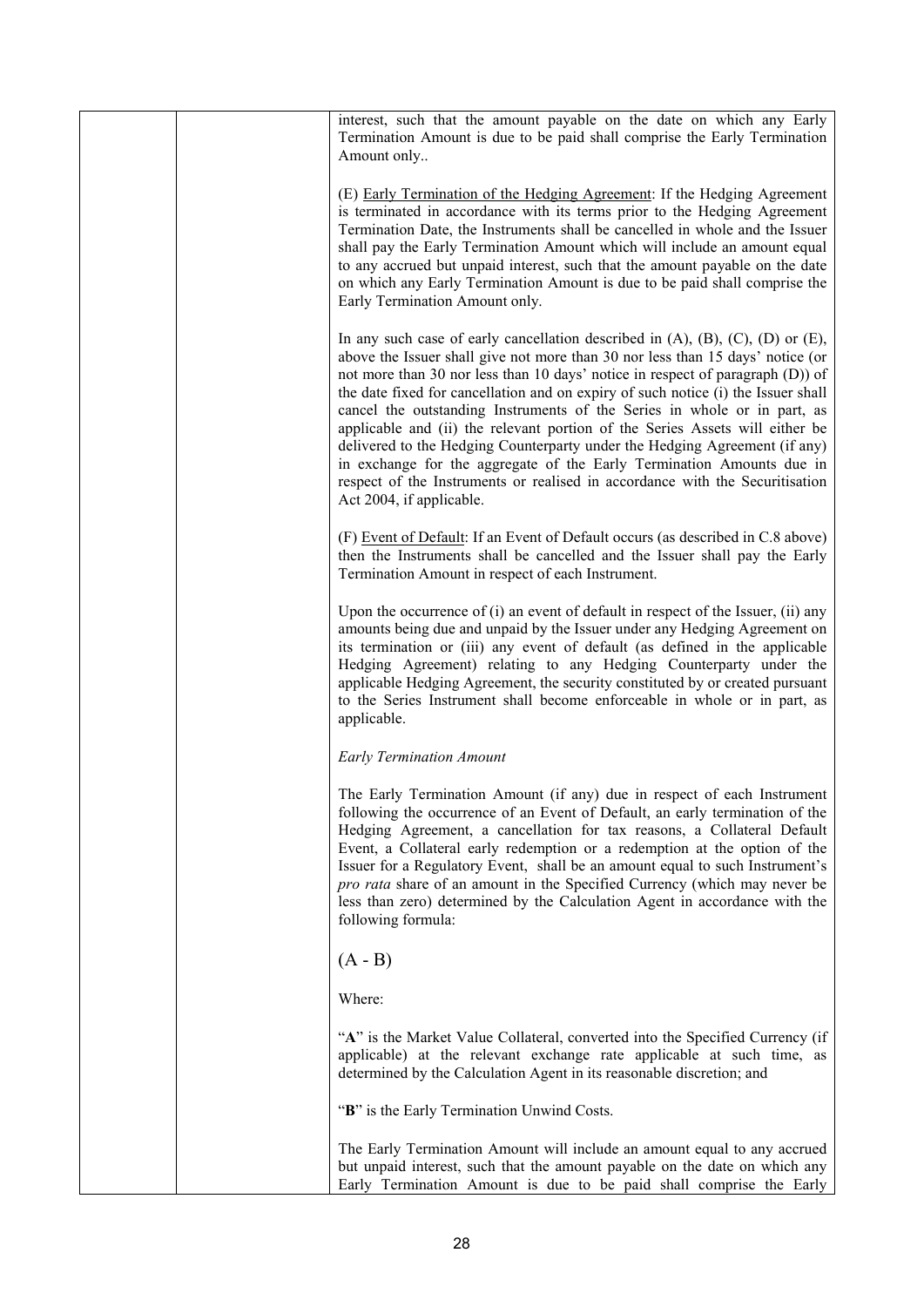| Termination Amount only.                                                                                                                                                                                                                                                                                                                                                                                                                                                                                                                                                                                                                                                                                                                                                                                                                                                                                                                                                                                                                                                                                                                                                                                                                                                                                                                                                                                                                                                   |
|----------------------------------------------------------------------------------------------------------------------------------------------------------------------------------------------------------------------------------------------------------------------------------------------------------------------------------------------------------------------------------------------------------------------------------------------------------------------------------------------------------------------------------------------------------------------------------------------------------------------------------------------------------------------------------------------------------------------------------------------------------------------------------------------------------------------------------------------------------------------------------------------------------------------------------------------------------------------------------------------------------------------------------------------------------------------------------------------------------------------------------------------------------------------------------------------------------------------------------------------------------------------------------------------------------------------------------------------------------------------------------------------------------------------------------------------------------------------------|
|                                                                                                                                                                                                                                                                                                                                                                                                                                                                                                                                                                                                                                                                                                                                                                                                                                                                                                                                                                                                                                                                                                                                                                                                                                                                                                                                                                                                                                                                            |
| "Collateral Currency" means the currency in which the Collateral Item is<br>denominated.                                                                                                                                                                                                                                                                                                                                                                                                                                                                                                                                                                                                                                                                                                                                                                                                                                                                                                                                                                                                                                                                                                                                                                                                                                                                                                                                                                                   |
| "Early Termination Unwind Costs" means the sum (the result of which may<br>be positive, negative or zero) of:                                                                                                                                                                                                                                                                                                                                                                                                                                                                                                                                                                                                                                                                                                                                                                                                                                                                                                                                                                                                                                                                                                                                                                                                                                                                                                                                                              |
| an amount, if any, determined by the Calculation Agent acting in<br>(a)<br>good faith and a commercially reasonable manner, equal to the gain or loss<br>realised by the Hedging Counterparty upon an unwind of the Hedging<br>Agreement (expressed as a negative amount if a gain, and as a positive<br>amount otherwise), taking into account (i) the sum of (without duplication) all<br>amounts, costs, expenses (including loss of funding), tax and duties incurred<br>by or payable to the Hedging Counterparty and (ii) the redemption of the<br>Instruments and the related termination, settlement or re-establishment of any<br>hedge or related trading position (but, for the avoidance of doubt in<br>determining any such gain or loss, the obligation of the Hedging Counterparty<br>under the Hedging Agreement to make payment of the aggregate Early<br>Termination Amounts and any obligation of the Issuer under the Hedging<br>Agreement to deliver the Collateral Item(s) in connection with the early<br>termination shall be disregarded), and with (i) and (ii) above to be determined<br>by the Calculation Agent in its sole and absolute discretion acting in good<br>faith and a commercially reasonable manner, by reference to such factors as it<br>sees fit, including, without limitation, hedging arrangements, unwind and<br>termination costs, commissions, fees and any arrangements entered into with<br>third parties as well as: |
| market variables including interest rates and implied volatility; and<br>(1).                                                                                                                                                                                                                                                                                                                                                                                                                                                                                                                                                                                                                                                                                                                                                                                                                                                                                                                                                                                                                                                                                                                                                                                                                                                                                                                                                                                              |
| costs to the Hedging Counterparty of unwinding any underlying<br>(2).<br>related hedging arrangements; and (without duplication)                                                                                                                                                                                                                                                                                                                                                                                                                                                                                                                                                                                                                                                                                                                                                                                                                                                                                                                                                                                                                                                                                                                                                                                                                                                                                                                                           |
| (b)<br>(expressed as a positive amount) any legal and other ancillary costs<br>(including if applicable, without limitation, any costs in relation to the<br>realisation of the Collateral) incurred by the Issuer, the Trustee, the Custodian<br>or the Hedging Counterparty as a result of the Instruments becoming subject<br>to mandatory cancellation following an Event of Default, an early termination<br>of the Hedging Agreement, a cancellation for tax reasons, a Collateral Default<br>Event, a Collateral early redemption or a redemption at the option of the<br>Issuer for a Regulatory Event.                                                                                                                                                                                                                                                                                                                                                                                                                                                                                                                                                                                                                                                                                                                                                                                                                                                            |
| "Early Termination Valuation Date" means:                                                                                                                                                                                                                                                                                                                                                                                                                                                                                                                                                                                                                                                                                                                                                                                                                                                                                                                                                                                                                                                                                                                                                                                                                                                                                                                                                                                                                                  |
| for the purposes of a cancellation due to a Collateral Default Event, a<br>(a)<br>Collateral early termination, a cancellation for tax reasons, a redemption at the<br>option of the Issuer for a Regulatory Event or an early termination of the<br>Hedging Agreement the Business Day immediately preceding the due date<br>for cancellation; or                                                                                                                                                                                                                                                                                                                                                                                                                                                                                                                                                                                                                                                                                                                                                                                                                                                                                                                                                                                                                                                                                                                         |
| for the purposes of a cancellation due to the occurrence of an Event<br>(b)<br>of Default, the due date for cancellation.                                                                                                                                                                                                                                                                                                                                                                                                                                                                                                                                                                                                                                                                                                                                                                                                                                                                                                                                                                                                                                                                                                                                                                                                                                                                                                                                                  |
| "Market Value Collateral" means, in respect of each Collateral Item, (i)<br>where the Collateral Item has not been redeemed, an amount in the relevant<br>Collateral Currency calculated by the Calculation Agent equal to the highest<br>firm bid quotation obtained by the Calculation Agent from the Reference<br>Banks for the Collateral Item (excluding accrued but unpaid interest in respect<br>thereof) on the relevant Early Termination Valuation Date provided that if no<br>firm bid quotation is obtained, the Market Value Collateral shall be calculated                                                                                                                                                                                                                                                                                                                                                                                                                                                                                                                                                                                                                                                                                                                                                                                                                                                                                                   |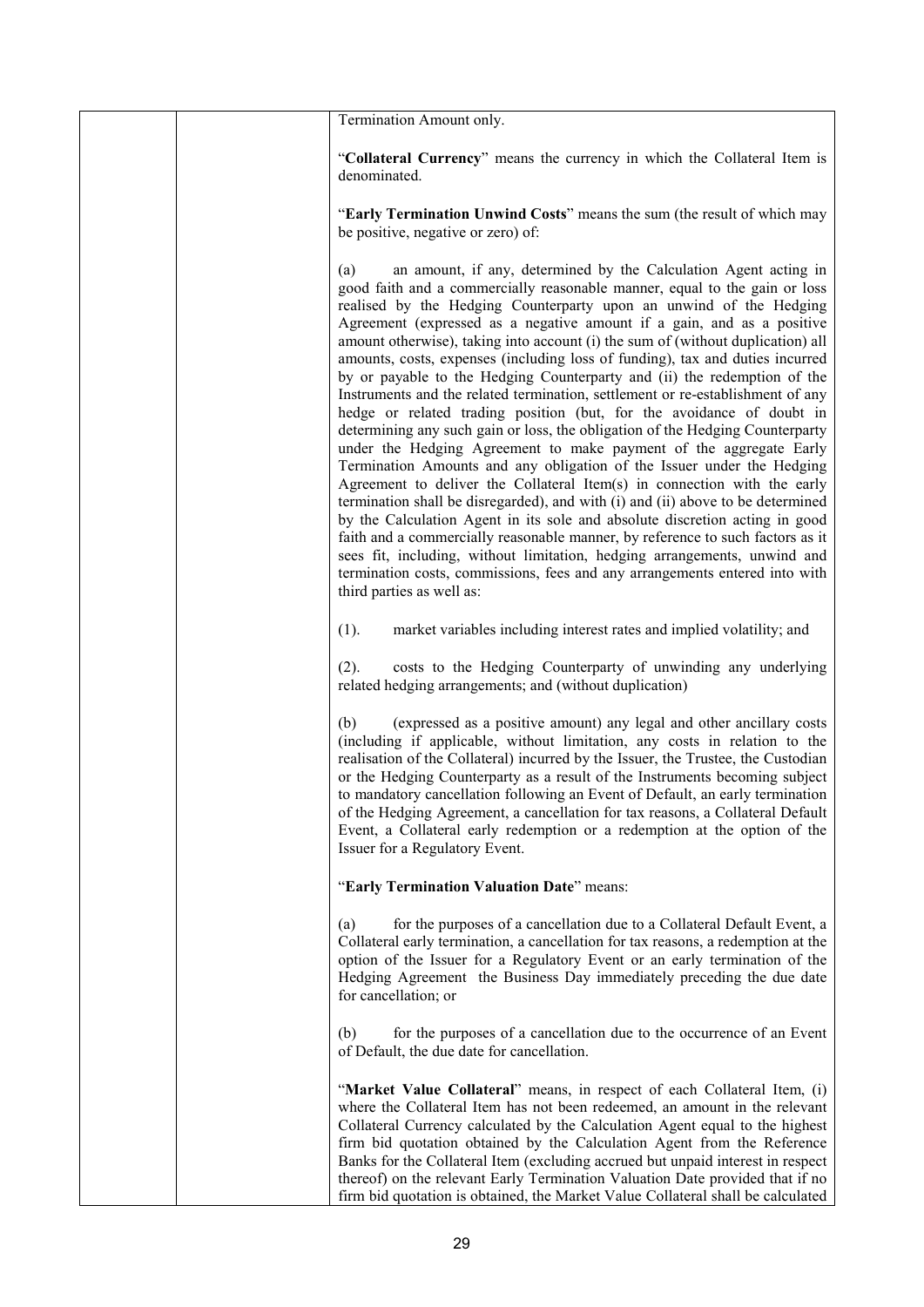|      |                                                          | by the Calculation Agent in good faith and may in certain circumstances be<br>zero, or (ii) in circumstances where the Collateral Item has been redeemed,<br>the proceeds of redemption of the Collateral Item.<br><b>Payments in respect of Global Instruments</b><br>All payments in respect of Instruments represented by a Global Instrument<br>will be made against presentation for endorsement and, if no further payment<br>falls to be made in respect of the Instruments, surrender of that Global<br>Instrument to or to the order of the Principal Agent or such other Paying<br>Agent as shall have been notified to the Instrumentholders for such purpose. A<br>record of each payment so made will be endorsed on each Global Instrument,<br>which endorsement will be <i>prima facie</i> evidence that such payment has been<br>made in respect of the Instruments.<br>Payments in respect of Instruments in definitive form<br>Payments of principal and interest in respect of the Instruments in definitive<br>form shall, be made against presentation and surrender of the relevant<br>Instruments at the Specified Office of any Paying Agent outside the United<br>States by transfer to an account denominated in such currency with a bank<br>nominated by such holder presenting such Instrument. |
|------|----------------------------------------------------------|------------------------------------------------------------------------------------------------------------------------------------------------------------------------------------------------------------------------------------------------------------------------------------------------------------------------------------------------------------------------------------------------------------------------------------------------------------------------------------------------------------------------------------------------------------------------------------------------------------------------------------------------------------------------------------------------------------------------------------------------------------------------------------------------------------------------------------------------------------------------------------------------------------------------------------------------------------------------------------------------------------------------------------------------------------------------------------------------------------------------------------------------------------------------------------------------------------------------------------------------------------------------------------------------------------------------------|
|      |                                                          | <b>Meetings</b>                                                                                                                                                                                                                                                                                                                                                                                                                                                                                                                                                                                                                                                                                                                                                                                                                                                                                                                                                                                                                                                                                                                                                                                                                                                                                                              |
|      |                                                          | contain provisions for convening<br>The<br>meetings<br>of<br>Instruments<br>Instrumentholders to consider matters affecting their interests generally with<br>respect to the Instruments. These provisions permit defined majorities to bind<br>all holders, including holders who did not attend and vote at the relevant<br>meeting and holders who voted in a manner contrary to the majority.                                                                                                                                                                                                                                                                                                                                                                                                                                                                                                                                                                                                                                                                                                                                                                                                                                                                                                                            |
| C.10 | Derivative<br>component<br>the<br>in<br>interest payment | Not applicable. The Instruments do not have a derivative component in the<br>interest payment. The payment of additional bonus interest in respect of the<br>Instruments is linked to the performance of an exchange rate. See item C.9<br>above for information on interest and redemption.                                                                                                                                                                                                                                                                                                                                                                                                                                                                                                                                                                                                                                                                                                                                                                                                                                                                                                                                                                                                                                 |
| C.11 | Trading of securities                                    | Application is expected to be made for the Instruments of the Series to be<br>listed on the official list of the Luxembourg Stock Exchange and admitted to<br>trading on the regulated market of the Luxembourg Stock Exchange and the<br>multilateral trading facility EuroTLX (managed by EuroTLX SIM S.p.A.) with<br>effect from the Issue Date or thereabouts.                                                                                                                                                                                                                                                                                                                                                                                                                                                                                                                                                                                                                                                                                                                                                                                                                                                                                                                                                           |
|      |                                                          | There cannot be any guarantee that admission to listing or trading on the<br>regulated market of the Luxembourg Stock Exchange and on and the<br>multilateral trading facility EuroTLX (managed by EuroTLX SIM S.p.A.) will<br>be obtained or, if so obtained, will be maintained for the life of the<br>Instruments. Nor can there be any guarantee that the Instruments will be<br>listed on the regulated market of the Luxembourg Stock Exchange and on the<br>multilateral trading facility EuroTLX (managed by EuroTLX SIM S.p.A.)<br>upon issuance.                                                                                                                                                                                                                                                                                                                                                                                                                                                                                                                                                                                                                                                                                                                                                                   |
| C.12 | Minimum<br>denomination                                  | The minimum denomination of an issue of Instruments is EUR 1,000.                                                                                                                                                                                                                                                                                                                                                                                                                                                                                                                                                                                                                                                                                                                                                                                                                                                                                                                                                                                                                                                                                                                                                                                                                                                            |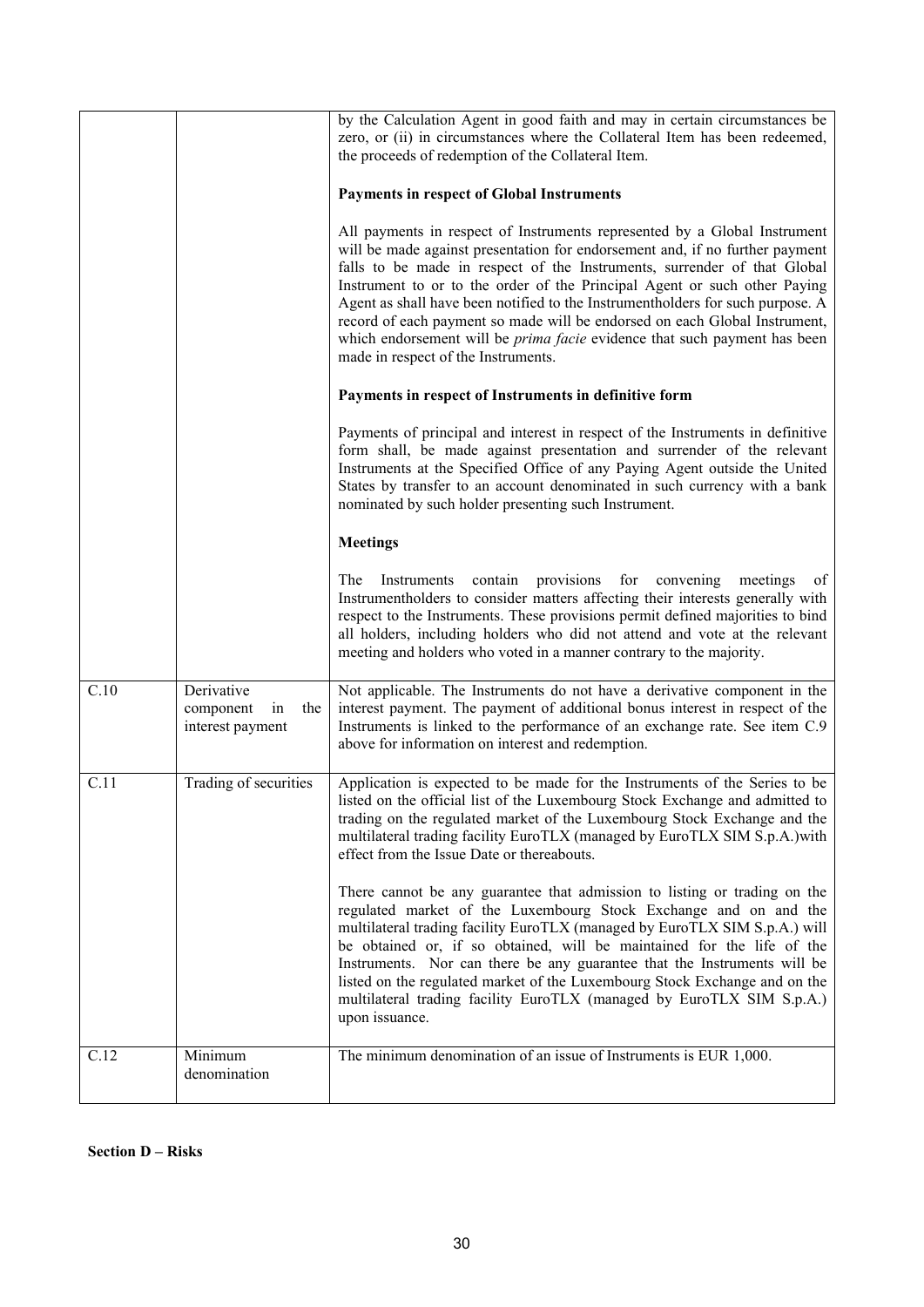| <b>Element</b> | <b>Description</b><br>of<br>Element     | Disclosure requirement                                                                                                                                                                                                                                                                                                                                                                                                                                                                                                                                                                                                                                                                                                                                                                                                                                                                                                                                                                                                                                                                                                                                                                                                                                                                                                                                                                                                                                                                                                                                                                                                                                                                                                                                                                                                                                                                                                                                                                                                                                                                                                                                                                                                                                                                                                                                                                                                                                                                                                                                                                                                                                                                                                                                                                                                                                                                                                                                                                                                                                                                                                                                                                                                                                                                                                                                                                                                                                               |
|----------------|-----------------------------------------|----------------------------------------------------------------------------------------------------------------------------------------------------------------------------------------------------------------------------------------------------------------------------------------------------------------------------------------------------------------------------------------------------------------------------------------------------------------------------------------------------------------------------------------------------------------------------------------------------------------------------------------------------------------------------------------------------------------------------------------------------------------------------------------------------------------------------------------------------------------------------------------------------------------------------------------------------------------------------------------------------------------------------------------------------------------------------------------------------------------------------------------------------------------------------------------------------------------------------------------------------------------------------------------------------------------------------------------------------------------------------------------------------------------------------------------------------------------------------------------------------------------------------------------------------------------------------------------------------------------------------------------------------------------------------------------------------------------------------------------------------------------------------------------------------------------------------------------------------------------------------------------------------------------------------------------------------------------------------------------------------------------------------------------------------------------------------------------------------------------------------------------------------------------------------------------------------------------------------------------------------------------------------------------------------------------------------------------------------------------------------------------------------------------------------------------------------------------------------------------------------------------------------------------------------------------------------------------------------------------------------------------------------------------------------------------------------------------------------------------------------------------------------------------------------------------------------------------------------------------------------------------------------------------------------------------------------------------------------------------------------------------------------------------------------------------------------------------------------------------------------------------------------------------------------------------------------------------------------------------------------------------------------------------------------------------------------------------------------------------------------------------------------------------------------------------------------------------------|
| D.2            | Key risks specific to<br>the Issuer     | Factors which could materially adversely affect the Company and its ability to<br>make payments due under the Series of Instruments include matters of<br>Luxembourg law (such as the Company being structured to be insolvency-<br>remote, not insolvency-proof, changes to the Issuer's tax position adversely<br>affecting cash flows in connection with the Instruments, and the provisions of<br>the Securitisation Act 2004 providing that Series Assets of a Compartment are<br>only available for the Series Parties of the Series relating to that<br>Compartment), the Instruments being limited recourse obligations (meaning<br>that an Instrumentholder's claim may be extinguished if there is a shortfall in<br>funds available to meet payments under the Instruments) and related risks and<br>further issues of Instruments by the Issuer.                                                                                                                                                                                                                                                                                                                                                                                                                                                                                                                                                                                                                                                                                                                                                                                                                                                                                                                                                                                                                                                                                                                                                                                                                                                                                                                                                                                                                                                                                                                                                                                                                                                                                                                                                                                                                                                                                                                                                                                                                                                                                                                                                                                                                                                                                                                                                                                                                                                                                                                                                                                                         |
| D.3            | Key risks specific to<br>the securities | There are also certain factors which are material for the purpose of assessing<br>the risks associated with the Series of Instruments. These include the fact that<br>such Instruments may not be a suitable investment for all investors (for<br>example if they do not have the requisite knowledge and experience in<br>financial and business matters to evaluate the merits and risks of an<br>investment in the Issuer in context of their financial position or are not<br>capable of bearing the economic risk of an investment in the Issuer for an<br>indefinite period of time), any Hedging Agreement (for example its possible<br>early termination in various circumstances which would result in the<br>cancellation of the Instruments) and the related credit exposure to the Hedging<br>Counterparty, credit exposure to each Collateral Obligor (as this will affect<br>the value of the Collateral held as security for the Instruments), exposure to<br>the performance of the Exchange Rate, early cancellation of the Instruments<br>which may lead to a loss of investment, fluctuations and decreases in the<br>market value of the Instruments and the market value of the Collateral which<br>will also affect the value of the Instruments and the amounts paid on any<br>cancellation of the Instruments, tax risks (for example that if any withholding<br>or deduction for taxes is required, the Issuer may redeem all the Instruments),<br>that no secondary market may exist for the Instruments meaning that investors<br>may not be able to realise their investment prior to maturity and business<br>relationships between the parties to the Instruments, the rating will not<br>necessarily be the same as any rating assigned to any Instruments already<br>issued, conflicts of interest which may adversely affect the value of the<br>Instruments, that following the occurrence of a Replacement Event the<br>Hedging Counterparty may elect in its sole and absolute discretion to the<br>replace the party acting in the capacity of Trustee at that time with a<br>replacement trustee selected by the Hedging Counterparty and that although<br>Instruments will have the benefit of security interests over all the Series<br>Assets of the Compartment, the Securitisation Act 2004 provides that the<br>Series Assets for the Series of Instruments are available to meet only the<br>claims of the Series Parties for the Series. If the Series Assets are not<br>sufficient to discharge all payments obligations of the Issuer in accordance<br>with the applicable priority of payments, Instrumentholders may lose their<br>entire investment.<br>All payments in respect of the Instruments will be subject in all cases to (i)<br>any applicable fiscal or other laws, regulations and directives and (ii) any<br>withholding or deduction required pursuant to FATCA or to an agreement<br>described in Section 1471(b) of the United States Internal Revenue Code of<br>1986 or otherwise imposed pursuant to Sections 1471 through 1474 of the<br>Code and any regulations or agreements thereunder, any official<br>interpretations thereof, or any law implementing an intergovernmental<br>approach thereto (a "FATCA Withholding").<br>The Issuer shall not be liable for or otherwise obliged to pay, and the relevant<br>Instrumentholder shall be liable for and/or pay, any tax, duty, charge, |